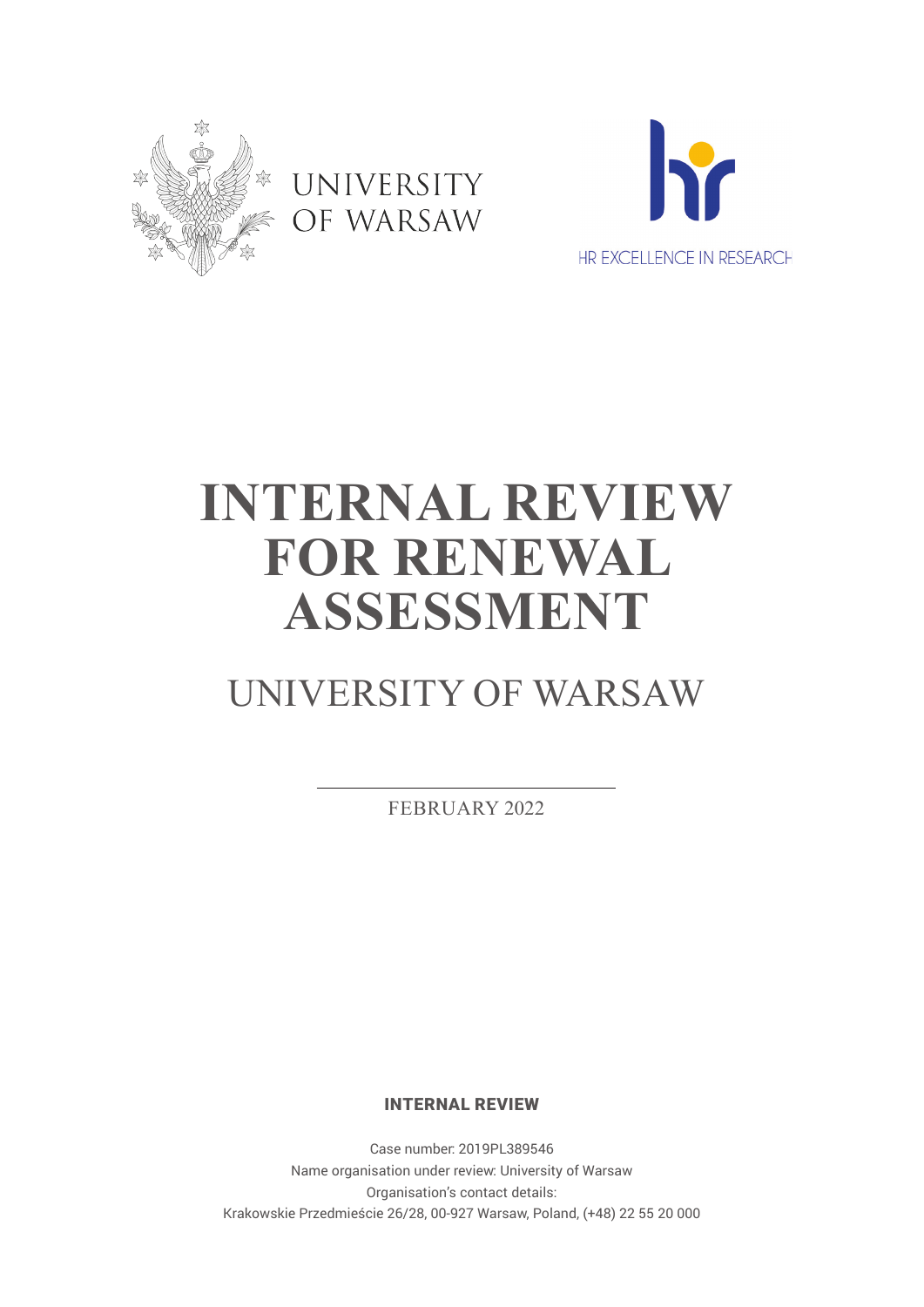



# **CONTENTS**

| <b>1. ORGANISATIONAL INFORMATION</b>                                                                                                                                     | 3              |
|--------------------------------------------------------------------------------------------------------------------------------------------------------------------------|----------------|
| Staff & students                                                                                                                                                         | 3              |
| Research funding                                                                                                                                                         | 3              |
| Organisational profile                                                                                                                                                   | 4              |
| 2. STRENGTHS AND WEAKNESSES OF THE CURRENT PRACTICE                                                                                                                      | 4              |
| Ethical and professional aspects                                                                                                                                         | $\overline{4}$ |
| Recruitment and selection                                                                                                                                                | 6              |
| Working conditions                                                                                                                                                       | 7              |
| Training and development                                                                                                                                                 | $\mathbf Q$    |
| Have any of the priorities for the short and medium term changed?                                                                                                        | 11             |
| Have any of the circumstances in which your organization operates changed<br>and as such have had an impact on your HR strategy?                                         | 12             |
| Are any strategic decisions under way that may influence the Action Plan?                                                                                                | 12             |
| 3. ACTIONS                                                                                                                                                               | 13             |
| Comments on the implementation of the OTM-R principles (Internal Review for award renewal)                                                                               | 13             |
| <b>4. IMPLEMENTATION</b>                                                                                                                                                 | 14             |
| General overview of the expected overall implementation process                                                                                                          | 14             |
| How have you prepared the internal review?                                                                                                                               | 16             |
| How have you involved the research community, your main stakeholders,<br>in the implementation process?                                                                  | 17             |
| Do you have an implementation committee and/or steering group regularly overseeing progress?                                                                             | 18             |
| Is there any alignment of organisational policies with the HRS4R? For example, is the HRS4R<br>recognized in the organisation's research strategy, overarching HR policy | 20             |
| How has your organisation ensured that the proposed actions would be also implemented?                                                                                   | 20             |
| How are you monitoring progress (timeline)?                                                                                                                              | 21             |
| How will you measure progress (indicators) in view of the next assessment?                                                                                               | 22             |
| How do you expect to prepare for the external review?                                                                                                                    | 22             |
| Additional remarks/comments about the proposed implementation process                                                                                                    | 23             |
| <b>5. ACTION PLAN</b>                                                                                                                                                    | 24             |
| Ethical and professional aspects                                                                                                                                         | 24             |
| Recruitment                                                                                                                                                              | 29             |
| Working conditions and social security                                                                                                                                   | 31             |
| Training                                                                                                                                                                 | 38             |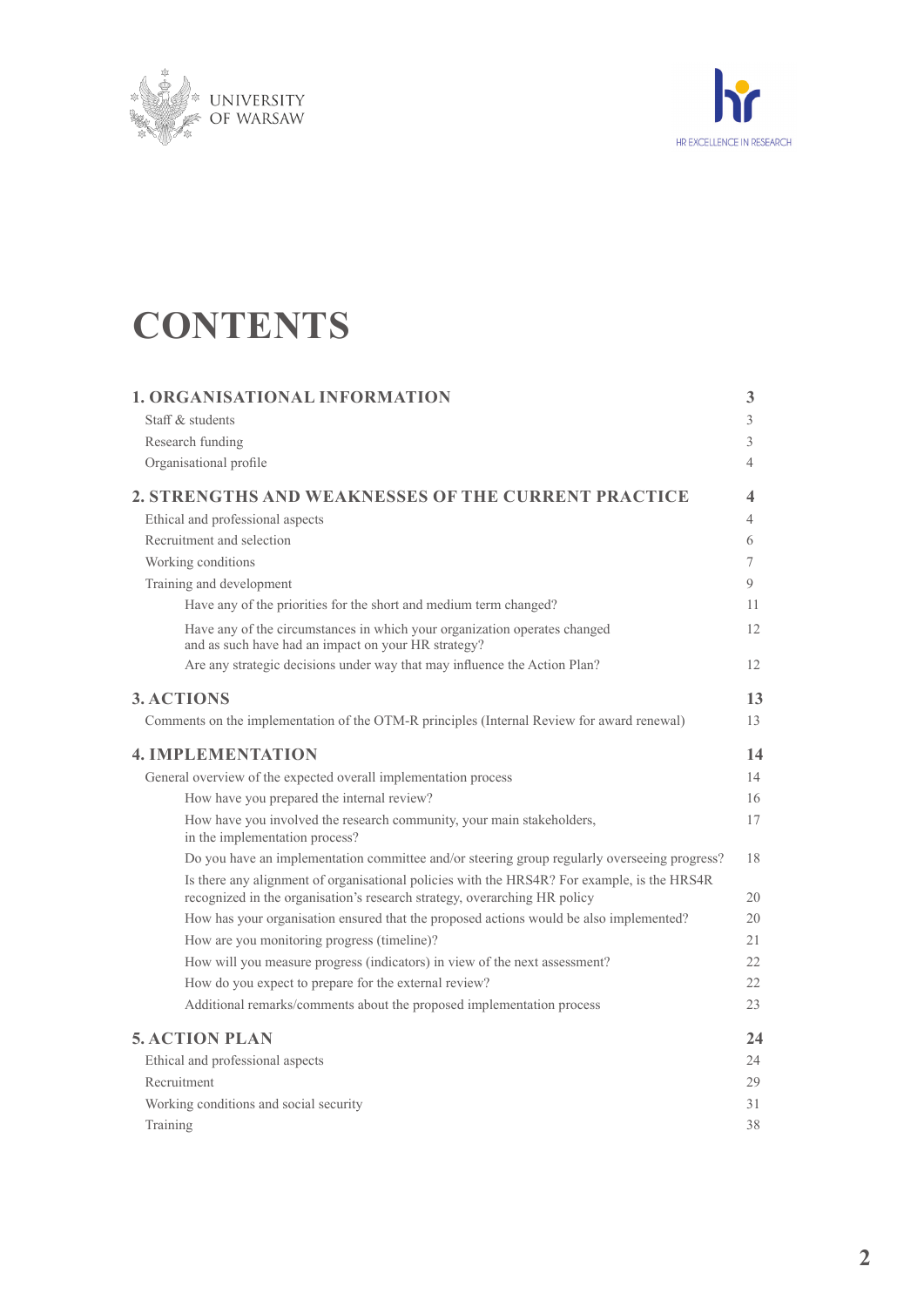



# **1. ORGANISATIONAL INFORMATION**

# **STAFF & STUDENTS (31.12.2021)**

| Total researchers = staff, fellowship holders, bursary holders,<br>PhD. Students either full-time or part-time involved in research<br>$\star$         | 3210 employees<br>+ 2 127 doctoral students |
|--------------------------------------------------------------------------------------------------------------------------------------------------------|---------------------------------------------|
| of whom are international (i.e. foreign nationality) *                                                                                                 | 231 employees<br>+260 doctoral students     |
| of whom are externally funded<br>(i.e. for whom the organisation is host organisation) $*$                                                             | 130 employees                               |
| of whom are women *                                                                                                                                    | 1460 employees<br>+1047 doctoral students   |
| of whom are stage R3 or R4 = Researchers with a large<br>degree of autonomy, typically holding the status<br>of Principal Investigator or Professor. * | 1646 employees                              |
| of whom are stage $R2 = in$ most organisations<br>corresponding with postdoctoral level *                                                              | 1422 employees                              |
| of whom are stage $R1 = in$ most organisations<br>corresponding with doctoral level *                                                                  | 142 employees<br>+ 2 127 doctoral students  |
| Total number of students (if relevant) *                                                                                                               | 37852                                       |
| Total number of staff (including management, administrative,<br>teaching and research staff) *                                                         | 7936                                        |

### **RESEARCH FUNDING (FIGURES FOR MOST RECENT FISCAL YEAR)**

|                                                                                                                                                        | in thousands $\epsilon$ |
|--------------------------------------------------------------------------------------------------------------------------------------------------------|-------------------------|
| Total annual organisational budget                                                                                                                     | 112315.81               |
| Annual organisational direct government funding<br>(designated for research)                                                                           | 32 986.54               |
| Annual competitive government-sourced funding<br>(designated for research, obtained in competition with other<br>organisations - including EU funding) | 13 581.82               |
| Annual funding from private, non-government sources,<br>designated for research                                                                        | 0.00                    |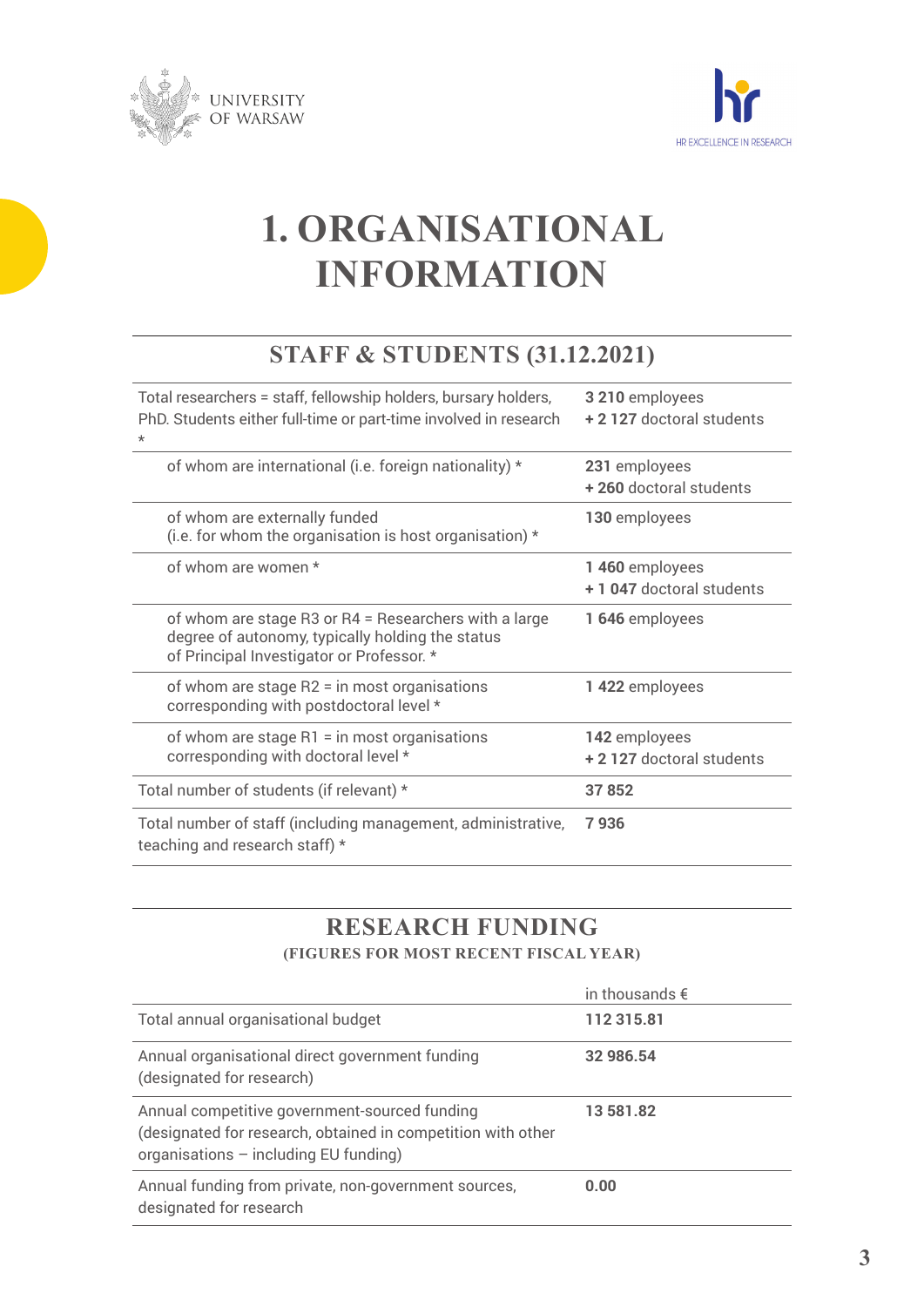



# **ORGANISATIONAL PROFILE**

The University of Warsaw (UW) founded in 1816, is the largest university and the best research centre in Poland. The UW consists of 24 faculties, 4 doctoral schools and approx. 30 research and didactic centres; it offers the world-class education delivered in the Humanities, Social Sciences, and Natural Sciences.

In 2019, the University of Warsaw was granted the status of a research university in the "Excellence Initiative – Research University (2020-2026)" competition by the Ministry of Science and Higher Education. The UW is a leader among the Polish beneficiaries of EU FP Horizon 2020. The UW researchers won 22 ERC grants, out of 53 allocated in Poland.

# **2. STRENGTHS AND WEAKNESSES OF THE CURRENT PRACTICE**

# **ETHICAL AND PROFESSIONAL ASPECTS**

### **STRENGTHS**

- Academic freedom and reliability guaranteed under national law and the Statute of the University of Warsaw
- Regular assessment of the academics and doctoral students
- Improved system of promotion for a university professor position increased number of female university professors
- Equality and antidiscrimination actions, Gender Equality Plan

### **WEAKNESSES**

• A document integrating the ethical principles is needed

Academic freedom is guaranteed internally by the Statute of the UW and remains one of the crucial values of the University. According to the survey from 2021, the academics view themselves as experts in their disciplines. Their voice is frequently heard in the public debate, which was especially significant during the COVID-19 pandemic when calculations made by the UW researchers helped to estimate the subsequent waves of pandemic.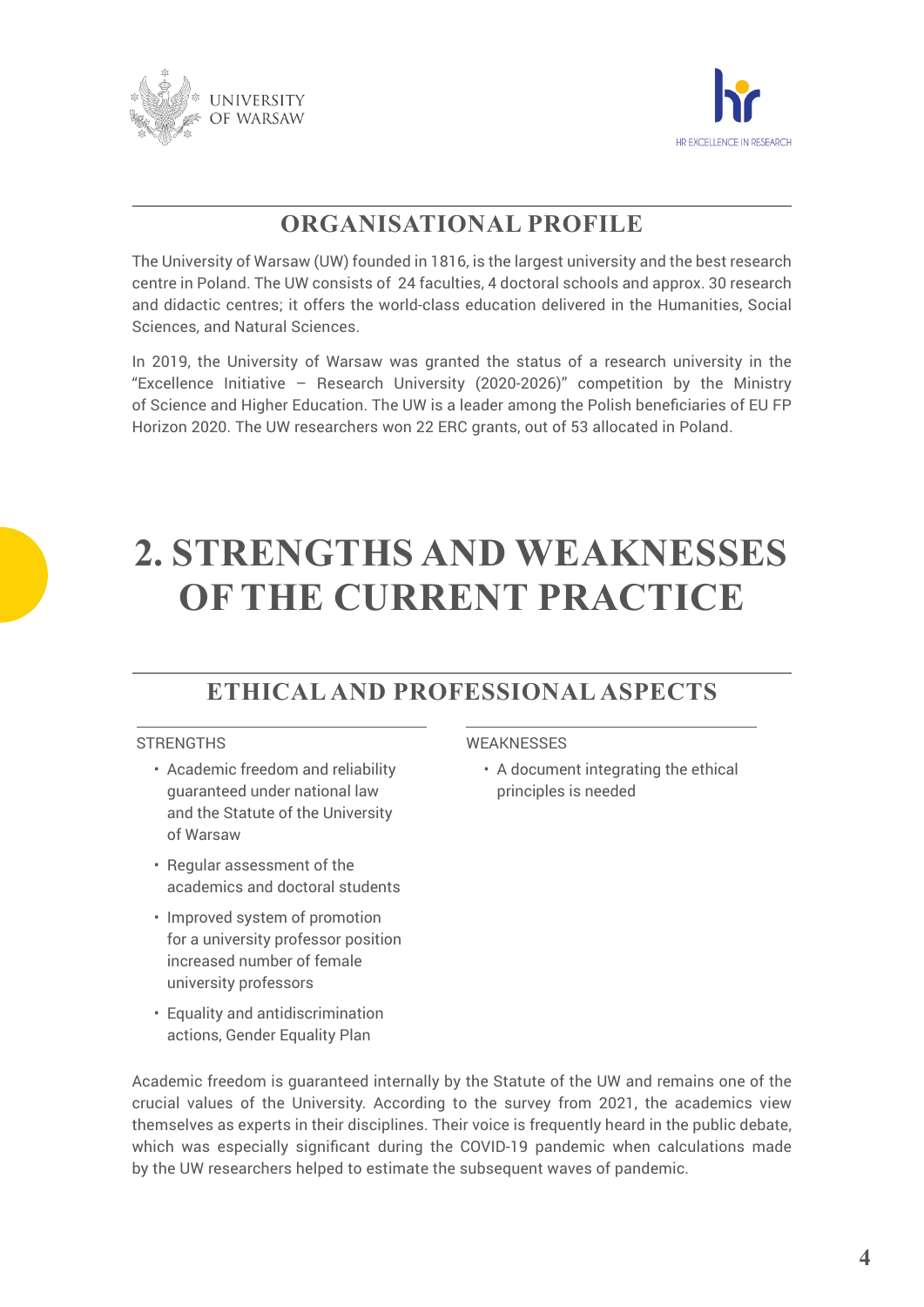



Periodic assessments of academic staff are conducted at the University in a transparent manner, according to the uniform rules and based on the criteria communicated publicly in a timely manner. The members of academic staff are subject to assessment at least every four years and no more often than once a year. The assessment is carried out by a special committee which takes into consideration the following criteria: activity and scientific achievements assessment, activity and teaching achievements evaluation, activity and organisational achievements assessment, professional competencies improvement assessment and also the copyright and related rights, as well as industrial property regulations compliance assessment. The periodic assessment of doctoral students is conducted with reference to the previously drafted Individual Research Plan. The assessment is conducted by the committee of internal experts and external reviewers.

The promotion to a university professor position is based on a procedure that is separate from a periodic assessment and the habilitation procedure. Two external reviewers assess the achievements of the academic in the field of research, teaching and organisational tasks. Furthermore, the academic is required to obtain a positive opinion of the Senate of the UW. In recent years, the number of persons promoted to a university professor position due to excellent performance has increased, most noticeably among women.

The University offers guidebooks, recommendations and online/ on-site training on issues such as equality, diversity, antidiscrimination and anti-mobbing to the whole community, supported by the social campaign "We Are All Equal" and the introduction of the Gender Equality Plan (the first such initiative in Poland). The academic community can seek help from the Academic Ombudsman, Rector's Committee for Prevention of Discrimination and Rector's Anti-Mobbing Committee. Notwithstanding the enormous progress made in building the awareness of gender equality and creating a supportive working environment for women, including female researchers, as evidenced by the increasing number of applications to the antidiscrimination and anti-mobbing bodies, the equality and diversity policies and actions still require more promotion strategies to be implemented. The University aims to improve the gender balance in the higher academic positions.

The majority of the academics recognize the ethical rules of their disciplines and general ethical rules in science. The ethical aspects of research projects are monitored by the Rector's Committee for the Ethics of Research Involving Human Participants. However, there is a need to implement an ethical code of conduct at the University and training dedicated to the dissemination of knowledge and building awareness.

#### REMARKS

The introduction of the higher education system reform of 2018 led to a change in some priorities, e.g. the implementation of periodic assessment for administrative staff supporting academics in the implementation of research tasks was abandoned. Due to the expected change in the criteria for the periodic assessment of academics, the implementation of an IT tool supporting the process was slowed down. The plan for a wider implementation of this tool was moved to the Plan for 2022 - 2027. Similarly, the next Plan assumes that the equality training, so far realised for those interested in the subject, will become obligatory for selected groups of the employees.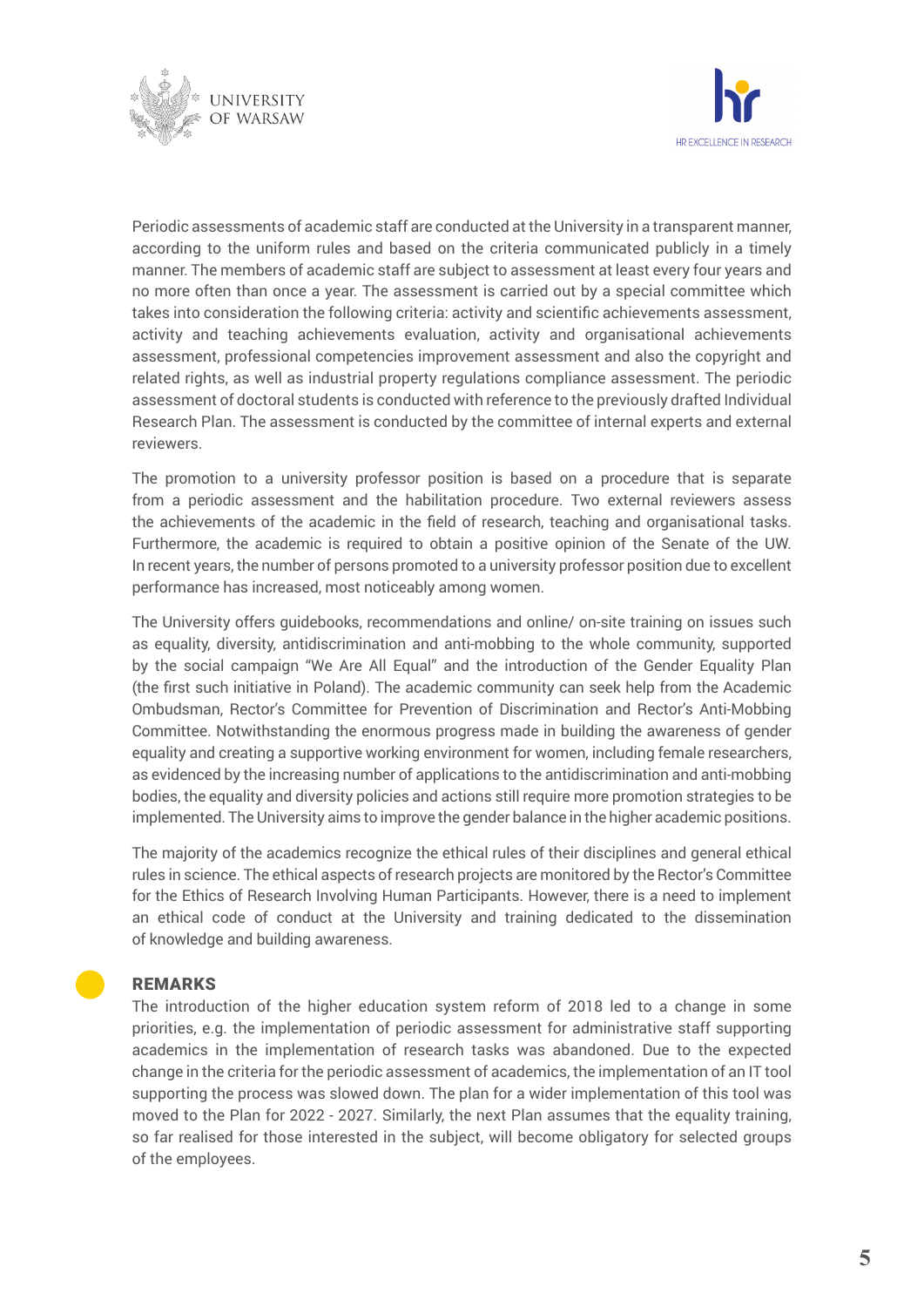



# **RECRUITMENT AND SELECTION**

### **STRENGTHS**

- OTM-R principles vastly implemented in terms of setting clear rules and a unified approach towards the recruitment of academics and students for the doctoral schools
- Clear rules for the appointment and composition of the selection committees
- At least 50% of the candidates selected for the academics' positions and 40% of the selected candidates for doctoral schools are women
- Implementation of the excellence threshold approach in the recruitment
- Clear appeal procedures in place

#### **WEAKNESSES**

- No regular training for selection committees (with the exception of doctoral schools)
- Not user-friendly process of application for the academic positions and a general lack of an IT tool for recruitment (with the exception of doctoral schools)
- The candidates are not provided with the feedback on the strengths and weaknesses of their applications

The list of the academic positions and compulsory requirements for every position have been specified in the University Statute. The detailed rules and procedures for conducting a competition for the academic positions (R2-R4) was regulated by the Rector in 2019. The rules for recruiting candidates forthe doctoral schools (R1) were regulated by the Senate in2021. Thus the recruitment process takes place according to clearly defined, uniform rules valid for the entire University.

All announcements, having been checked by the Human Resources Office, are published simultaneously, in Polish and English, on the website of the University, the Ministry of Education and Science, and the EURAXESS, at least 30 days before the application deadline.

All competitions are conducted by selection committees with a carefully selected composition. Committee members are bound by the principle of avoiding a conflict of interest.

Selection of the candidates during competition procedures constitutes the first part of the selection process.The employment motion needs to be submitted for the opinion of the organisational unit council or shall receive a positive opinion of the Senate of the University (concerns both the professor and the university professor positions).

The competition may be terminated in the absence of suitable candidates. The Rector may cancel the competition conducted in violation ofthe law. Candidates may access the competition documentation, including the ranking list and scores.

In the next step the University needs to place more emphasis on familiarising the selection committees with the OTM-R principles and to equip them with tools to better assess a variety of qualifications by preparing the training and a guidebook for committees members.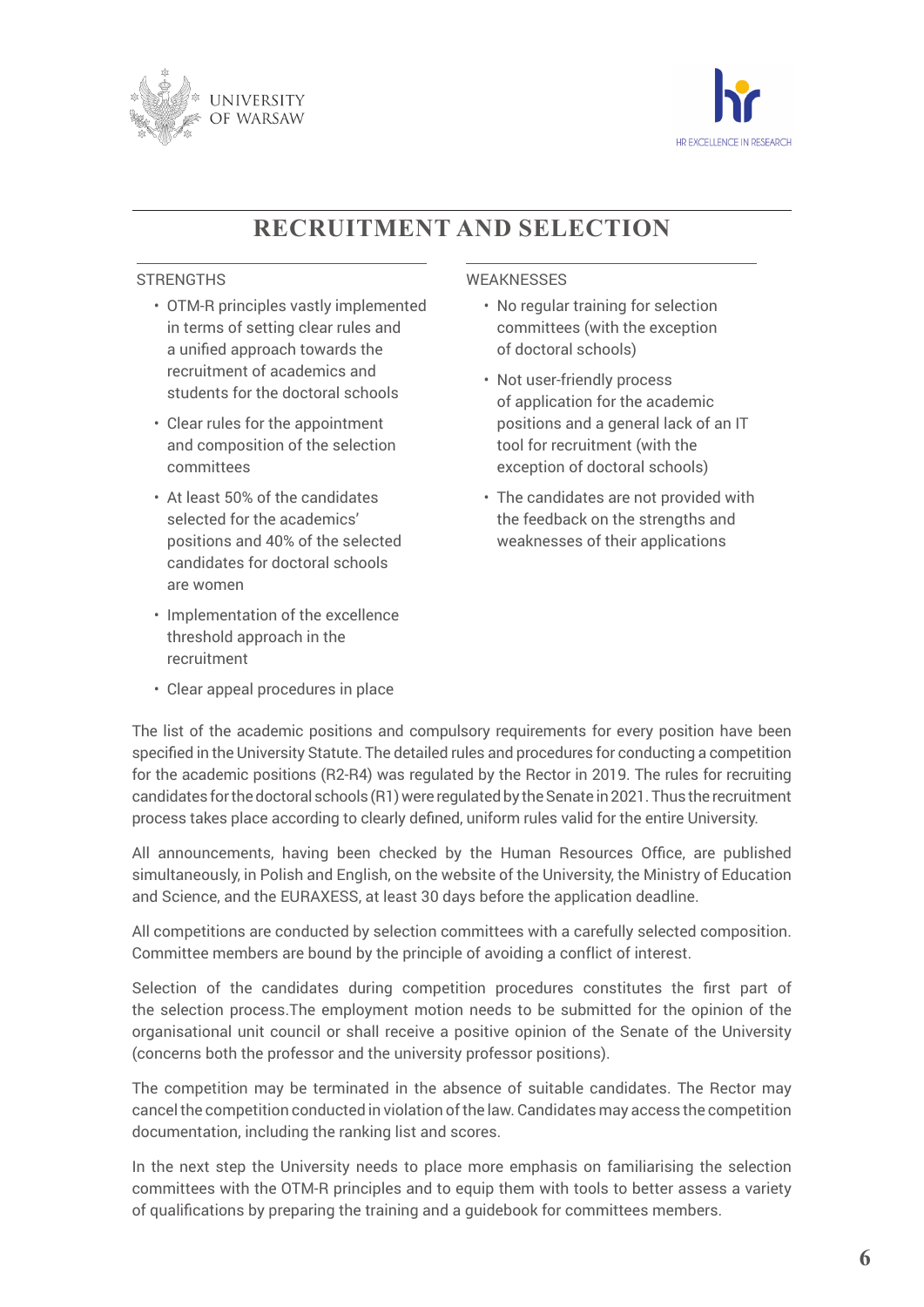



Announcements do not sufficiently present all the advantages of the University as an employer (employer value proposition). Candidates do not receive any comprehensive information on the strengths and weaknesses of their applications.

There is a need to implement an IT tool to facilitate the submission of applications and to enable the central acquisition of information on the applying candidates. Due to the lack of an IT tool, the process of browsing through and sorting applications and, finally, the selection of candidates is carried out manually. Work on these issues will be carried out in the next period while ensuring that the practices implemented so far are maintained.

### REMARKS

The UW has adapted to the principles of the new law on higher education and science and made a number of changes to the internal regulations, including those concerning the conduct of competitions and the employment of academic positions. The previous rules have, therefore, been even more in line with the OTM-R principles.

One of the major innovations was also the change in the system of educating doctoral students and preparing them for scientific work. Doctoral schools were established, and, subsequently, the procedures for enrolment in doctoral schools were revised and standardised.

Such numerous changes made it necessary to redefine the priorities set in the 2015-2021 Action Plan and, as a result, some activities were not implemented. Not all the changes regarding the procedure of recruitment have taken place, e.g. the IT tool for candidates to apply has not been implemented. However, the implementation of an application for the publication of competition notices for the academic staff positions has been introduced.

# **WORKING CONDITIONS**

### **STRENGTHS**

- Employment security
- Access to social benefits
- Availability and quality of the working environment (infrastructure, equipment, housing conditions)
- Work-life balance and support for families

#### **WEAKNESSES**

- Low wages, especially for early stage academics
- Access to research funding at the University
- Comparatively weak support for international employees

According to the survey for academics conducted in December 2021, the UW is well evaluated in terms of working conditions in the fields of employment security which is associated with the stability and access to social benefits. The academics also recognize the availability and quality of the working environment, such as infrastructure, access to equipment and space conditions (with some exceptions).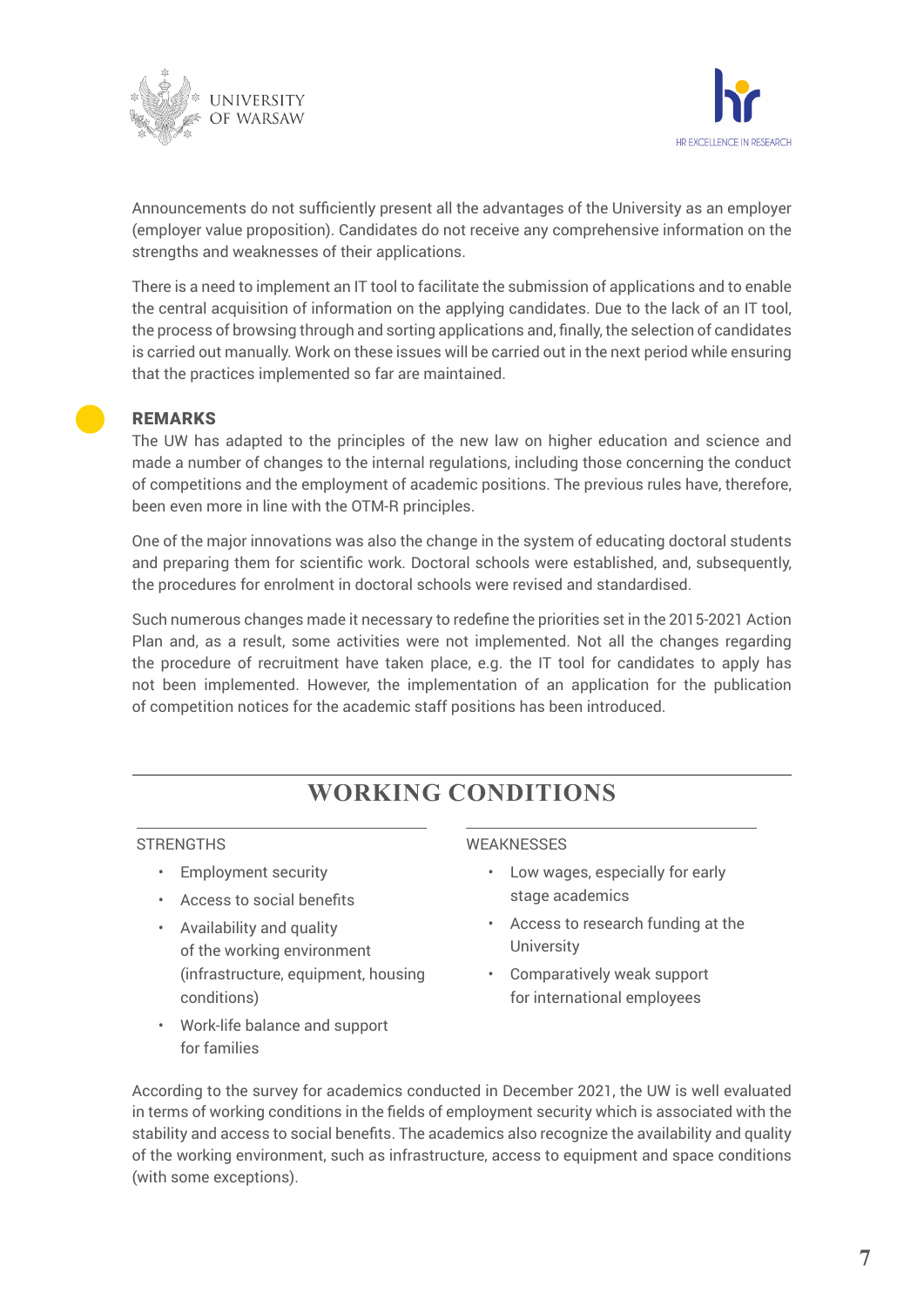



The access to the research core infrastructure will be further improved. The offer of research infrastructure, equipment and quality of academic buildings is subsequently improved due to the strategic programmes and funding within the Multi-Annual Plan and the Level Up Programme agendas.

The academics recognise the University of Warsaw as a relatively family-friendly workplace. The University offers one kindergarten and one nursery; it is currently working onthe development of care facilities for children, as a part of the GEP. The GEP has introduced recommendations on the work-life balance, e. g. friendly formal meetings, time-schedules and a coordinated variety of family-friendly solutions offered at the University on one sub-website (part of the present University equality website). In 2022, the equality unit will carry out a survey on the needs and recommendations of the academics who are parents.

In 2020, the Remuneration Regulations were implemented for the first time at the UW, organising the remuneration rules in force under the national and internal regulations. It was integrated in one document information on all the components of remuneration due to employees, and made available in the Employee Handbook. The organisation of the wages area and the salary increases in 2019 have not significantly affected the level of salaries and their assessment by the academics (the 2021 survey). The level of wages is linked to the state expenditure on science and higher education. The University as a public finance sector unit has insignificant capacity to influence the level of salaries and funds dedicated for research activities. An in-depth study of salaries actually paid will be carried out in the next period to investigate the possibility of further changes and to examine the impact of a new government tax changes. Research funding will be improved by obtaining the status of a research university and also by additional funds secured for research purposes.

An induction programme for newly recruited employees will be implemented, with the emphasis on the international staff who may experience difficulties when starting work at the UW. This will include to implementation of a visitor registration application. The application and a register of all visitors to the UW will allow for a better identification of their needs. The implementation of the IPD, which enabled a number of initiatives to develop the competencies of the university management staff, academic teachers, doctoral students and administrative staff, will be completed. The extension of the programme was necessary due to the COVID-19 pandemic, which slowed down the implementation of activities. The extended implementation time allowed for a better use of funds.

### REMARKS

Due to the status of Research University within the EIRU, the opportunities for obtaining research funding at the University have increased; the same applies to the international mobility and support in publication activities. The University supports international cooperation and enables networking with academics abroad by establishing strategic alliances like the 4EU+ and programs for visiting professors. Alliance 4EU+ has received support from Horizon 2020 for the Train 4EU project, the main aim of which is to exchange good practices in many areas of the University, including HR, Open Science, and Research Infrastructure Management. The implementation of the project will contribute to the exchange of experience and the implementation of the most interesting solutions at the UW.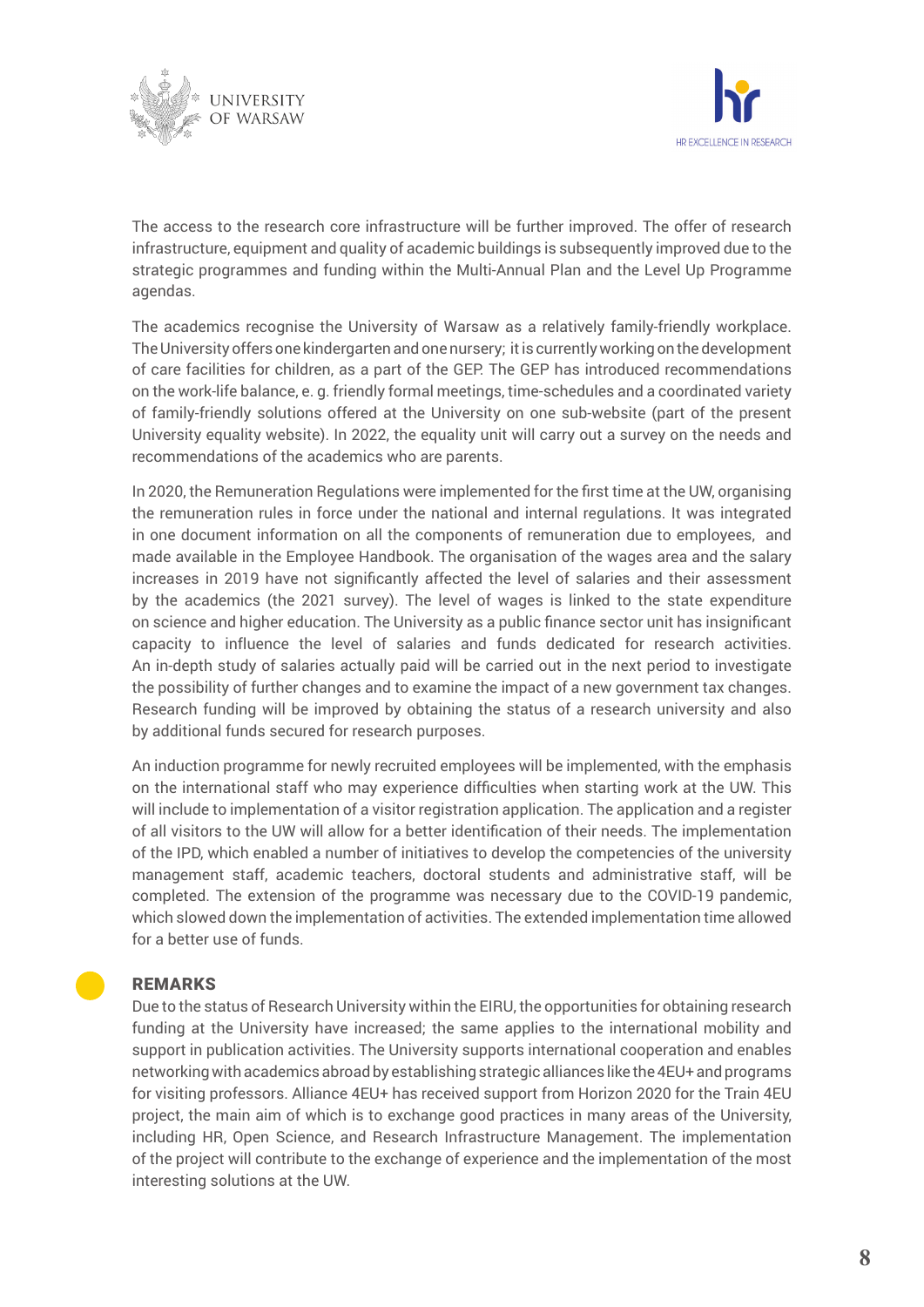



Although the 2015-2021 Action Plan envisaged the development of the remuneration policy, the scope of the changes finally introduced was much broader than expected. The reform of science and higher education enforced the introduction of the remuneration regulations at the University, the adoption of which was preceded by negotiations with the trade unions. As part ofthe changes, the rules forremuneration of employees implementing programmes, projects and undertakings, especially those financed from external sources, were also developed. Detailed rules were also introduced for the remuneration of employees involved in the implementation of the EIRU Programme.

The financial situation of doctoral students was improved due to the formation of doctoral schools that offer higher scholarships of a statutory amount (although the current system offers fewer positions than the previous one).

In view of the numerous activities undertaken in the area of gender balance at the UW, it was not possible to carry out a study on the gender pay gap. This task was postponed until the next period. However, it is worth noting that the composition of the team responsible for initiating the pro-equality measures has been extended from 1 to 3 members.

As for the electronic outgoing mobility application, the University decided to abandon this activity due to a change of priorities.

# **TRAINING AND DEVELOPMENT**

### **STRENGTHS**

- Systemic approach to training
- Tailored training and coaching offer for managerial positions
- Wide training opportunities for academics and administration staff
- Pilot projects for early stage academic teachers

#### WEAKNESSES

- Lack of regular advisory in the academic career development, especially for postdocs and early stage researchers
- Challenge: cooperation between the faculties and the doctoral schools

The UW established a team for the development of academics' competences financed by the IPD and EIRU. In recent years, the UW has launched some tailored made programmes: Deans' Academy – a comprehensive 80-100h training on the management and leadership skills for deans and vice-deans; Academy of Academic Teaching Management – an 80h training for vice-deans responsible for the quality of academic teaching; individual coaching sessions for the employees in high research management positions; Leader in Research – the program for talented researchers from natural science; Leaders' Academy – for the administration management.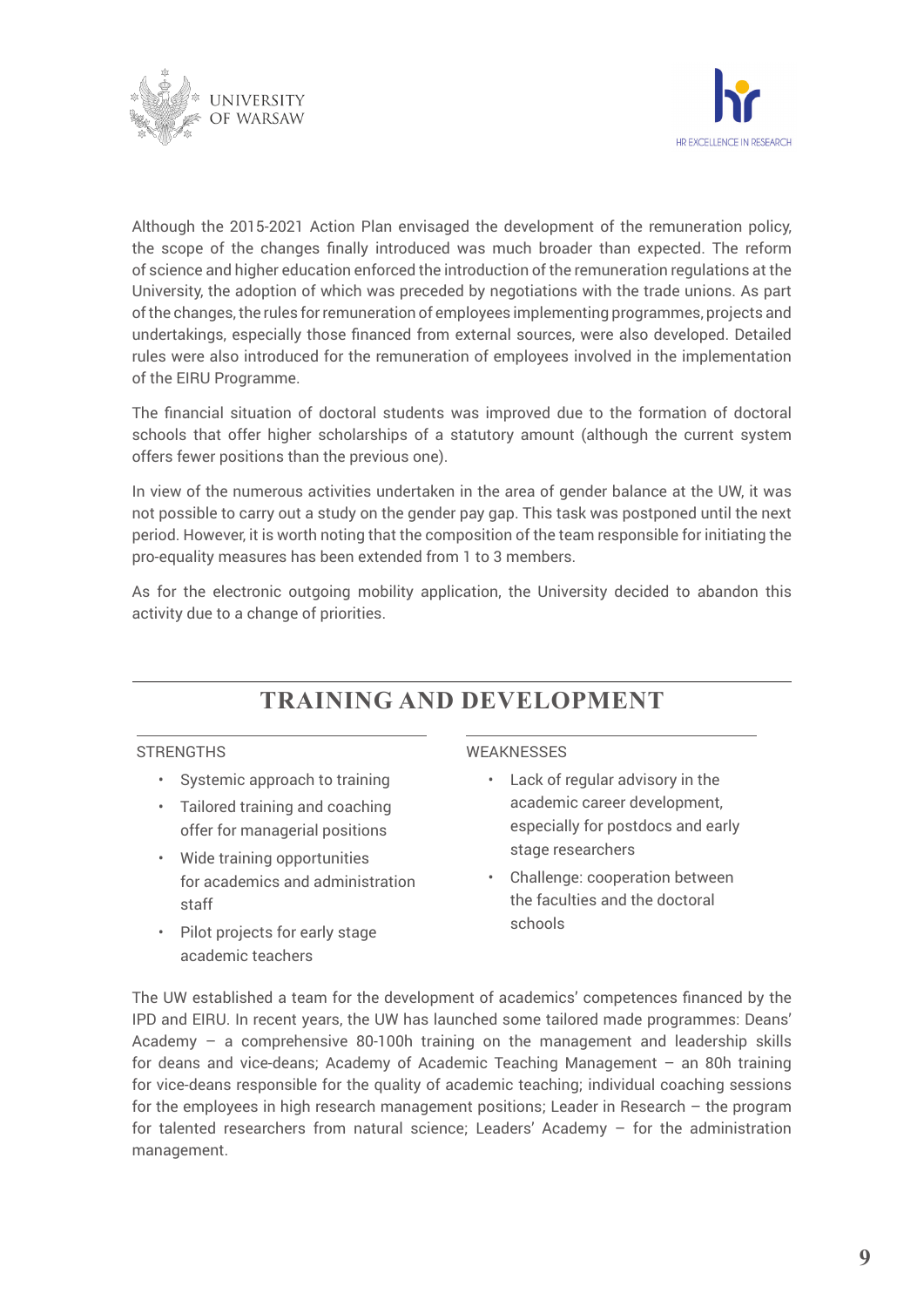



In 2021, the University started a pilot training and counselling programme for early stage academic teachers and preparations for new programmes: early stage female researchers and networking for women PhD students – part of the GEP, addressing the 'leaking pipeline' phenomena diagnosed in the UW internal research.

The University offers a significant number of different training schedules, including equality, foreign languages, IT tools in teaching (Digital Competence Centre), soft skills, teaching skills and workshops on commercialization of research and intellectual property protection. Between 2020 and 2021, over 2,500 academics took part in the above-mentioned form of training. The quality of training is monitored by means of surveys.

The UW plans to expand the offer of training for academics, including a new program for research project managers. The Rector's Ordinance (2021) regulates the field of the employee competence development at the University, defines the rules under which employees can benefit from the development of their competences and receive financial support from the employer. It also introduced the obligation of a central system for reporting on conducted training and other forms of competence development (coaching, mentoring, etc.). Owing to the introduction of this reporting system, the managers and supervisors will get some complex information on the training of their employees; furthermore, the HR will prepare a comprehensive system of competence development.

However, the UW does not offer enough individualised consultancy on the academic career development, which can be particularly challenging for postdocs. The advisory offer is scattered between the Office for International Research and Liaison, and the research sections located at the faculties, and provided on a small scale. Thanks to the EIRU financing, the UW will be able to expand the individual advisory for academics and launch numerous programmes promoting mentoring in research.

The importance of individualised advisory in the academic career development is not much recognised by the employees and supervisors. According to the survey results, the academics value "offer of career advisory" the least of all academic career development support offered by the UW. The academics rate their supervisors highly as mentors, and rate their own academic supervision and mentoring skills as relatively high or very high.

The transfer of doctoral students from the faculties to the doctoral schools posed a challenge of maintaining the contact with more experienced academic community in the discipline, scientific good practises and networking opportunities.

### REMARKS

The training programmes listed above were not included in the 2015–2021 Action Plan, but with the creation of a team responsible for supporting academics in competence development and the availability of funding from the IPD for the UW, opportunities for academics to improve their competence have been significantly expanded. Paradoxically, the COVID-19 pandemic contributed to the popularisation of training among the academics. The necessity of conducting large-scale didactics in a remote mode resulted in great interest in training courses on the use of remote work tools, and, subsequently, also in other topics proposed by the University. It is worth noting that the participation of the academics in the vast majority of training and other development activities is voluntary.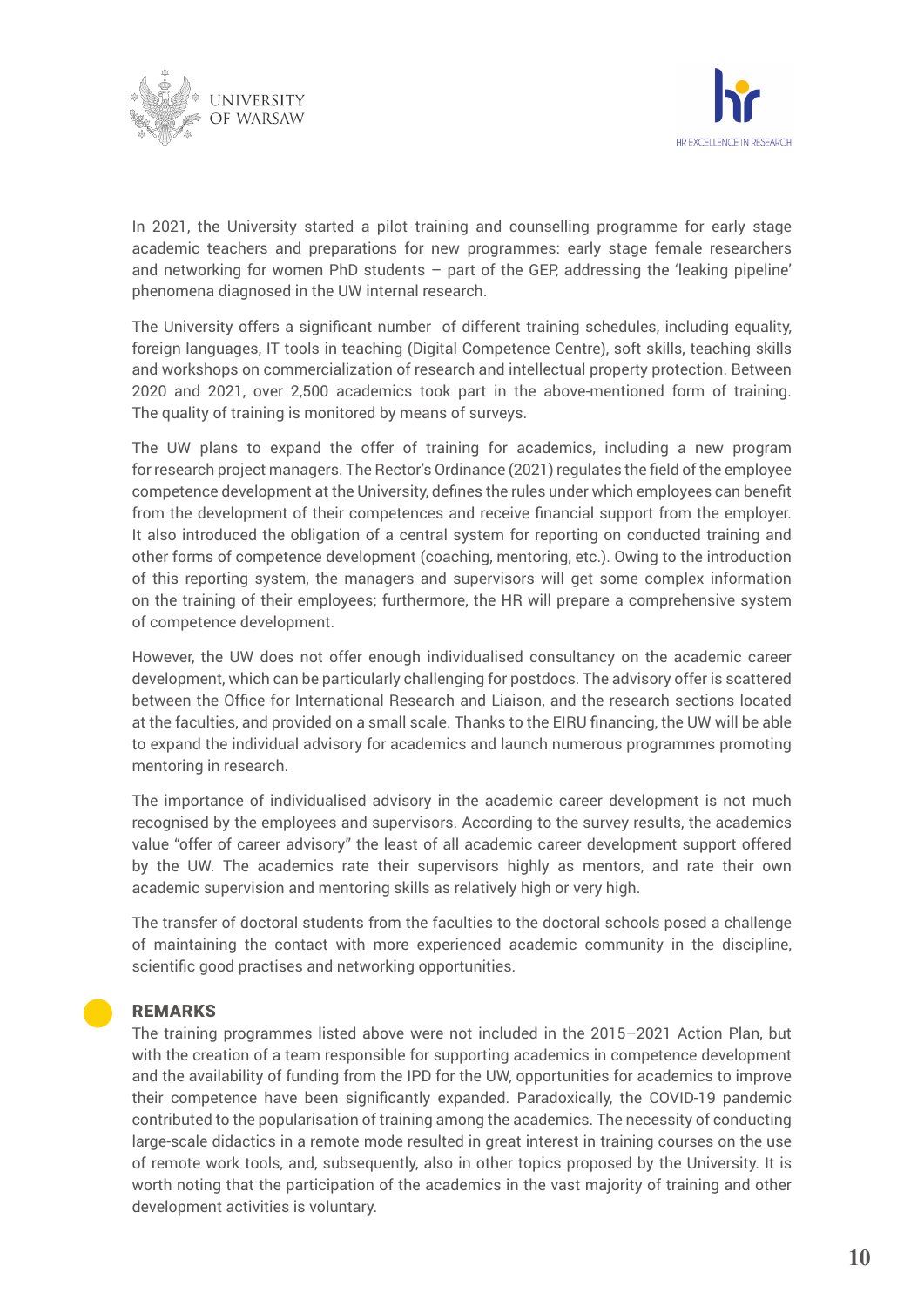



Over time it has become apparent that some of the planned activities have lost their relevance in the face of new challenges and changes. These include the internship exchange programme for the administrative staff, which was not finally introduced.

# Have any of the priorities for the short and medium term changed?

The deep structural reform of the higher education and science system that changed the structure and division of tasks and responsibilities within universities, titled the "Constitution for Science", has been in place since 2018. Although the main changes were promulgated in 2018, the introduction of the Act entails changes to the detailed legislation promulgated at the level of the Minister of Education and Science. This brings prolonged uncertainty on the part of the University as a whole, as well as of the individual academics. For instance, as a part of the reform, the Ministry introduced a new ranking of academic publications that was envisioned to mark excellence. However, since 2019 the ranking was changed several times which created a lack of predictability among the academics who plan their publications usually several years ahead. Therefore, there is a certain instability in the academic institutional environment due to these frequent changes.

The COVID-19 pandemic affected the University of Warsaw just like any other universities; the teaching was performed in a remote mode and some of the research was slowed down or halted. However, the organisation and the community quickly adapted to new conditions, developing new teaching and learning skills and, exploring new research opportunities online, what was done with great effort. The strategic alliance 4EU+ offered fast track research funding on the effects of the pandemic on the academic community; for example, research on the pandemic challenges for women in research and the University administration was conducted in the partner universities. Obtaining a research university status was an important element. As part of the funding raised, the University has committed itself to a number of activities which, although not included in the 2015 - 2021 Action Plan, support the delivery of the Charter and Code principles.

The above changes resulted in the decisions to discontinue certain activities, especially those aimed at the administrative staff, as well as the activities related to the creation or development of applications the usefulness of which proved uncertain or insufficient in the new situation. In some cases, e.g. the system supporting the periodic assessment of the academics, the popularisation of the system among the units was suspended due to some further expected changes in the assessment criteria system.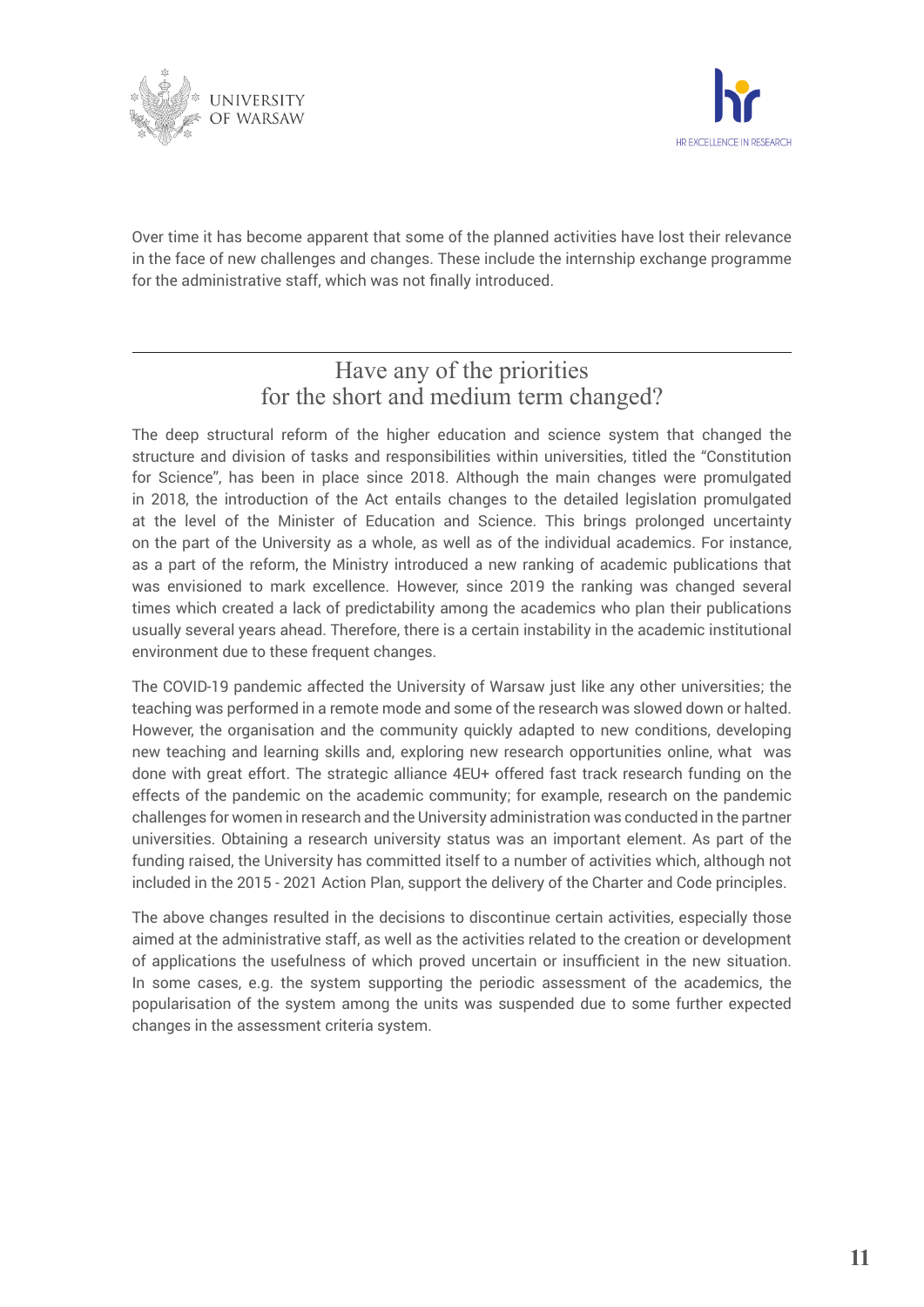



# Have any of the circumstances in which your organisation operates changed and as such have had an impact on your HR strategy?

The implementation of HRS4R for 2015 - 2019 at the University of Warsaw coincided with the announcement in July 2018 of the "Law on Higher Education and Science", which introduced revolutionary changes into the system of financing universities and distributing these funds, into the evaluation criteria for research institutions as well as in the method universities are managed (the appointment of a new advisory body  $-$  the University Council; shifting to the central level the powers and responsibilities related to the quality of science in disciplines and the quality of teaching). The significance of these changes and the short deadline for their implementation put enormous pressure on the University authorities and academic community; furthermore, the need to change all key internal regulations of the University initiated a deep and long-lasting debate on the future of the University, involving a high level of emotions and anxiety on the side of the employees.

Ultimately, the above resulted in the introduction of the new Statute of the University of Warsaw, the Organisational Regulations, the Study Regulations, as well as the Work and Remuneration Regulations.

The significant extend of this work forced the verification of the priorities and activities contained in the Internal Review of July 2018. Despite some obstacles, the majority of the declared activities were carried out, and many others were also implemented, although not included in the Action Plan. The University took part in the EIRU competition, organised by the Ministry of Science and Higher Education (currently the Ministry of Education and Science), winning the first place and obtaining the status of a research university for the years 2020-2026. Obtaining the status of a research university is associated with a significant increase in the amount of the subsidy received by the UW and the opportunity of implementing numerous activities planned in the competition application, many of which correspond to the assumptions of the Charter and Code.

Additionally, to the IPD and the Multi-Annual Plan and the Level Up program, the EIRU is another programme which supports the implementation of the Charter and Code principles at the UW by providing financial and human resources measures necessary for the implementation of changes in such a large organisation.

# Are any strategic decisions under way that may influence the Action Plan?

Due to the beginning of the new Rector's tenure, the change of the University management in 2020 did not affect the process of implementing the 2015 HRS4R and drafting a new Strategy for 2022-2027. On the contrary, the newly elected Rector, together with his team, expressed his strong support for the implementation of the Charter and Code. The new Strategy and Action Plan are well rooted in the strategic vision of the University and well-integrated with other strategic actions, the University values and its internal regulations.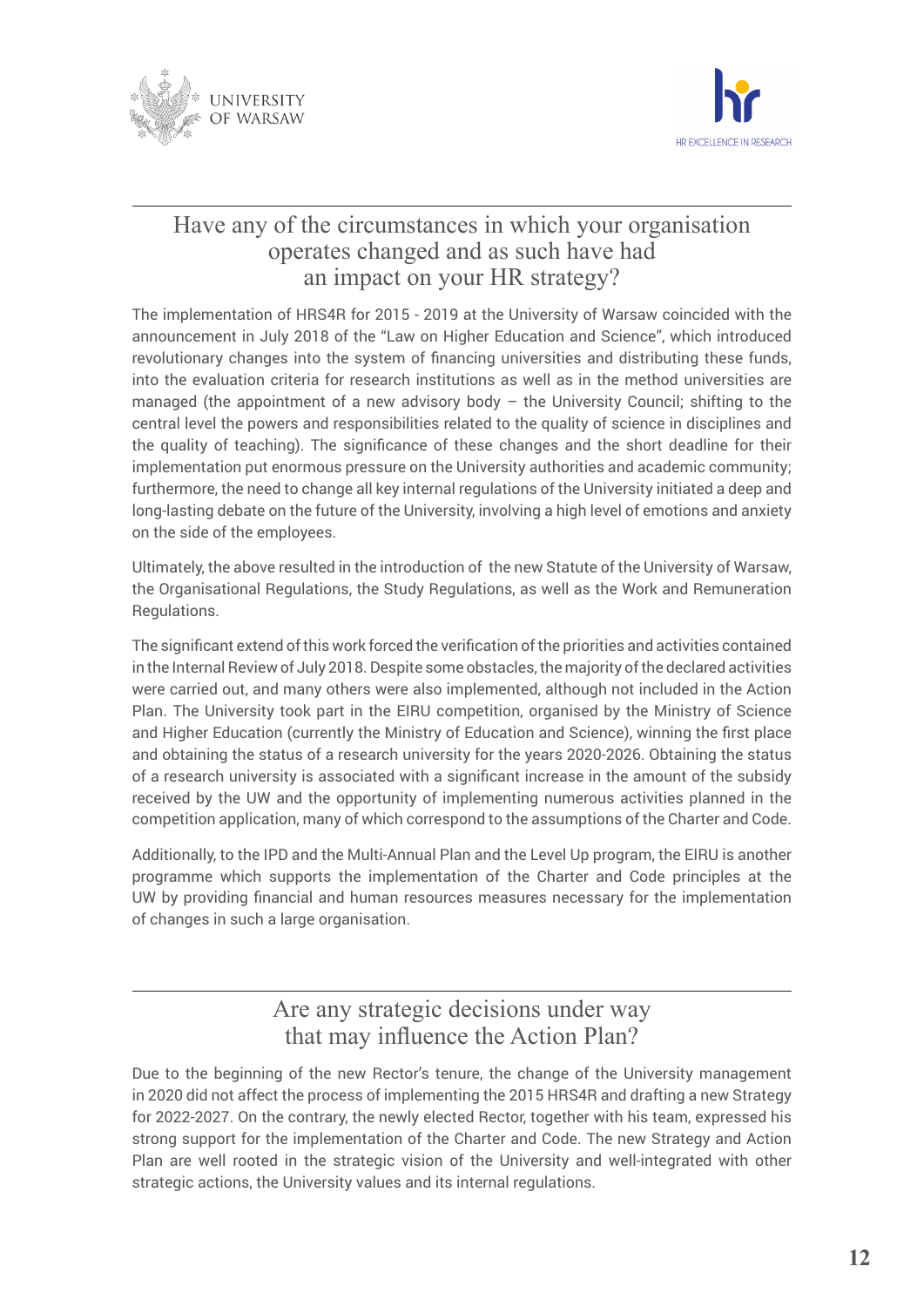



The potential instability affecting the Action Plan may come from the legal and institutional environment of the University, in the form of decisions undertaken by the Ministry of Education and Science.

As the Action Plan for the upcoming years includes many undertakings financed by the EIRU programme, the continued funding of this programme by the Ministry of Education and Science will be crucial for the implementation of these undertakings.

A difficult political situation in the region of the Central and Eastern Europe and the high threat of a potential military conflict in the immediate neighbourhood of Poland, as well as numerous destabilising activities undertaken by Russia, create threats which, although difficult to identify at this point, may undermine the maintenance of the currently established priorities that are difficult to identify at this time.

# **3. ACTIONS**

(in the attached Action Plan for 2022-2027)

### URL:

https://en.uw.edu.pl/research/european-charter-for-researchers/ (EN) https://www.uw.edu.pl/badania/europejska-karta-naukowca/ (PL)

# Comments on the implementation of the OTM-R principles (Internal Review for award renewal)

Notwithstanding the fact that the UW is submitting the OTM-R questionnaire for the first time in the current assessment, many of the principles of OTM-R have long been required by the national law as well as to be adopted in the internal regulations at the University. The most important regulations of the University were amended as a result of the reform of the science and higher education system carried out in Poland in 2018. Some of these regulations concerned the OTM-R principles:

- adopted in 2019, the UW Statute defined the list of academic staff positions, and the basic requirements and conditions of employment for these positions,
- the rules for conducting a competition for the academic staff positions, including the guidelines for the composition of selection committees, were introduced by the Rector's Ordinance of 2019,
- the rules of recruitment to the doctoral schools were defined by a resolution of the UW Senate in 2019 (subsequently amended in 2021).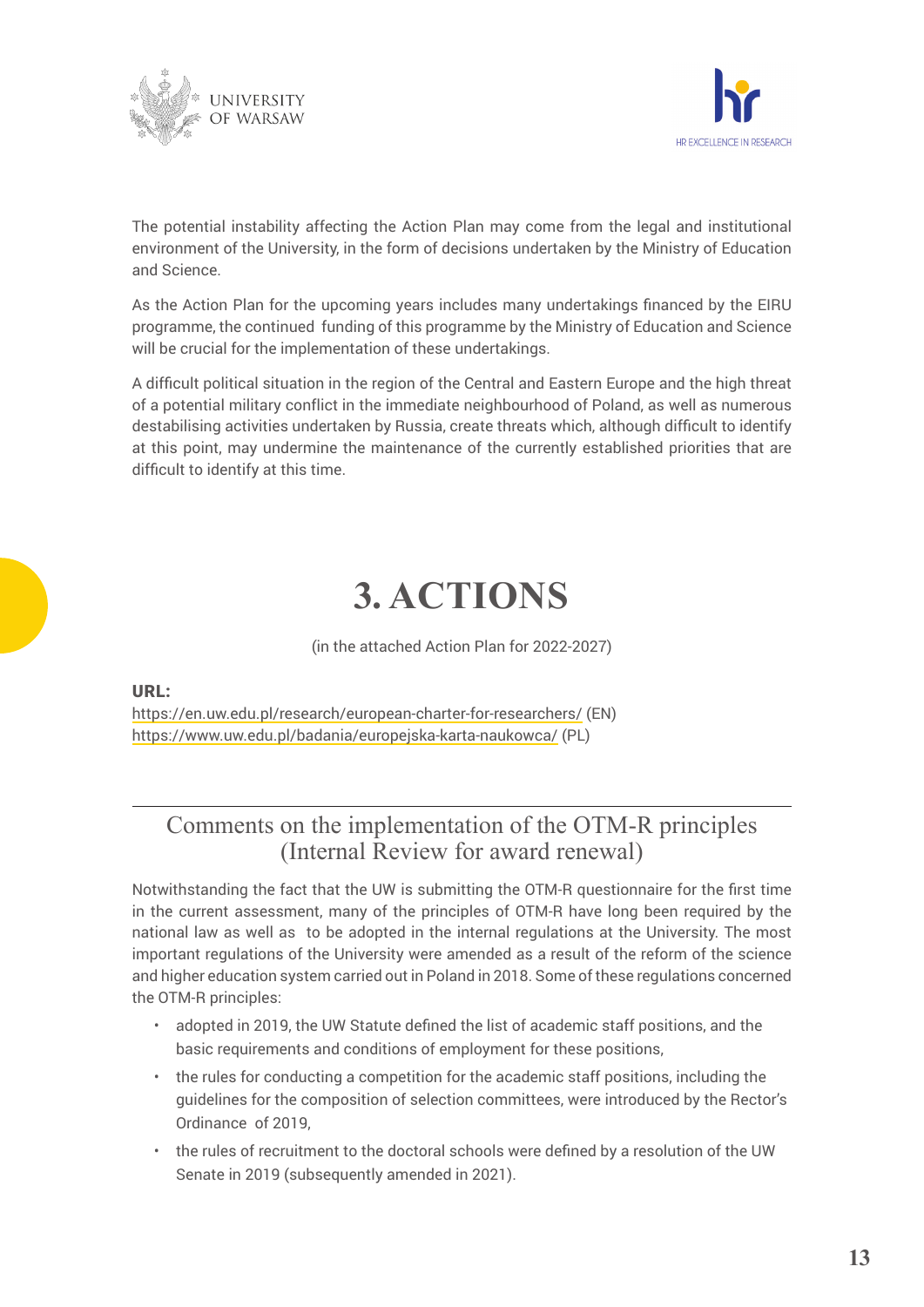



With these universally applicable regulations, recruitment takes place on the basis of uniform and clearly defined rules, despite the decentralised organisational structure of the University and the conduct of recruitment processes by autonomous organisational units. The University has taken consistent steps to ensure that the OTM-R principles are part of the University policies and practices.

The rules for competitions and employment, in addition to their publication in the University Monitor, have been popularised in the Employment Handbook, whereas the rules of recruitment to the doctoral schools were made available on their websites.

A special application for announcing competitions has been introduced, all announcements made by the organisational units are checked for compliance with the University regulations before they are published, and publication takes place in advance simultaneously on all required websites/platforms.

The analysis of the competitions conducted between January and September of 2021 indicated that the organisational units comply with the internal regulations and that the control mechanisms such as terminating or cancelling competitions are applied in practice. Despite these satisfactory results, there still exist some areas for improvement.

# **4. IMPLEMENTATION**

### **GENERAL OVERVIEW OF THE EXPECTED OVERALL IMPLEMENTATION PROCESS**

The overall implementation process was based on the recognition of present and future needs and conditions of the UW, on the evaluation of the completed and uncompleted actions, and the discussion about the reasons and circumstances of that matter, the review of recommendations and the introduction of new actions. The process was supported by the ongoing engagement of the stakeholders and with regard to the changes in the legal and institutional settings.

The first Implementation Committee forthe implementation ofthe Charter and Code was founded in 2014. It was led by the Vice-Rector Prof. Andrzej Tarlecki, and consisted of representatives representing different central administration units and academics, and with a representative of doctoral students.

The Committee met on a regular basis, in order to monitor the development and realisation of the Action Plan and to exchange ideas on the improvements of the planned activities. In 2018, the Committee submitted the Internal Review that received positive evaluation, although with some further suggestions for alterations and revisions. In the same year, the Committee ordered a survey for the academics at the University of Warsaw on their views and experiences regarding the practical application of the Charter and Code principles at the UW. Despite the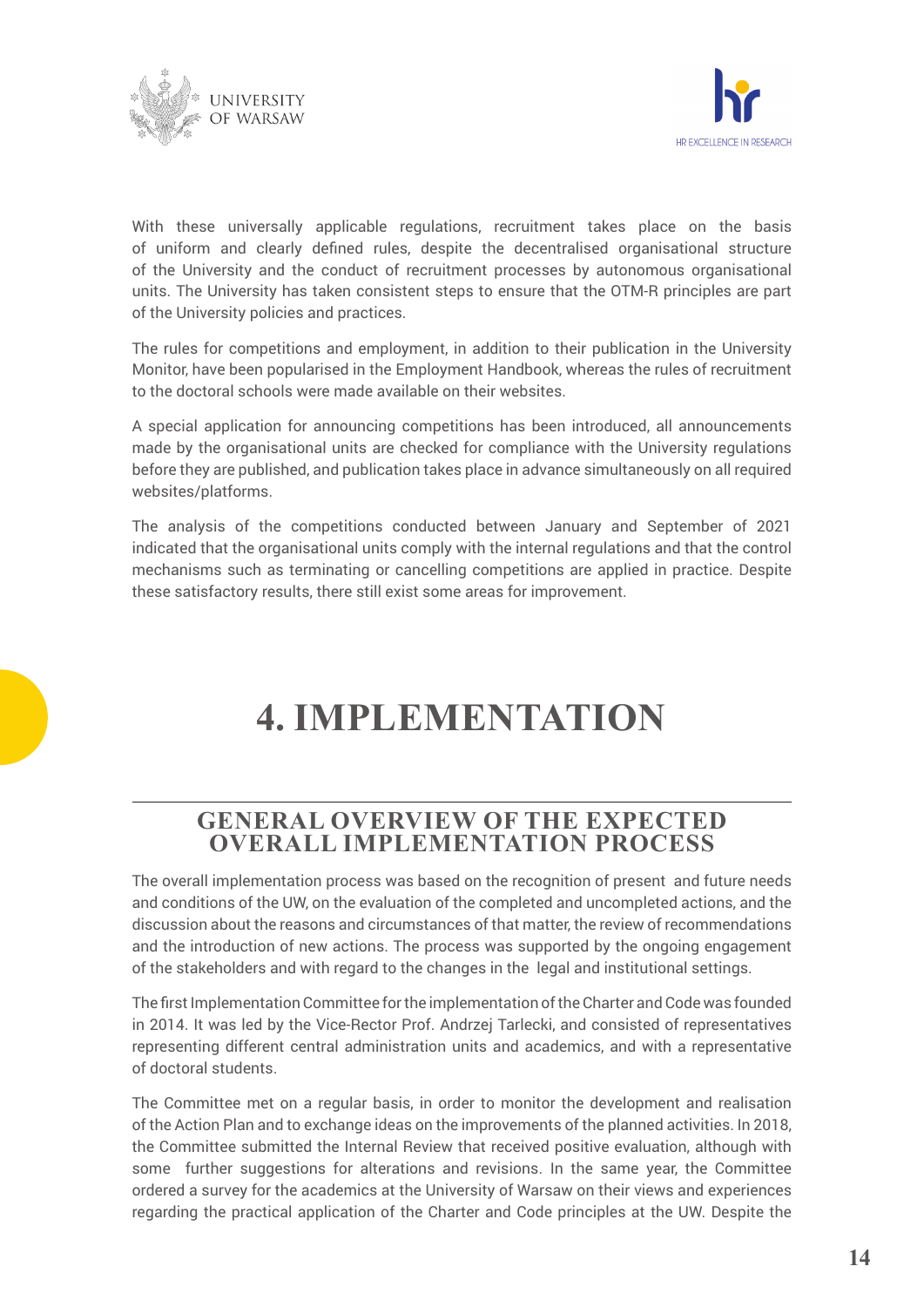



turbulence created at first by the reform of the Polish higher education and science system and later on by the COVID-19 pandemic, and, eventually, the change of the Rector of the UW, after a short break, the majority of the actions planned for 2015–2021 have been completed, although the implementation of some actions was extended in time.

The work on the renewal of the HR Excellence in Research award started in early 2021 by a general overview of the completion of the Action Plan for 2015–2021. The representatives of the Committee and the leaders of the central administration units responsible for implementing Action Plan provided updates and comments on the realisation.

In the second phase, they provided ideas for new actions that could be launched in the next Action Plan. In autumn of 2021, the Rector appointed the Steering Committee and the Working Group. The Steering Committee consists of the members representing the Rector's Board as well as the university scientists representing various disciplines. The Working Group consists of both scientists and the administrative staff responsible in their units for the implementation of the activities contained in the Action Plan. They represent and cooperate with: the Human Resources Office, the Office for University Advancement, the Centre of New Technologies, the University of Warsaw Library, the Office for International Research and Liaison, the Research Services Office, the Promotion Office, the Office for Innovation in Teaching and Learning, the International Relations Office, the Office for Doctoral Student Affairs, the Education Quality Evaluation Unit, the Biological and Chemical Research Centre, the Office for Persons with Disabilities, the Office of Academic and Student Affairs, the Ombudsman Office and the Equality Unit. The members of the Steering Committee and the Working Group are engaged in the implementation of other strategic programs at the UW, which further strengthens the HRS4R and embeds it in the broader long-term actions.

The representatives of the first Committee for 2015-2021 and the recently appointed Working Group remained in close cooperation. The representatives of the Human Resources Office participated in information meetings organised by the European Committee, the National Contact Point as well as in individual consultations. In early spring 2021, a workshop was organised as part of the exchange of good practice in the TRAIN4EU project to discuss experiences in implementing the HRS4R in the alliance universities.

The communication was done mostly by online meetings due to the pandemic restrictions. In autumn 2021, the UW repeated a survey among academics regarding rules of the European Charter for Researchers.

The Working Group met on a regular basis in order to prepare the Gap Analysis, to revise the Action Plan for 2015–2021 and to prepare a new Action Plan 2022–2027. Both documents were presented to the Steering Committee and discussed. The members of the Steering Committe, following a comprehensive and deliberate study and discussion with the Working Group Chairperson, accepted the Gap Analysis and the Action Plan for 2022–2027.

The aim of the Gap Analysis and the Action Plan for 2022–2027 was to prepare a coherent, ambitious, yet realistic, evidence-based strategy that would strengthen the achievements of the HR Strategy 2015–2021 and to develop new ones to support the research profile of the University of Warsaw.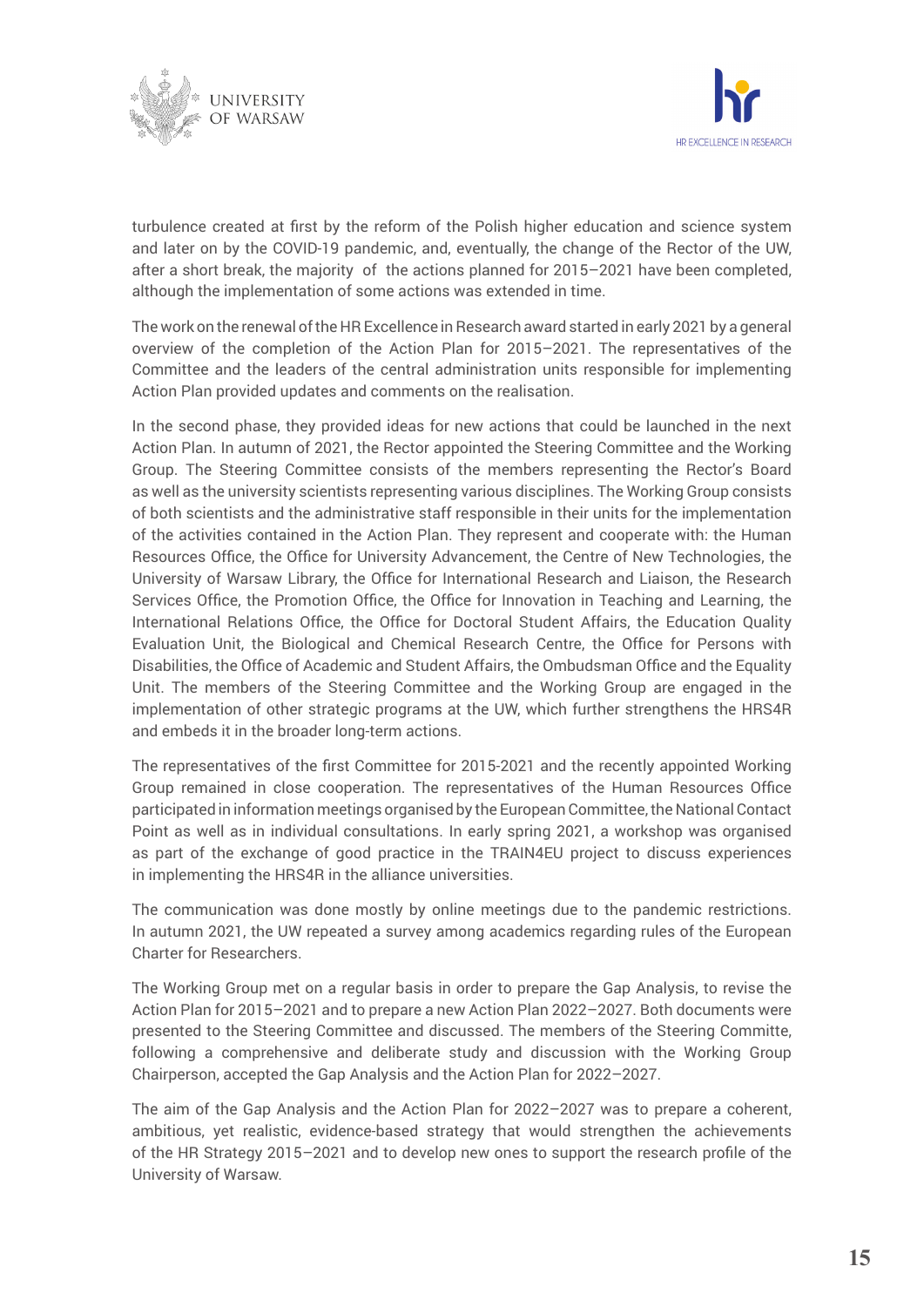



# How have you prepared the internal review?

The UW decided to prepare not only the Internal Review but also a new HRS4R for 2022–2027 and to conduct a full Gap Analysis between the current practice and the Charter and Code principles. This decision was dictated by, among other things, the multitude of changes introduced to the national law in recent years, the new priorities in the area of science, the impact of the pandemic and the new opportunities that came with the UW having received the status of a research university.

The preparations of the HRS4R and Internal Review were performed in several stages:

- 1. discussions with University executives,
- 2. the use of the research outcomes conducted during the Action Plan 2015–2021: a) a multimethod research on the experiences of discrimination and equal treatment for all the community in 2018–2019 that served as a basis for the GEP UW and the point of reference for the HR actions; b) a survey for the academics on the Charter and Code principles in 2018, and for the Action Plan 2022–2027; c) a survey for the academics on the Charter and Code in 2021,
- 3. a careful analysis ofthe Consensus Report with special attention paid to the recommendations,
- 4. the use of the "SWOT Analysis of the University of Warsaw" that was prepared in 2019 for the purpose of preparation to the EIRU competition,
- 5. the evaluation on the implementation of the Action Plan 2015–2020, a discussion on the needs, and the current as well as long-term priorities for the University, an evaluation of current administration and the teaching and research structure of the University, provided the changes introduced by the reform of the higher education system posed any challenges to the new Action Plan. The discussions were led by the HR Office team and the consultations were broadly organised, with the various administration units and the academics involved in the implementation ofthe Action Plan 2015–2020. The individual parts of the Gap Analysis were consulted with the representatives of the administration units and the academics, and further developed. At the same time, the Action Plan 2015–2021 was analysed and updated, with the review of all the actions and updates on their status performed by the members of the Working Group and widely consulted. It was also decided to transfer the implementation of some actions in time to the next Action Plan, whereas some of them developed into new Actions,
- 6. the overview ofthe interconnections between the HR Strategy plans and the strategic projects led by the University (incl. the 4EU+ European University Alliance, the EIRU program, the IPD, the Multi-Annual Plan, the Level Up project) in order to investigate how those programs can strengthen each other in a synergic way and thus to implement those synergies into the Action Plan 2022–2027,
- 7. the Gap Analysis preparation was based on a careful and detailed analysis of the University documents and regulations, the available data and also backed by the outcomes of the research on the academics conducted in December 2021,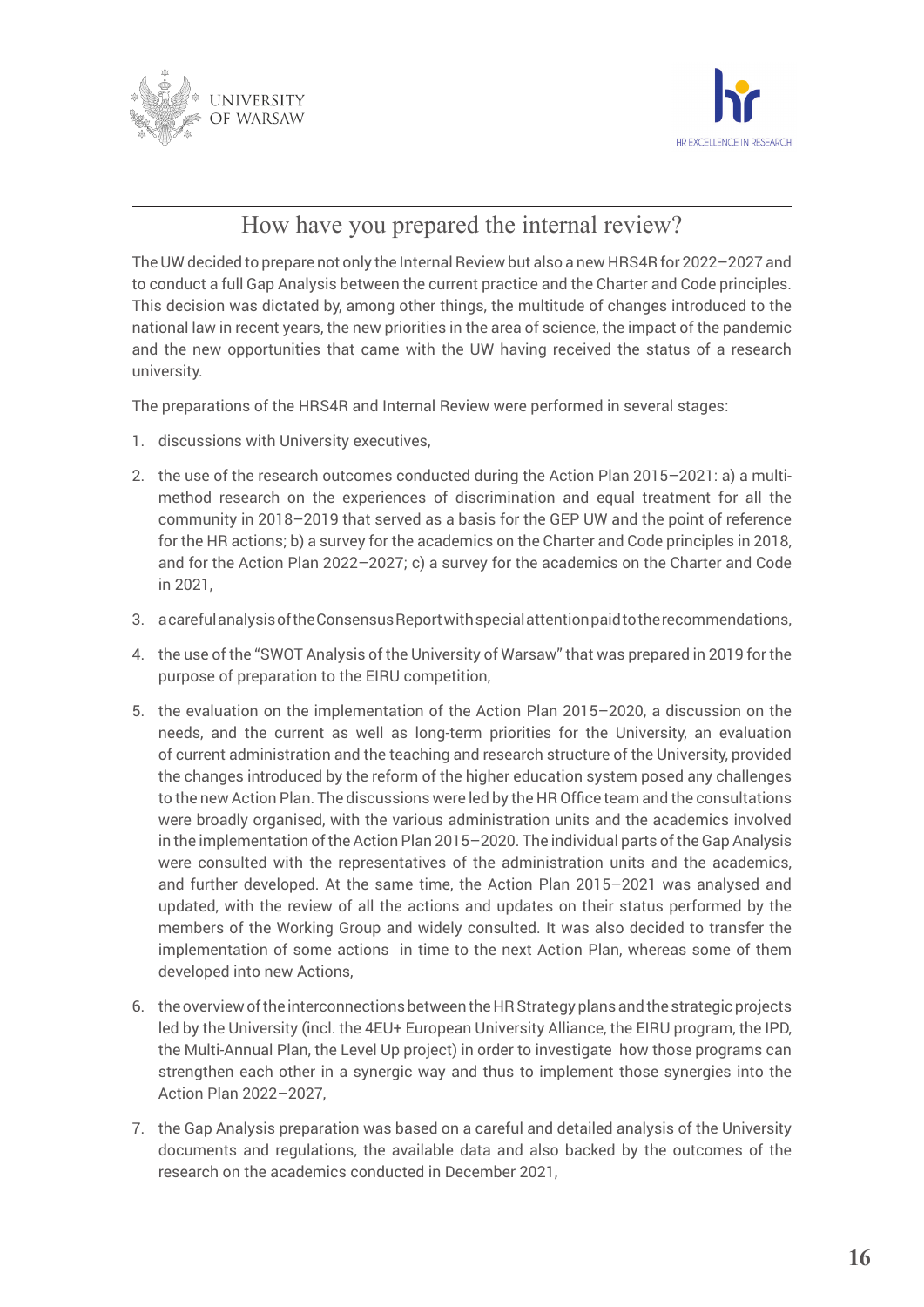



8. using the information obtained during meetings organised by the European Commission, the National Contact Point and also during the meetings with colleagues from the universities belonging to the 4EU+ Alliance.

The final version was presented to the Steering Committee for discussion, comments and acceptance.

### How have you involved the research community, your main stakeholders, in the implementation process?

The University of Warsaw involves the academic community in several ways, by showing the actions and values connected to the Charter and the Code.

### **Professional commitment**

The members of the Steering Committee and Working Group represent the academics and the administration staff of the UW; the interdisciplinary groups that prepared the Statute and other core documents of the UW were recruited from among the academics and the administration professionals who possessed a broad knowledge on the internal processes and its challenges.



### **Institutional commitment**

Each of the HRS4R (2015–2021, 2022–2027) have been approved by the Rector.

In the Statute of the University of Warsaw announced in 2019, the Charter and Code is referred to as a set of rules that the University follows.

#### **Voice and impact**

In 2018 and 2021, the University of Warsaw conducted a survey among the academics on their views and experiences with the issues raised by the EChR. The response rate increased in the second survey and the outcomes were representative for the entire population of the academics.

In the preparation of the Gap Analysis and the Action Plan, the results of consultations with the academics were used, including consultations with the early stage researchers and teaching staff in Spring 2021, the SWOT analysis prepared for the EIRU, which used the results of the extensive consultations with the academics on the introduction of the science and higher education reform in 2018; the results of the workshops with the academics; the source materials obtained from the faculties and other units of the UW.



#### **Horizontal solutions that support academic community**

As a part of implementing the HRS4R for 2015–2021, the University introduced:

• Welcome Point, a support centre for international students that currently expands its scope of activity to international researchers, offering a website containing all necessary information on the study or work at the University;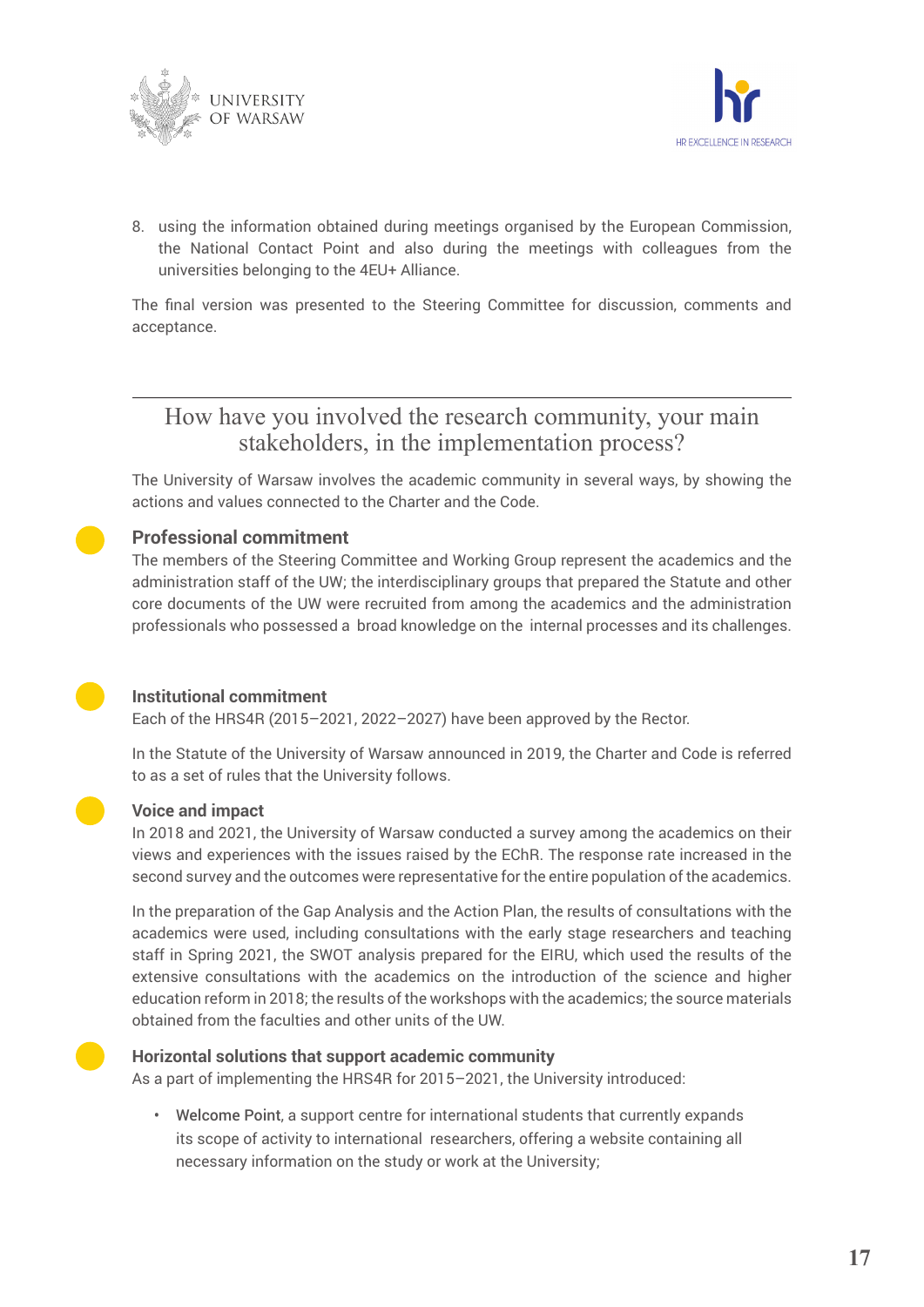



• an equality team that has created an equality website for the academic community with guidance, recommendations, useful information and online training and GEP.

In 2019, the "We Are All Equal" social campaign was launched with the support of some educational videos and posters, and with the participation of the Academic Ombudsman, students, academics and vice-rectors of the University. The campaign presented the University as a safe and inclusive environment that supports diversity of its members and offers help in cases of discrimination. The campaign was presented under the award and values of the HR Excellence in Research. The videos and posters are still available online, as well as at the faculties and different units of the University.

The Academic Staff Competence Development Section, which provides a wide range of training courses and tailor-made programmes, exploits the results of a continuous survey of training needs and in-depth analyses when preparing programmes, e.g. when preparing a programme for early stage academic teachers, workshops and individual interviews were conducted with potential participants, workshops with the persons responsible for the organisation of the didactic process in the units. On the basis of these analyses, an expert team consisting of experienced educators created a model of competences for the early stage academic teachers at the University.

### Do you have an implementation committee and/or steering group regularly overseeing progress?

In compliance with the recommendations contained in the last Consensus Report of February 24, 2019, in order to increase the effective implementation of the Action Plan, the Steering Committee and the Working Group were appointed thus replacing the Charter and Code Implementation Committee. The Steering Committee consists of the representatives of the Rector's Board and the University scientists representing various disciplines responsible for supervising the implementation of the Charter and Code.

The Working Group consists of both the scientists and the administrative staff responsible in their units for the implementation of the activities contained in the Action Plan.

Consequently, the separation of the implementation function from the supervisory function has been achieved and also it has been ensured that the Working Group includes members directly responsible for the activities carried out.

### **The Steering Committee members:**

- Chairperson: Professor Sambor Grucza Vice-Rector for Cooperation and Human Resources;
- Professor Zygmunt Lalak Vice-Rector for Research;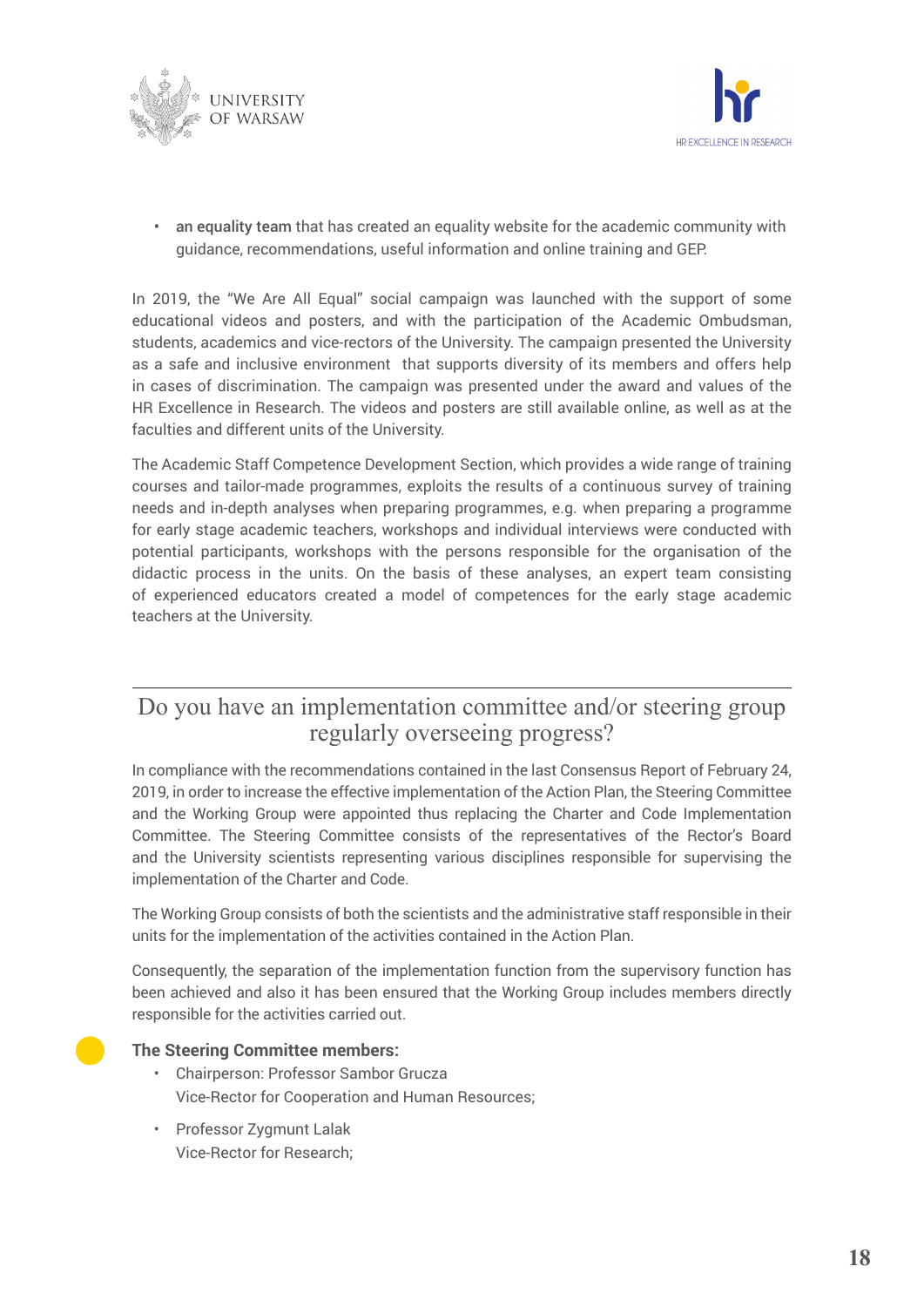



- Professor Ewa Bulska The University of Warsaw Biological and Chemical Research Centre (CNBCh UW);
- Artur Chełstowski, PhD Vice-Chancellor for Economic Affairs;
- Professor Wojciech Dominik Centre of New Technologies;
- Professor Paweł Stępień Interdisciplinary Doctoral School.

### **The Working Group for the European Charter for Researchers and of the Code of Conduct for the Recruitment of Researchers:**

- Chairperson: Julia Kubisa, assoc. prof. Faculty of Sociology, Equality Unit;
- Katarzyna Basisty, MA Office of Academic and Student Affairs;
- Grzegorz Bochenek, MA Office of University Advancement;
- Robert Grey, MA Acting Chancellor of the UW;
- Krzysztof Kilian, assoc. prof. Centre of New Technologies;
- Diana Pustuła, MA Office for International Research and Liaison;
- Anna Sadecka, MA International Relations Office;
- Gabriela Sempruch, MA Office for Innovation in Teaching and Learning;
- Dominik Wasilewski, PhD Office of Research Administration;
- Joanna Wąsowska, MA Office of Human Resources;
- Konrad Zawadzki, MA The University of Warsaw Biological and Chemical Research Centre (CNBCh UW);
- Justyna Sobolewska, MA Representative of doctoral students;
- Daria Rybicka-de Cock, MA Secretary.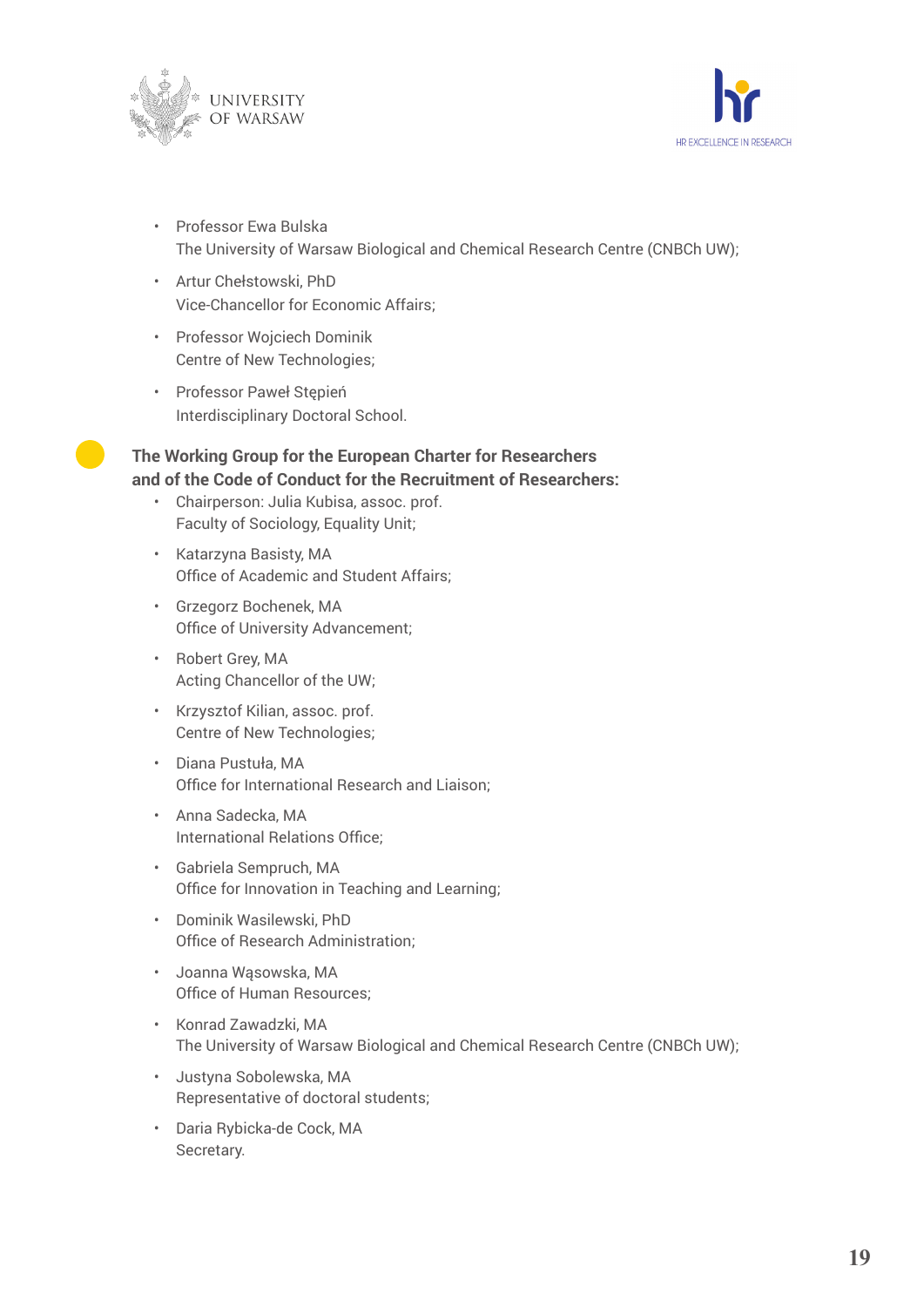



# Is there any alignment of organisational policies with the HRS4R? For example, is the HRS4R recognised in the organisation's research strategy, overarching HR policy

The values of the Charter and the Code are crucial for the UW, which is manifested in the Statute. They are inherently linked to the long-term strategies of the UW, which focus on establishing the position of the internationally recognised, top-ranked university in the CEE.

The UW ensures that its organisational policies are aligned with the HRS4R in several ways:

### **The formal institutional regulations related to the HR field are aligned with the Charter and Code**

An extensive system of the university-wide internal regulations, which consists of the resolutions of the UW Senate, ordinances of the Rector and other legal acts, which, before their publication in the UW Monitor, are examined for compliance with the University regulations and other regulations by the Rectorate Office. This system ensures that the introduced regulations are in accordance with the provisions of the Charter and Code.

### **The strategic documents and programs related to the HR field are prepared and planned including the Charter and Code**

As an example: EIRU During the preparation of the competition application, the actions envisaged in the Action Plan 2015–2021 were taken into account, as well as the actions resulting from the SWOT analysis carried out, considering the challenges and requirements in the area of the HR management, thus ensuring the financial and human resources necessary for the implementation of any future actions.

### How has your organisation ensured that the proposed actions would be also implemented?

The implementation will be ensured on three levels:

### **1. Experience in the implementation of the HRS4R for 2015–2021:**

The University of Warsaw, as part of the implementation of the HRS4R for 2015–2021, established a number of new units responsible for the implementation of the activities declared in the strategy and employed staff members with the competences and experience appropriate to the implementation of these activities, thus showing full commitment to the implementation of the Charter and Code.

A team responsible for supporting the pro-equality measures was established (currently 3 persons), a team responsible for developing competences of academics (currently 3 persons), the Welcome Point team (currently 2 persons), the teams implementing strategic programmes with the HRS4R-related components, such as the IPD and the EIRU, were strengthened. There exist some plans to employ an individual counsellor to support the academic teachers in their career development.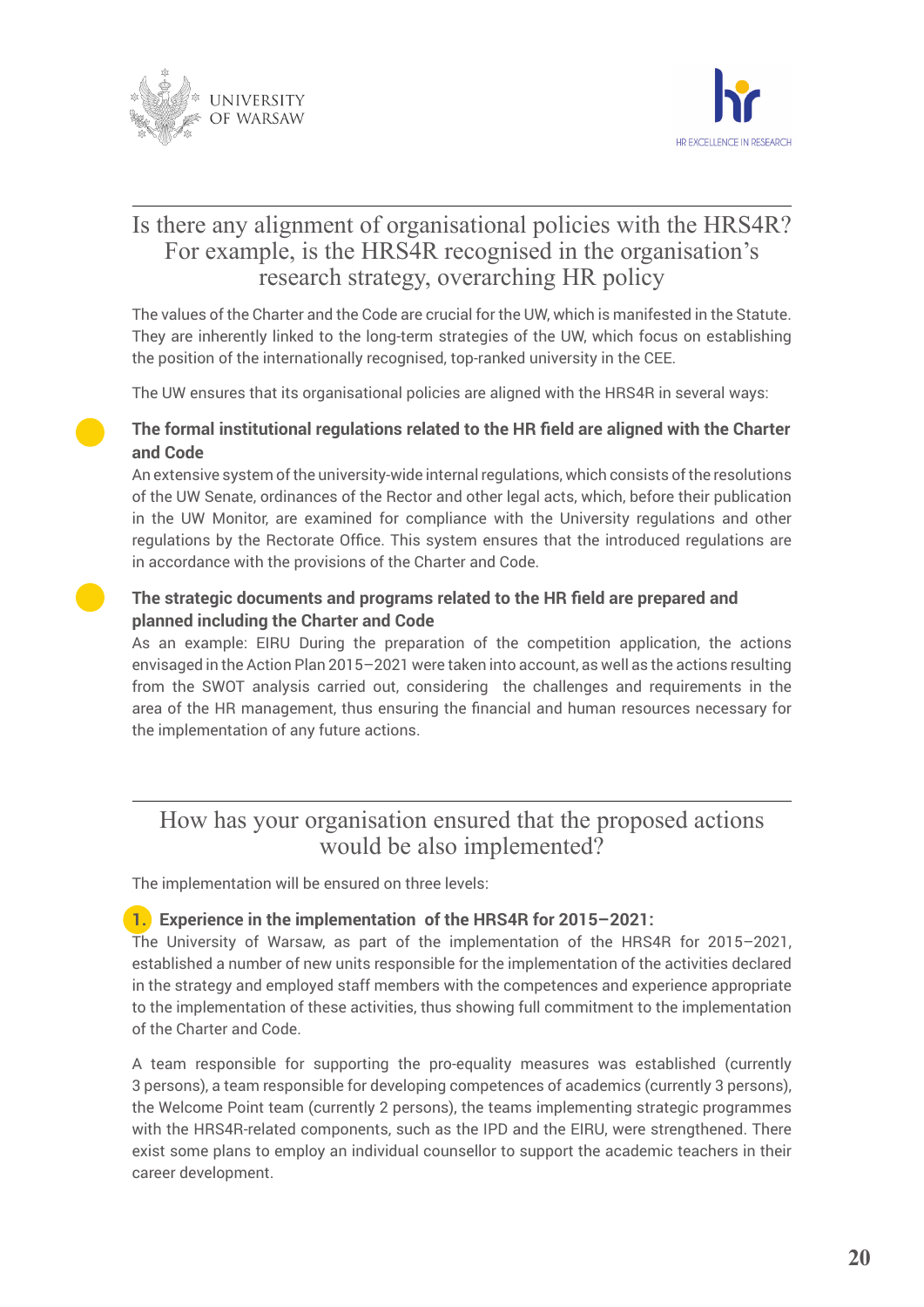



The implementation of the activities, despite emerging difficulties, e.g. the reform of the higher education system in Poland, the COVID-19 pandemic, was continued without any interruptions, except for those forced by the pandemic. Thus it can be concluded that the actions undertaken so far by the University towards the implementation of the Charter and Code make further implementation of the activities likely.

### **2. Creation of a two-stage system of the implementation and monitoring, division of tasks, constant evaluation and regular assessment:**

Following the guidelines contained in the Consensus Report, the University of Warsaw introduced a change in the method of managing the implementation of the declared activities by appointing two separate teams: the Working Group responsible for the implementation and the Steering Committee, with two vice-rectors as its members, responsible for monitoring and supporting the implementation. The teams were composed of people who are involved in the approval or implementation of the activities included in the Plan.

### **3. Integration and synergy with the strategic programs at the UW, in terms of actions and financing:**

Futhermore, some attention shall be paid to the linkage of the activities proposed in the Plan with other strategic programmes implemented at the UW, such as: the EIRU, the IPD, the Multi-Annual Plan and the Level Up project. This linkage, which ensures their funding, and the fact that the persons coordinating the work persons coordinating the work in these programs have become part of the Steering Committee and the Working Group guarantees that the HRS4R is fully linked with the other activities undertaken by the University.

# How are you monitoring progress (timeline)?

Each year the Working Group will prepare an annual overview on the implementation of the strategy and plans for next year and shall present it to the Steering Committee.

The actions for 2022–2027 are planned in two 3-year stages. The first stage is more detailed and will be evaluated at the phase of the next Internal Review. The summary preceding the Internal Review will allow for undertaking decisions on which actions shall be further developed, changed and what kind of actions could be added.

The progress of all actions will be monitored and evaluated during regular working meetings ofthe Working Group which will be organised on a quarterly basis and, subsequently, by the Steering Committee that supervises the activity ofthe Working Group. The working meetings will be dedicated to regular updates, exchange of ideas and good practices, and mutual support in problems and tasks solving.

The evaluation and planning will consider the outcomes of the horizontal surveys included in the Action Plan for different groups at the university (academics, PhD students, students, and parents).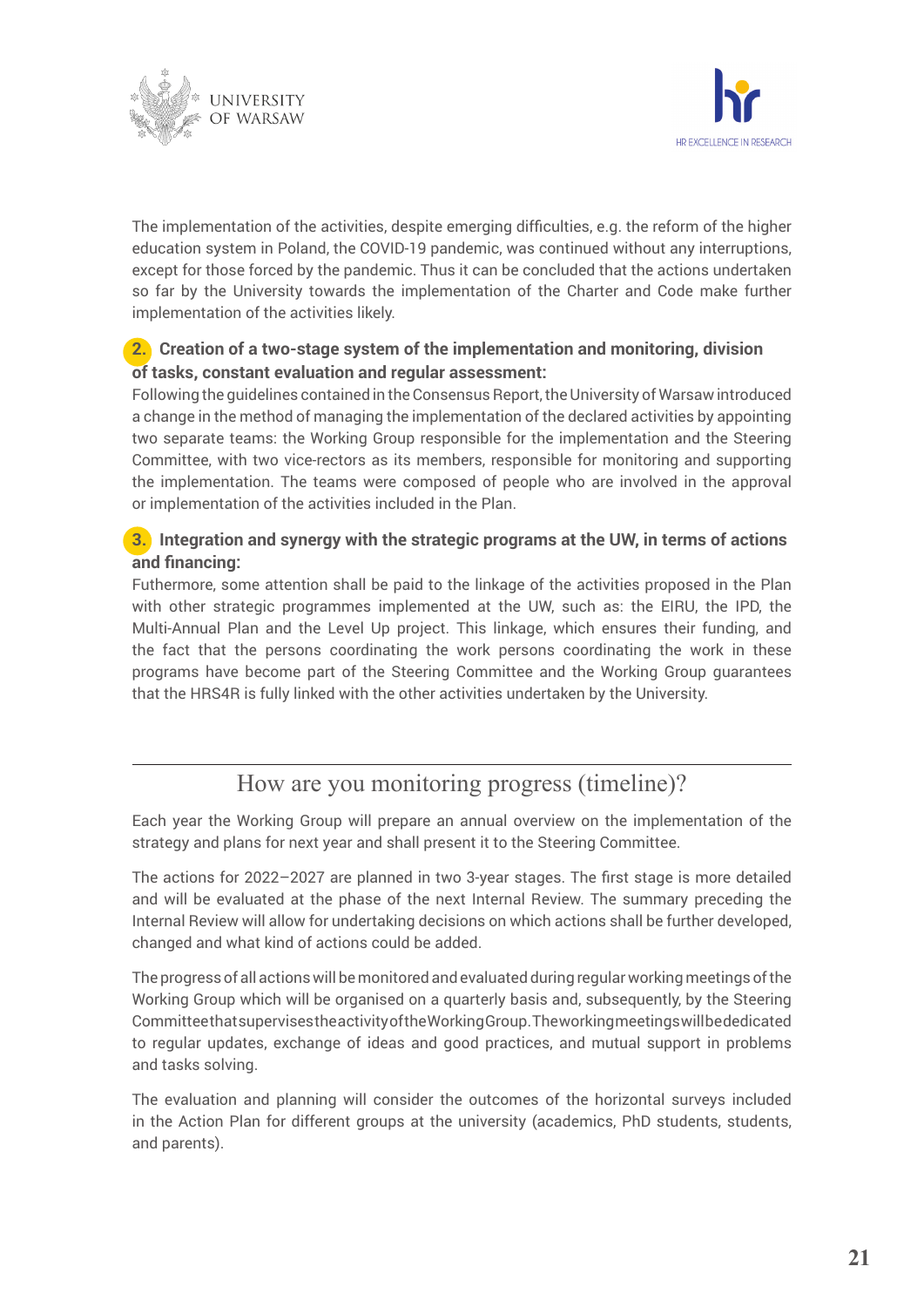



Each of the planned actions has its timing detailed to a semester or a quarter of the year. As a part of project management, during regular meetings held every six months, an overall update will take place in order to monitor the development of the actions, possible risks and problem solving. This will be supported by a Gantt chart with a description of each action.

# How will you measure progress (indicators) in view of the next assessment?

The implementation of the Action Plan will be monitored with regard to the indicators and timetable which were accepted by the Steering Committee and the UW authorities. The progress will be measured according to the indicators and presented in an annual overview.

Each of the actions, which were carefully prepared and discussed by the members of the Working Group, has a set of indicators and targets to be achieved. They were prepared with regard to the nature of actions. The targets and indicators were formulated in the form of concrete numbers and outcomes which will allow constant monitoring and overall measurement of the progress. They also allow some modification and development during the next Internal Review. There are professional relations between the members of the Working Group and the Steering Committee, and the majority of the Working Group members are personally responsible for the implementation of the actions in the Plan. Thus the implementation of the actions will be monitored continuously by the Steering Committee members as part of their regular duties.

The regular meetings of the Steering Committee with the Working Group, held every six months, will allow to look at the implementation of the Action Plan in a broader perspective of the University's development. This shall provide an opportunity for any necessary updating of the indicators and for monitoring their relevance to the HRS4R.

# How do you expect to prepare for the external review?

The preparation for the External Review will partly depend on the needs of the assessment team and their concerns raised prior to the meeting.

### **Preparations for the external review will consist of:**

- 1. University authorities,
- 2. Steering Committee, Working Group: workshops on presenting progress implementation, outcomes for the UW, embedding actions in wider UW strategies and links to other strategic programmes;
- 3. Internal discussions with representatives of the University community, with respect to the gender, age and ethnicity diversity, different stages of careers (R1-R2 and R3-R4 groups of researchers), the administration staff, the trade unions, and the equality team.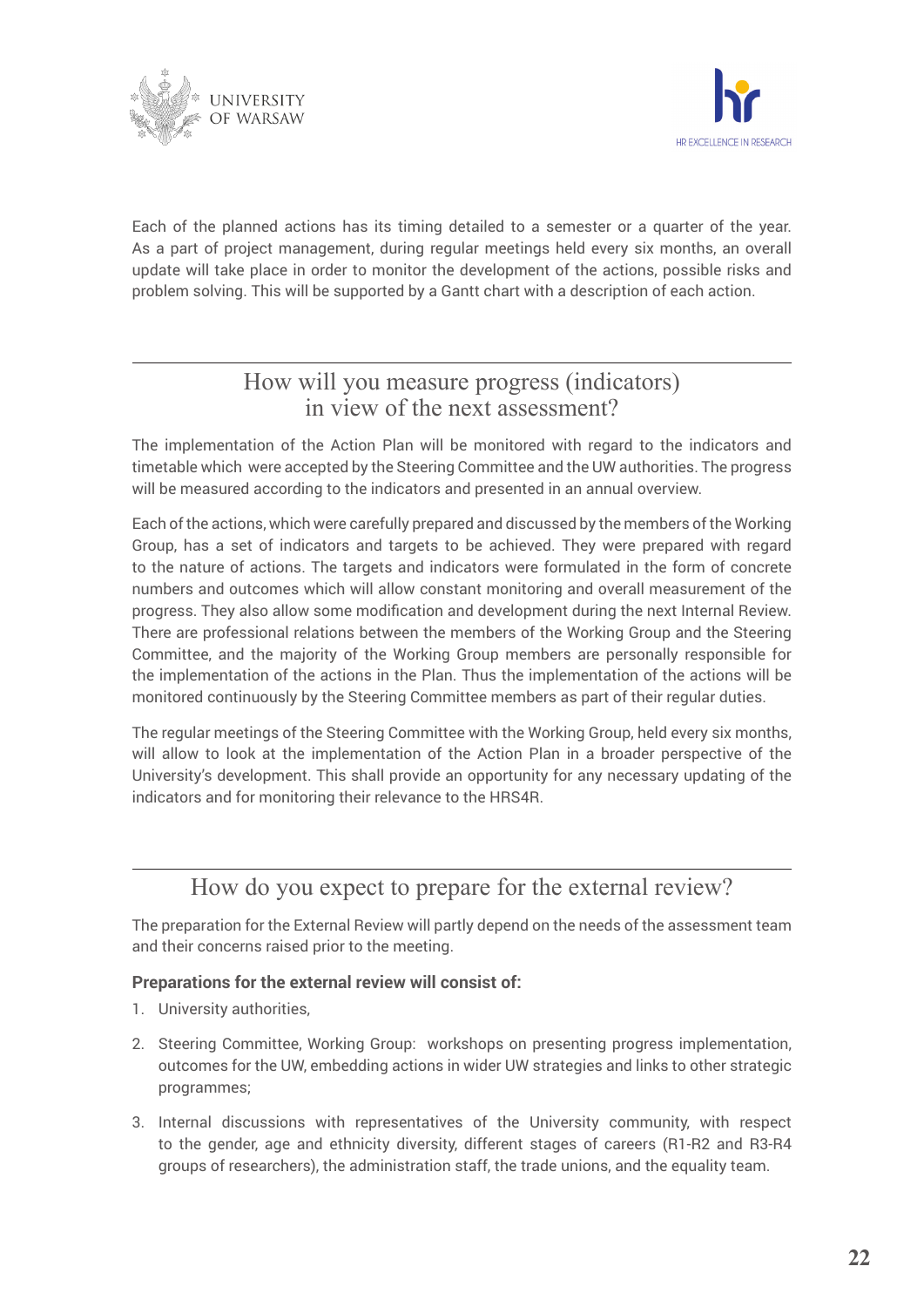



Once the documents have been submitted through EURAXESS, an information campaign will be held at the University on the new HRS4R and the Action Plan.

# Additional remarks/comments about the proposed implementation process

**Abbreviations:**

**Charter and Code** - European Charter for Researchers and Code of Conduct for the Recruitment of Researchers

- **EChR** European Charter for Researchers
- **EIRU**  Excellence Initiative Research University

**GEP** - Gender Equality Plan

**HRS4R** - Human Resources Strategy for Researchers

**IPD** - Integrated Programme for the Development

**OTM-R** - Open, Transparent and Merit-based Recruitment

**SC** - Steering Committee

**UW** - University of Warsaw

**WG** - Working Group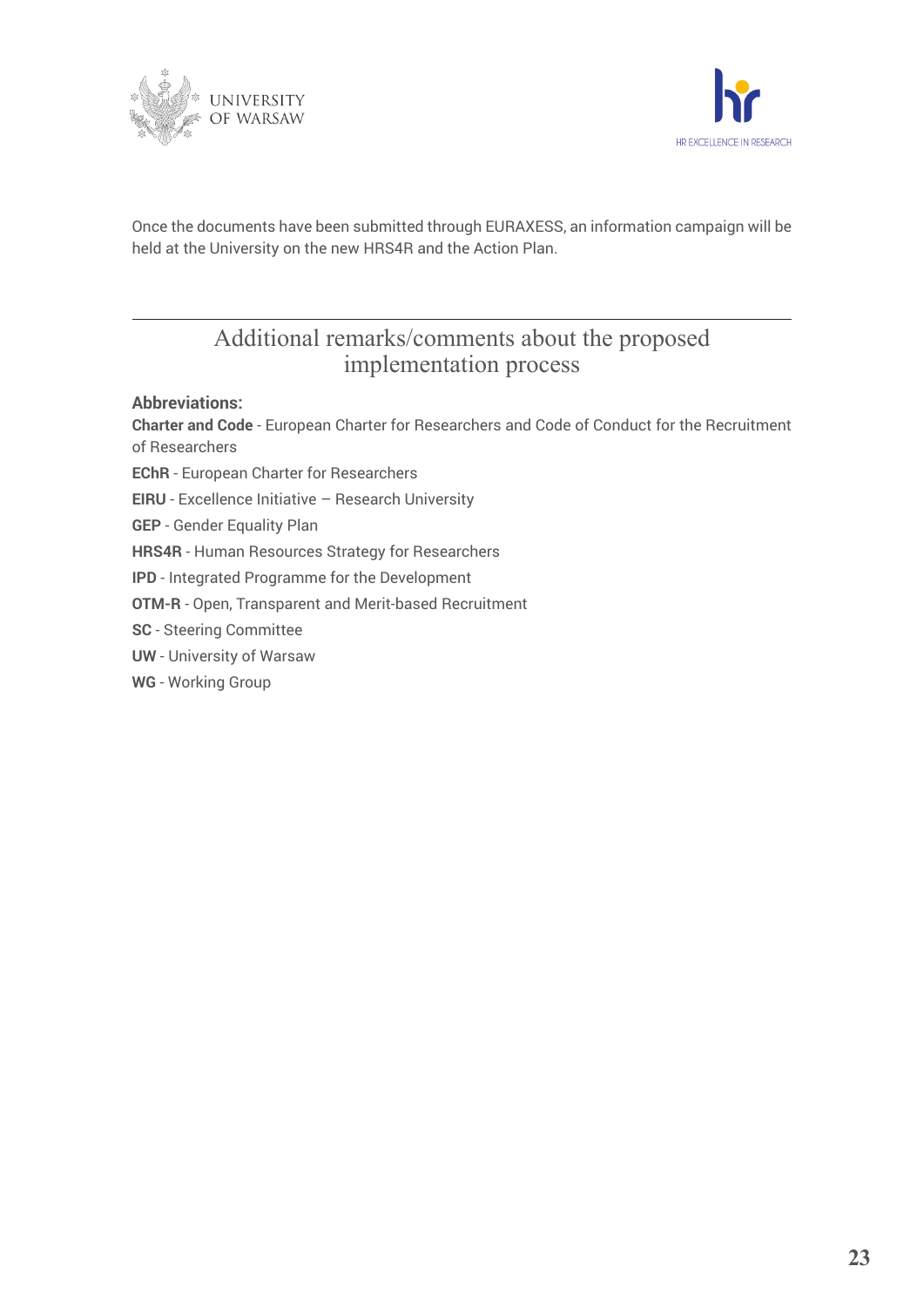

# **ETHICAL AND PROFESSIONAL ASPECTS**

| N <sup>o</sup> | GAP<br>PRINCIPLE(S)                               | <b>ACTION</b>                                                                                                                                                                                                                                                                                                                                                                                                             | <b>TIMING</b><br>(at least by<br>year's quarter/<br>semester)               | <b>RESPONSIBLE UNIT</b>                                                                                                                     | INDICATORS/TARGET(S)                                                                                                                  | <b>CURRENT STATUS</b><br>(new/ in progress/<br>completed/<br>extended) | REMARKS, incl. no.<br>in IDUB/ZIP/other<br>(if applicable)                                                                                                                                             |
|----------------|---------------------------------------------------|---------------------------------------------------------------------------------------------------------------------------------------------------------------------------------------------------------------------------------------------------------------------------------------------------------------------------------------------------------------------------------------------------------------------------|-----------------------------------------------------------------------------|---------------------------------------------------------------------------------------------------------------------------------------------|---------------------------------------------------------------------------------------------------------------------------------------|------------------------------------------------------------------------|--------------------------------------------------------------------------------------------------------------------------------------------------------------------------------------------------------|
|                | $\overline{2}$<br>Ethical<br>principles           | Preparing the Code of Conduct / Ethics covering<br>ethics, conduct of research and avoidance of any<br>conflicts of interest.                                                                                                                                                                                                                                                                                             | 4 <sup>th</sup> quarter<br>2024                                             | A working group set up<br>by the Rector including,<br>among others, the<br>Ombudsman                                                        | <b>Submitting The Code</b><br>of Conduct/Ethics for the<br>Senate approval.                                                           | new                                                                    |                                                                                                                                                                                                        |
| 2.             | $\overline{4}$<br>Professional<br>attitude        | 1. Pilot programme for Research Project<br>Managers.<br>2. Deans' Academy - programme for deputy deans<br>and heads of organisational units carrying out<br>research or didactic activities.                                                                                                                                                                                                                              | 1. 4 <sup>th</sup> quarter<br>2023<br>2. 4 <sup>th</sup> quarter<br>of 2022 | 1. Human Resources<br>Office<br>2. International<br><b>Management Centre</b><br>at the Faculty<br>of Management / Human<br>Resources Office | 1. at least 50 participants<br>in the programme.<br>2. at least 2/3 of the deans<br>and vice-deans for the<br>2020-2024 term trained. | new                                                                    | 1. Excellence<br>Initiative - Research<br>University, action V<br>3.1. Development<br>of the UW Staff<br>competences.<br>2. Integrated<br>Programme for the<br><b>UW Development</b><br>(ZIP), task 7. |
| 3.             | 8<br>Dissemination,<br>exploitation<br>of results | Develop the Open Science Policy at the<br>University of Warsaw and launch the Institutional<br>Repository at the University of Warsaw enabling<br>all members of the UW community to deposit,<br>store, and make openly available research papers,<br>conference proceedings, the UW publications,<br>doctoral and dissertation works, teaching<br>materials, and other types of documents<br>produced at the University. | 4 <sup>th</sup> quarter of<br>2023                                          | University of Warsaw<br>Library                                                                                                             | Publication of the Open<br>Science Policy and creation<br>of the Repository.                                                          | new                                                                    | <b>Excellence Initiative</b><br>- Research<br>University, action<br>V.3.3. Development,<br>adoption and<br>implementation of the<br>open science policy<br>at the University<br>of Warsaw.             |
| 4.             | 8<br>Dissemination,<br>exploitation<br>of results | Conduct meetings and dissemination training<br>workshops for researchers as part of the alliance<br>of the 6 universities' staff-led outreach to their<br>scientists.                                                                                                                                                                                                                                                     | 3rd quarter<br>of 2022                                                      | University of Warsaw<br>Library, in cooperation<br>with the Universities<br>of the 4EU+ Alliance                                            | 14 meetings                                                                                                                           | new                                                                    | 4EU+ Alliance<br>Action 4.2                                                                                                                                                                            |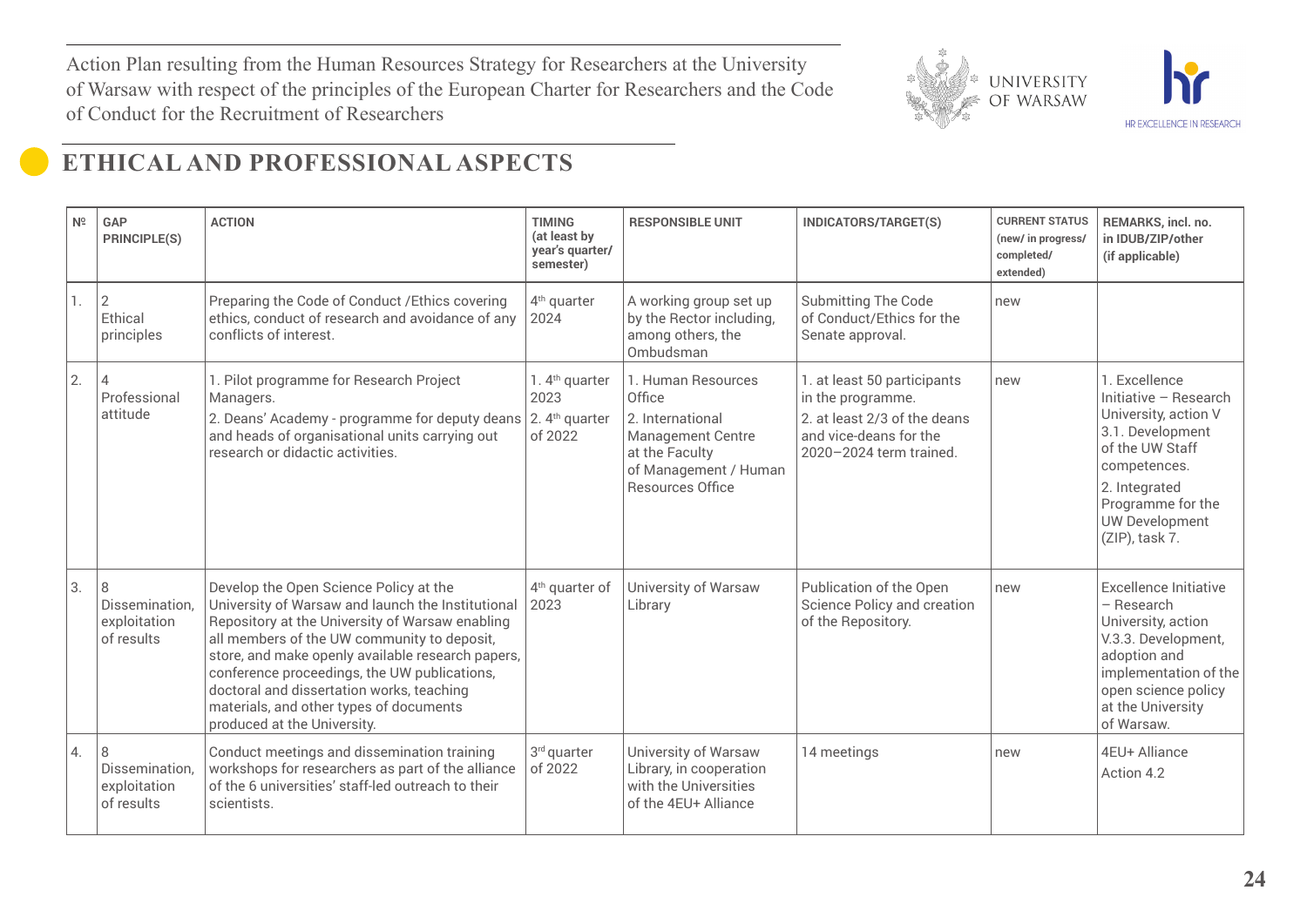



| $N^{\circ}$      | GAP<br>PRINCIPLE(S)                                                        | <b>ACTION</b>                                                                                                                                                                                                                                                                                                                                                              | <b>TIMING</b><br>(at least by<br>year's quarter/<br>semester)                                                                                        | <b>RESPONSIBLE UNIT</b>                                                                                      | INDICATORS/TARGET(S)                                                                                                                                                                                                                                                   | <b>CURRENT STATUS</b><br>(new/ in progress/<br>completed/<br>extended) | REMARKS, incl. no.<br>in IDUB/ZIP/other<br>(if applicable)                                                                                                                           |
|------------------|----------------------------------------------------------------------------|----------------------------------------------------------------------------------------------------------------------------------------------------------------------------------------------------------------------------------------------------------------------------------------------------------------------------------------------------------------------------|------------------------------------------------------------------------------------------------------------------------------------------------------|--------------------------------------------------------------------------------------------------------------|------------------------------------------------------------------------------------------------------------------------------------------------------------------------------------------------------------------------------------------------------------------------|------------------------------------------------------------------------|--------------------------------------------------------------------------------------------------------------------------------------------------------------------------------------|
| 5.               | 10<br>Non-<br>discrimination<br>(in Internal<br>Review 2018<br>point 6.3B) | Building awareness on the issue of combating<br>discrimination and sexual harassment,<br>supporting equality and diversity by means<br>of issuing the antidiscrimination procedure and<br>antidiscrimination guidebook, and the guidebook<br>on combating sexual harassment.                                                                                               |                                                                                                                                                      | <b>Equality Unit</b>                                                                                         | Publication of the following:<br>the Guide on the prevention<br>of sexual harassment;<br>Recommendations on using<br>the antidiscrimination<br>language; Antidiscrimination<br><b>Guidebook and Procedure;</b><br>Launching the "We Are All<br>Equal" social campaign. | completed*                                                             | * in the original<br>Action Plan, the<br>drafting of other<br>documents was<br>planned, but with<br>time it was decided<br>as more beneficial<br>to issue those<br>indicated in KPI. |
| 6.               | 10<br>Non-<br>discrimination                                               | 1. Conducting training and workshops (incl.<br>obligatory equality training for new employees),<br>training for decision-makers, administration,<br>Ph.D. students.<br>2. Further development and improvements of the<br>equality website: www.rownowazni.uw.edu.pl                                                                                                        | 1. 3rd quarter<br>2023<br>2. 4 <sup>th</sup> quarter<br>of 2023                                                                                      | <b>Equality Unit</b>                                                                                         | 1. Introducing the<br>recommendation regarding<br>an obligatory equality<br>training.<br>2. All changes to the website<br>are introduced.                                                                                                                              | 1. in progress<br>2. new                                               |                                                                                                                                                                                      |
| $\overline{7}$ . | 10<br>$Non-$<br>discrimination                                             | 1. Establishment of the Equality Observatory<br>(collection of data on equality, cyclical research<br>on the state of equality at the University and<br>the state of knowledge; publication of results;<br>publication of comparative statistics).<br>2. Introduction of the electronic tool allowing<br>for reporting sexual harassment and<br>discrimination behaviours. | 1. the first<br>survey<br>planned in the<br>4 <sup>th</sup> quarter<br>of 2022, then<br>of 2024 and<br>2026<br>2. 4 <sup>th</sup> quarter<br>of 2023 | <b>Equality Unit</b>                                                                                         | 1. Increased awareness as<br>measured by the survey<br>designed in collaboration<br>with PEJK & Equality Unit<br>on the awareness of issues<br>and university policies<br>in 2-year cycles.<br>2. Introducing the tool.                                                | new                                                                    |                                                                                                                                                                                      |
| 8                | 10<br>Non-<br>discrimination                                               | Removing architectural and organisational<br>barriers:<br>1. within the Level Up programme:<br>a) diagnosis of the needs in terms of ensuring<br>full accessibility of teaching buildings and<br>architectural adaptation of the elements<br>of the academic space,                                                                                                        | 1. $4th$ quarter<br>of 2023<br>2. 4 <sup>th</sup> quarter<br>of 2025<br>3. 1 <sup>st</sup> quarter<br>of 2025                                        | 1. Office for Persons<br>with Disabilities<br>2. Welcome Point<br>3. Translation<br><b>Coordination Unit</b> | 1.Accordingly:<br>a) 2 university facilities<br>adapted to the needs<br>of people with disabilities,<br>b) 592 participants<br>of inclusion education<br>training, 180 academic                                                                                        | new                                                                    | 1. Level up (NCBiR -<br>The National Centre<br>for Research and<br>Development).<br>2. Excellence<br>Initiative - Research<br>University, action                                     |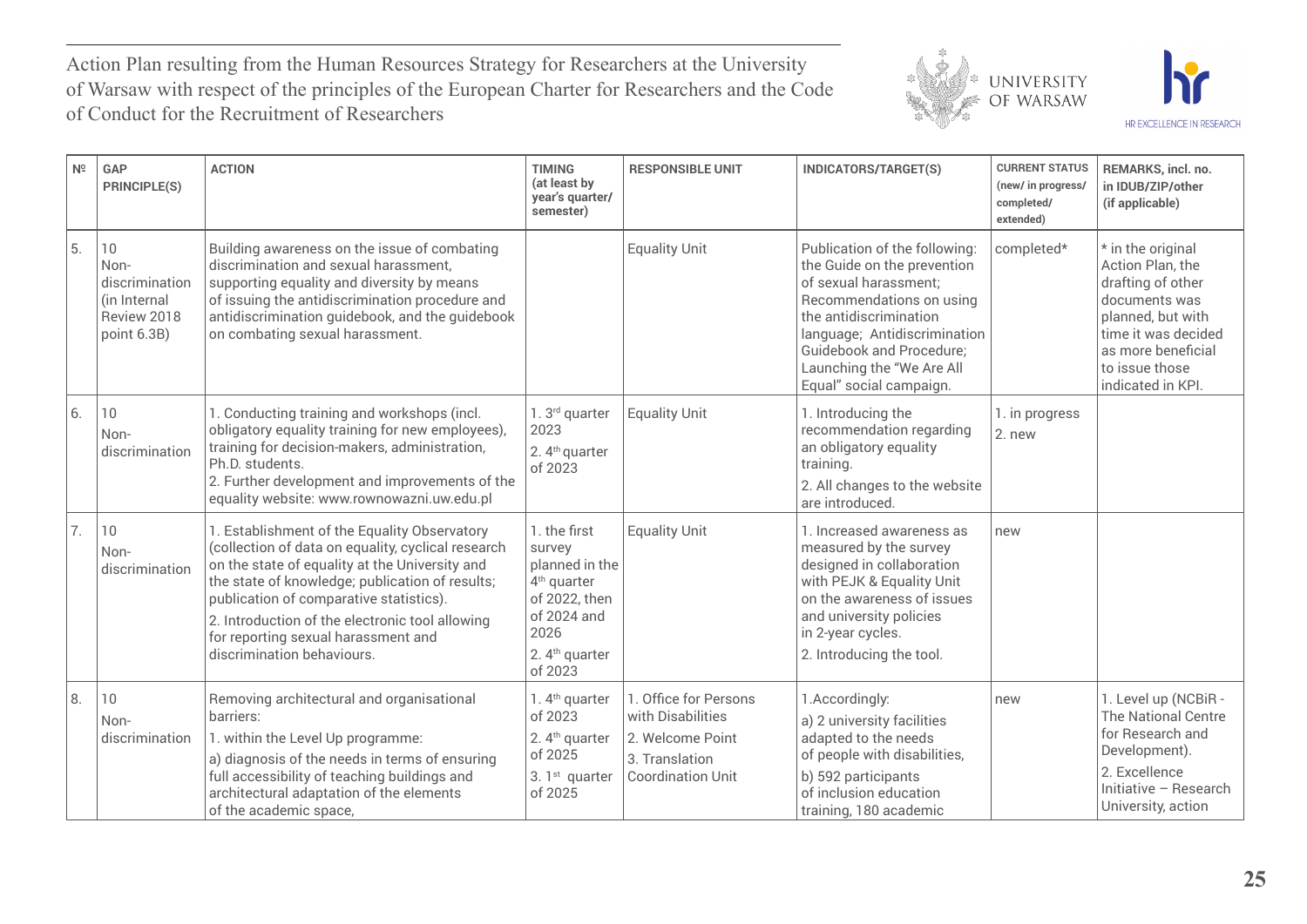



| N <sup>o</sup> | <b>GAP</b><br>PRINCIPLE(S) | <b>ACTION</b>                                                                                                                                                                                                                                                                                                                                                                                                                                                                                                                                                                                                                                                                                                                                                                                                                                                                                                                                                                                                                                                                                                                                                                                                                                                            | <b>TIMING</b><br>(at least by<br>year's quarter/<br>semester) | <b>RESPONSIBLE UNIT</b> | INDICATORS/TARGET(S)                                                                                                                                                                                                                                                                                                                                                                                                                                                             | <b>CURRENT STATUS</b><br>(new/ in progress/<br>completed/<br>extended) | REMARKS, incl. no.<br>in IDUB/ZIP/other<br>(if applicable)                                                                                                                                                                         |
|----------------|----------------------------|--------------------------------------------------------------------------------------------------------------------------------------------------------------------------------------------------------------------------------------------------------------------------------------------------------------------------------------------------------------------------------------------------------------------------------------------------------------------------------------------------------------------------------------------------------------------------------------------------------------------------------------------------------------------------------------------------------------------------------------------------------------------------------------------------------------------------------------------------------------------------------------------------------------------------------------------------------------------------------------------------------------------------------------------------------------------------------------------------------------------------------------------------------------------------------------------------------------------------------------------------------------------------|---------------------------------------------------------------|-------------------------|----------------------------------------------------------------------------------------------------------------------------------------------------------------------------------------------------------------------------------------------------------------------------------------------------------------------------------------------------------------------------------------------------------------------------------------------------------------------------------|------------------------------------------------------------------------|------------------------------------------------------------------------------------------------------------------------------------------------------------------------------------------------------------------------------------|
|                |                            | b) preparing trainings for educators on how<br>to support students with neurodevelopmental<br>difficulties,<br>c) developing procedures for the evacuation<br>of people with special needs,<br>d) equipping laboratories with the equipment that<br>enables people with the most severe disabilities<br>to conduct research, improving transport<br>infrastructure,<br>e) development of 3 e-guides for the university<br>staff in three areas: Model of integrated support<br>for students with special diseases; Standard<br>of creating maps using 3D printing to learn<br>spatial orientation; E-guide for educators<br>in the field of supporting people with<br>neurodevelopmental and mental disorders and<br>learning disorders, presenting the developed<br>support model and the guidelines for its<br>application.<br>2. Supporting the relocation process of the<br>foreign employees by preparing the community<br>and administrative infrastructure to receive<br>foreign employees:<br>a) training for employees (Polish language<br>courses, a culture orientation programme),<br>b) networking events,<br>c) development of the Welcome Point website.<br>3. Extending the scope of translation into English<br>of the internal University regulations. |                                                               |                         | teachers will be trained<br>in UDL,<br>c) 60 participants in the<br>training on safe evacuation,<br>d) purchases of equipment<br>for 3 faculties and the<br>purchase of 3 buses.<br>e) publishing the guidelines.<br>2. Accordingly:<br>a) at least 5 Polish language<br>courses per year,<br>b) at least 2 networking<br>sessions per year,<br>c) ongoing.<br>3. All ordinaries of the<br>Rector and the resolutions<br>of the Senate translated into<br>English and published. | new                                                                    | II.2.4. Support for the<br>relocation process<br>of employees from<br>abroad by preparing<br>the University<br>of Warsaw academic<br>community<br>and administrative<br>infrastructure<br>for hosting<br>employees from<br>abroad. |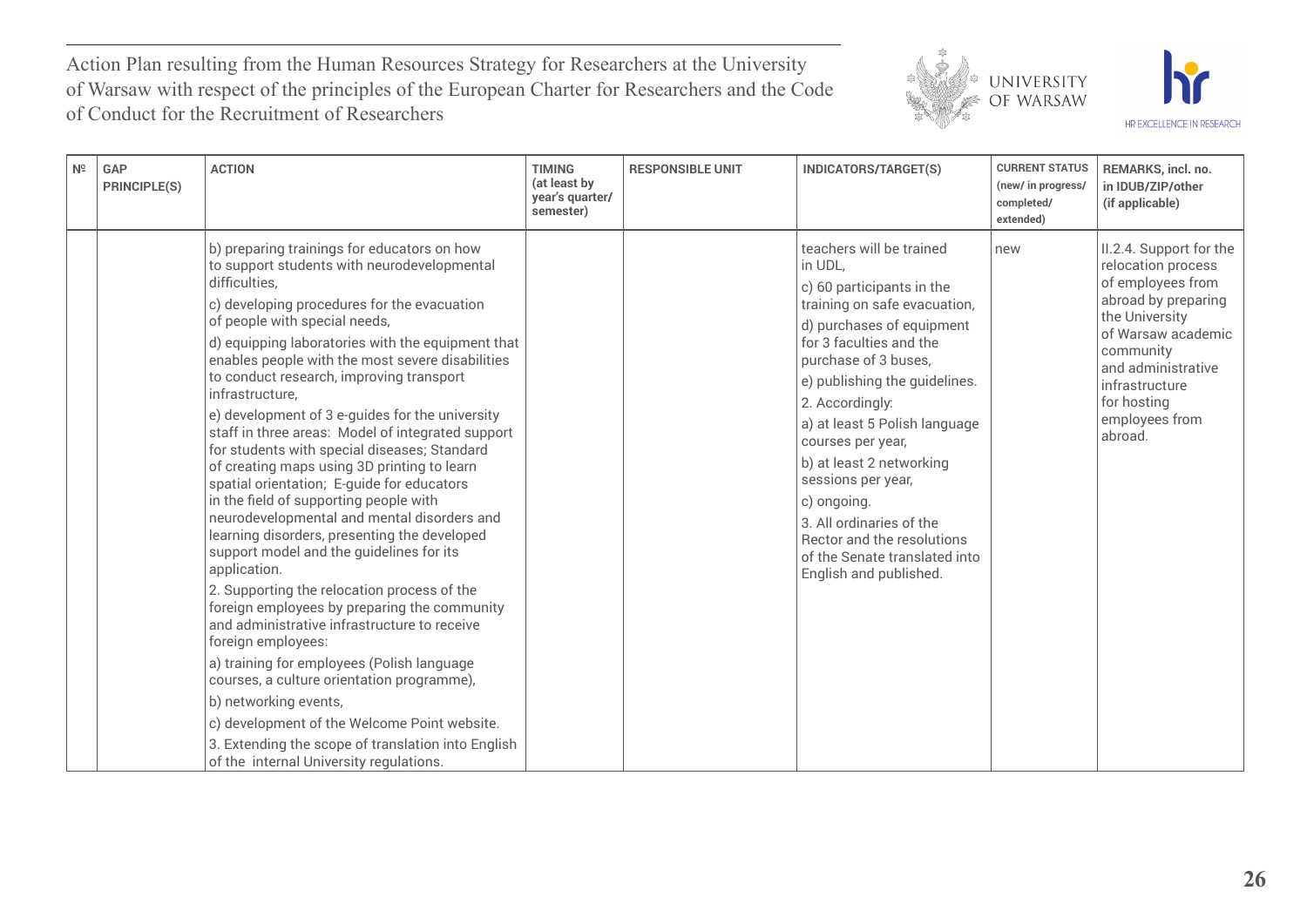



| N <sup>o</sup> | <b>GAP</b><br>PRINCIPLE(S)                                                           | <b>ACTION</b>                                                                                                                                                                                                                                                          | <b>TIMING</b><br>(at least by<br>year's quarter/<br>semester) | <b>RESPONSIBLE UNIT</b>                                                                                                                                                                                 | INDICATORS/TARGET(S)                                                                                                                                                                                                                                                       | <b>CURRENT STATUS</b><br>(new/ in progress/<br>completed/<br>extended) | REMARKS, incl. no.<br>in IDUB/ZIP/other<br>(if applicable)                                                                                                                                                                     |
|----------------|--------------------------------------------------------------------------------------|------------------------------------------------------------------------------------------------------------------------------------------------------------------------------------------------------------------------------------------------------------------------|---------------------------------------------------------------|---------------------------------------------------------------------------------------------------------------------------------------------------------------------------------------------------------|----------------------------------------------------------------------------------------------------------------------------------------------------------------------------------------------------------------------------------------------------------------------------|------------------------------------------------------------------------|--------------------------------------------------------------------------------------------------------------------------------------------------------------------------------------------------------------------------------|
| 9              | 10<br>Non-<br>discrimination                                                         | Verification of the Regulations of the Employee<br>Benefit Fund in terms of its availability for young<br>employees, including foreign employees, with<br>a particular emphasis on support in the form<br>of loans for housing and related purposes.                   | $1st$ quarter<br>of 2023                                      | A team appointed by<br>the Rector including<br>a representative of the<br>Office for Personnel<br>Social Benefits, Trade<br>Unions, financial services,<br>and representatives<br>of young researchers. | Implementation of the<br>proposed changes and<br>inclusion into the 2024<br>budget.                                                                                                                                                                                        | new                                                                    |                                                                                                                                                                                                                                |
| 10.1           | 11<br>Evaluation /<br>appraisal<br>systems                                           | Improving the access to the data on scientific<br>resources, competences and achievements<br>of employees by developing and implementing<br>the in-house method of the Knowledge<br>Management Platform, integrated with<br>the existing IT systems at the university. | 4 <sup>th</sup> quarter<br>of 2022,<br>further                | Office of University<br>Advancement with other<br>units at the University<br>of Warsaw                                                                                                                  | Implementation<br>- incrementally -<br>of subsequent data registers<br>within the Platform:<br>1. Register of intellectual<br>property.<br>2. Register of projects<br>and undertakings.<br>3. Research infrastructure<br>register.<br>4. Register of personal<br>profiles. | new                                                                    | Excellence Initiative -<br>Research University,<br>action V.1.1 The<br>development and<br>implementation of<br>knowledge<br>(and research)<br>management<br>platform integrated<br>with the existing<br>university IT systems. |
| 11             | 11<br>Evaluation /<br>appraisal<br>systems<br>in Internal<br>Review 2018<br>point 2) | Development of principles and procedure<br>for the assessment of the staff members who<br>are involved in research but are not academic<br>teachers (assessment sheet templates).                                                                                      |                                                               | Human Resources Office                                                                                                                                                                                  | A draft version of the<br>ordinance and evaluation<br>sheet.                                                                                                                                                                                                               | not completed                                                          | Recommendation<br>to leave without<br>completion - change<br>of priorities.                                                                                                                                                    |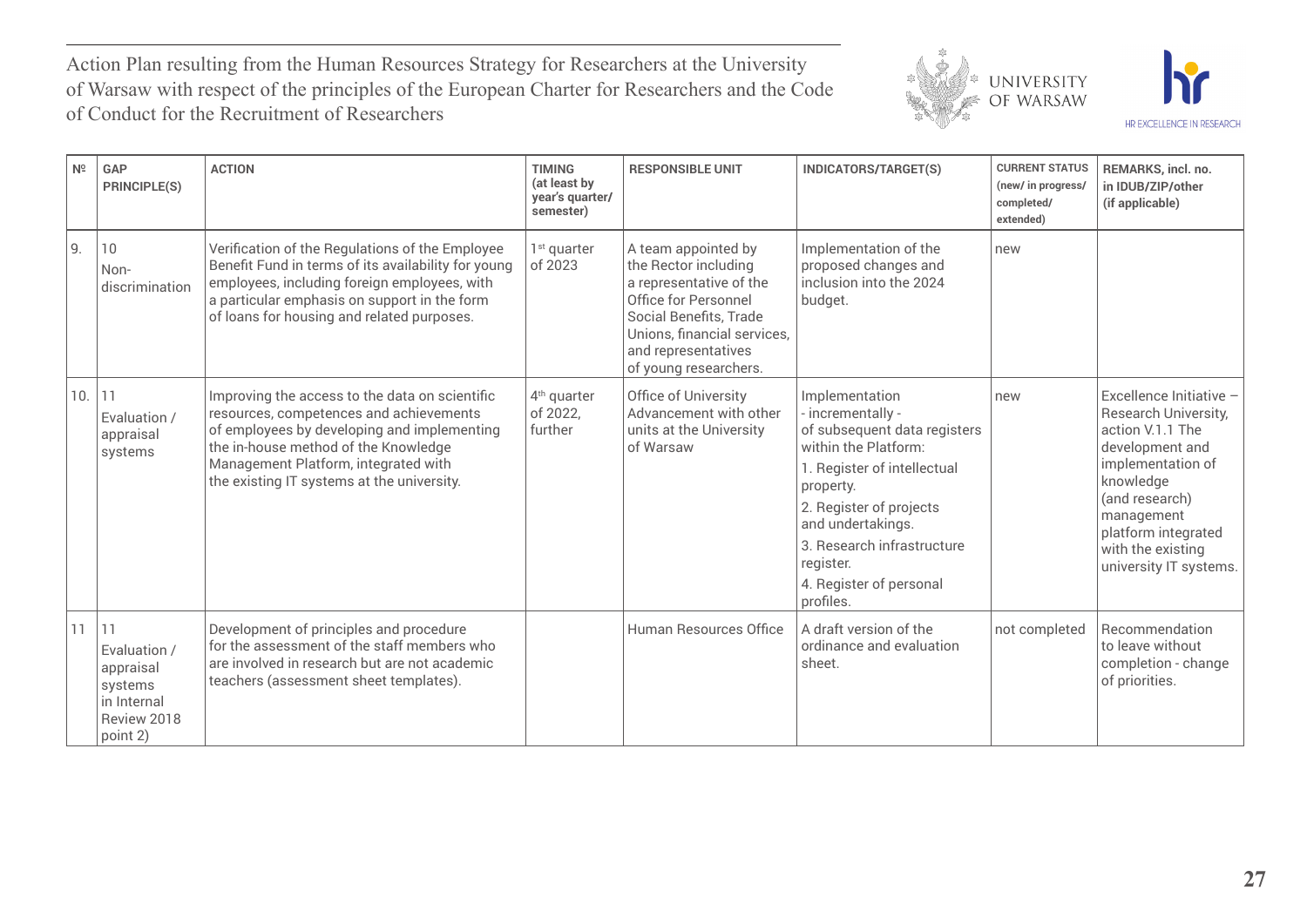



| $N^{\circ}$ | <b>GAP</b><br>PRINCIPLE(S)                                                             | <b>ACTION</b>                                                                                                             | <b>TIMING</b><br>(at least by<br>year's quarter/<br>semester) | <b>RESPONSIBLE UNIT</b>                                                           | INDICATORS/TARGET(S)                                                    | <b>CURRENT STATUS</b><br>(new/ in progress/<br>completed/<br>extended) | REMARKS, incl. no.<br>in IDUB/ZIP/other<br>(if applicable) |
|-------------|----------------------------------------------------------------------------------------|---------------------------------------------------------------------------------------------------------------------------|---------------------------------------------------------------|-----------------------------------------------------------------------------------|-------------------------------------------------------------------------|------------------------------------------------------------------------|------------------------------------------------------------|
| 12.         | 11<br>Evaluation /<br>appraisal<br>systems<br>(in Internal<br>Review 2018<br>point 11) | Implementation of an IT tool supporting the<br>periodic assessment of academic teachers.                                  | $4th$ quarter<br>of 2024                                      | Human Resources Office                                                            | Implementation of the IT tool<br>in 1/3 of the UW faculties.            | extended/<br>partially<br>completed                                    |                                                            |
| 13.         | 11<br>Evaluation /<br>appraisal<br>systems                                             | Implementation of the ordinance of the Rector<br>regarding the periodic assessment of academic<br>teachers.               |                                                               | Senate Committee<br>for Staff Policy, Rector                                      | The Ordinance announced:<br>https://monitor.uw.edu.<br>pl/Lists/Uchway/ | completed                                                              |                                                            |
| $14.$   11  | Evaluation /<br>appraisal<br>systems                                                   | Update of the ordinance of the Rector regarding<br>the periodic assessment of academic teachers<br>(assessment criteria). | 4 <sup>th</sup> quarter<br>of 2023.                           | Rector, in cooperation<br>with the Senate<br><b>Committee for Staff</b><br>Policy | Submitting the proposal<br>of a new ordinance to<br>the Senate.         | new                                                                    |                                                            |
| 15.         | 11<br>Evaluation /<br>appraisal<br>systems                                             | Pilot implementation of the Performance Review<br>for young researchers.                                                  | $2nd$ quarter<br>of 2023                                      |                                                                                   | The summary of the pilot.                                               | new                                                                    |                                                            |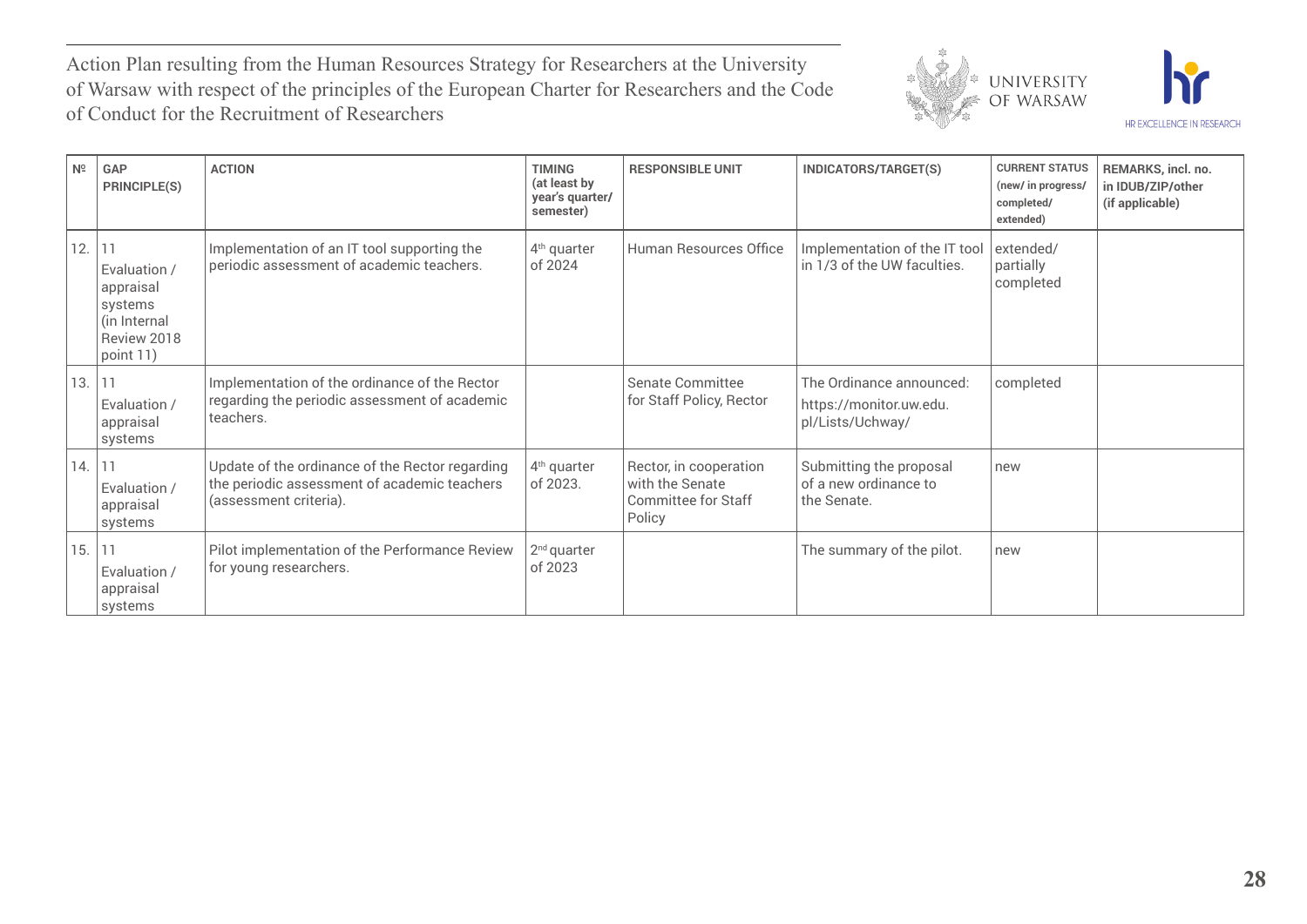

# **RECRUITMENT**

| N <sup>o</sup> | GAP<br>PRINCIPLE(S)                                               | <b>ACTION</b>                                                                                                                                                                                                                                                                                                                                                               | <b>TIMING</b><br>(at least by<br>year's quarter/<br>semester)                          | <b>RESPONSIBLE UNIT</b>                                                                                     | INDICATORS/TARGET(S)                                                                                                                                                                                                                                               | <b>CURRENT STATUS</b><br>(new/ in progress/<br>completed/<br>extended) | REMARKS, incl. no.<br>in IDUB/ZIP/other<br>(if applicable)                                                                                                                                                                                                                               |
|----------------|-------------------------------------------------------------------|-----------------------------------------------------------------------------------------------------------------------------------------------------------------------------------------------------------------------------------------------------------------------------------------------------------------------------------------------------------------------------|----------------------------------------------------------------------------------------|-------------------------------------------------------------------------------------------------------------|--------------------------------------------------------------------------------------------------------------------------------------------------------------------------------------------------------------------------------------------------------------------|------------------------------------------------------------------------|------------------------------------------------------------------------------------------------------------------------------------------------------------------------------------------------------------------------------------------------------------------------------------------|
| 16.            | 13<br>Recruitment                                                 | 1. Setting up a dedicated internal organisational<br>unit (section in the Human Resources Office)<br>responsible for recruitment.<br>2. Define the UW's strengths as an employer and<br>post the information on the Human Resources<br>Office website directed at candidates.                                                                                               | 4 <sup>th</sup> quarter<br>of 2022                                                     | 1. Rector<br>2. Internal organisational<br>unit responsible<br>for recruitment                              | 1. Issue of an Ordinance<br>amending the Organisational<br>Rules of the University with<br>regard to the establishment<br>of a new unit.<br>2. Publishing the information<br>on the website.                                                                       | new                                                                    |                                                                                                                                                                                                                                                                                          |
| 17.            | 13<br>Recruitment<br>(in Internal<br>Review 2018<br>point $5.4$ ) | Selection and implementation of the Internet<br>Employee Registration platform which<br>acts as a database of candidates meeting<br>the requirements of GDPR, facilitating the<br>selection of applications and communication<br>with candidates and monitoring of the<br>recruitment process also in terms of the number<br>of candidates and their demographic structure. | 4 <sup>th</sup> quarter<br>of 2024                                                     | Welcome Point,<br>in cooperation with the<br>internal organisational<br>unit responsible<br>for recruitment | Implemented system<br>in a basic version and<br>trained participants from<br>more than half of the<br>organisational units<br>(excluding the university-<br>wide administration units).                                                                            | extended                                                               | Excellence Initiative -<br>Research University,<br>action II.2.4. Support<br>for the relocation<br>process of employees<br>from abroad<br>by preparing the<br>University of Warsaw<br>academic community<br>and its administrative<br>infrastructure<br>for hosting foreign<br>employees |
| 18.            | 14<br>Selection                                                   | 1. Prepare a set of Good Practices applicable<br>in the recruitment process for academic<br>positions.<br>2. Preparing the training for the heads and<br>members of recruitment committees.<br>3. Include the recommendations for gender<br>balance on qualifying teams in the Doctoral<br><b>School Recruitment Resolution.</b>                                            | $1 - 24$ <sup>th</sup><br>quarter<br>of 2024<br>$3-1$ <sup>st</sup> quarter<br>of 2024 | 1-3 internal organisational<br>unit responsible<br>for recruitment<br>3. Heads of the Doctoral<br>Schools   | 1. Announcing the<br>quidelines.<br>2.90% of heads and 50%<br>of the regular selection<br>committees members<br>(competitions for academic<br>positions) trained in good<br>practices.<br>3. Submitting the proposal<br>of an amended Resolution<br>to the Senate. | new                                                                    |                                                                                                                                                                                                                                                                                          |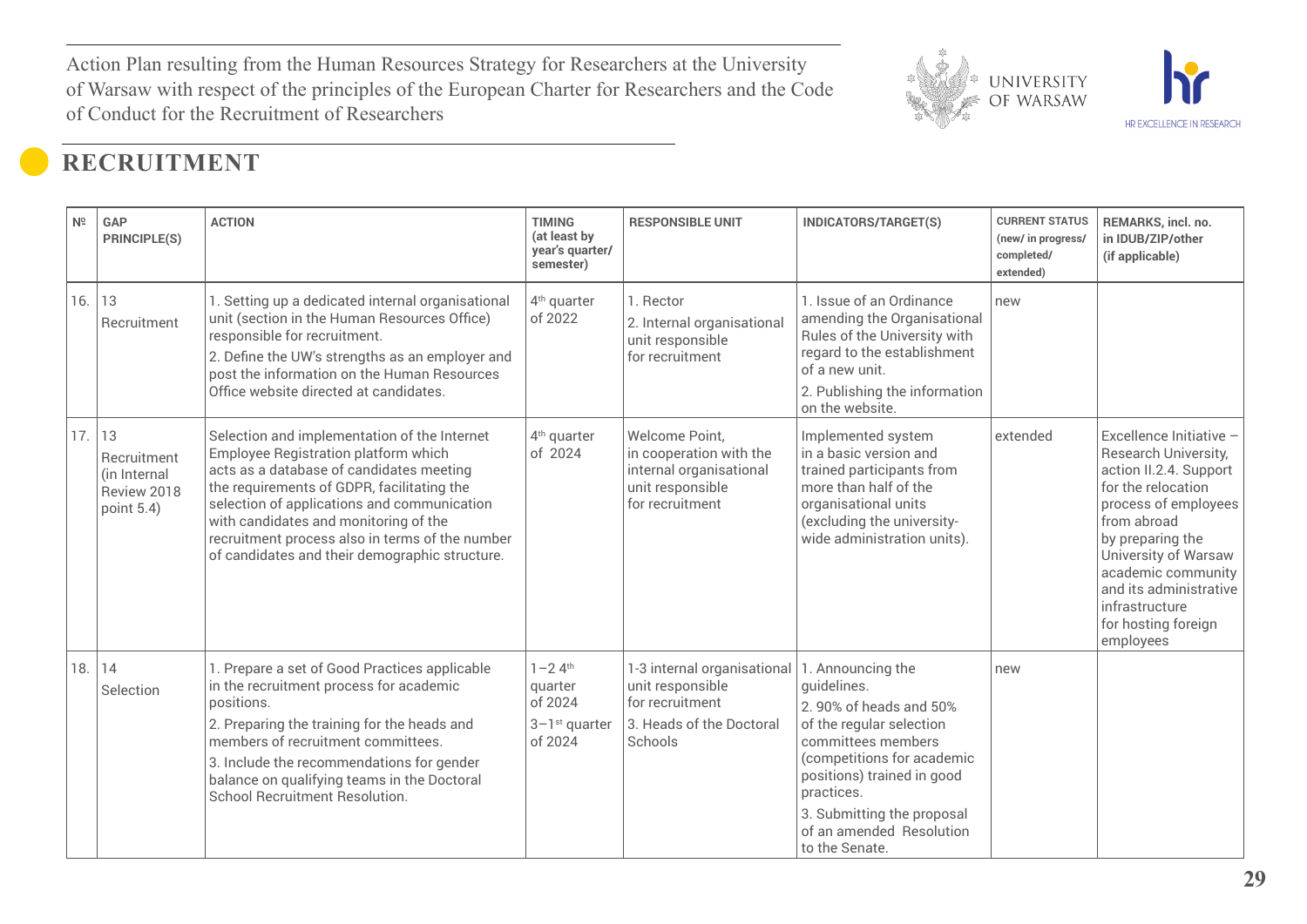



| $N^{\circ}$ | <b>GAP</b><br><b>PRINCIPLE(S)</b>           | <b>ACTION</b>                                                                                                                                                                                   | <b>TIMING</b><br>(at least by<br>year's quarter/<br>semester) | <b>RESPONSIBLE UNIT</b>                      | INDICATORS/TARGET(S)                                                  | <b>CURRENT STATUS</b><br>(new/ in progress/<br>completed/<br>extended) | <b>REMARKS, incl. no.</b><br>in IDUB/ZIP/other<br>(if applicable) |
|-------------|---------------------------------------------|-------------------------------------------------------------------------------------------------------------------------------------------------------------------------------------------------|---------------------------------------------------------------|----------------------------------------------|-----------------------------------------------------------------------|------------------------------------------------------------------------|-------------------------------------------------------------------|
| 19.         | 19<br>Recognition<br>of qualifica-<br>tions | Acquiring information on good practices in the<br>area of recruitment of candidates for academic<br>staff within the 4EU+ alliance and implementing<br>the selected solution at the University. | 4 <sup>th</sup> quarter<br>of 2023                            | Human Resources Office                       | A set of information on good<br>practices from other<br>Universities. | new                                                                    | Train 4EU, WP2                                                    |
| 20.         | 22<br>Recognition<br>of the<br>profession   | Conducting a survey among PhD students from<br>the doctoral schools.                                                                                                                            | $1st$ quarter<br>of 2022                                      | Education Quality,<br>Evaluation Unit (PEJK) | An on-line survey tool<br>available on the UW website.                | new                                                                    |                                                                   |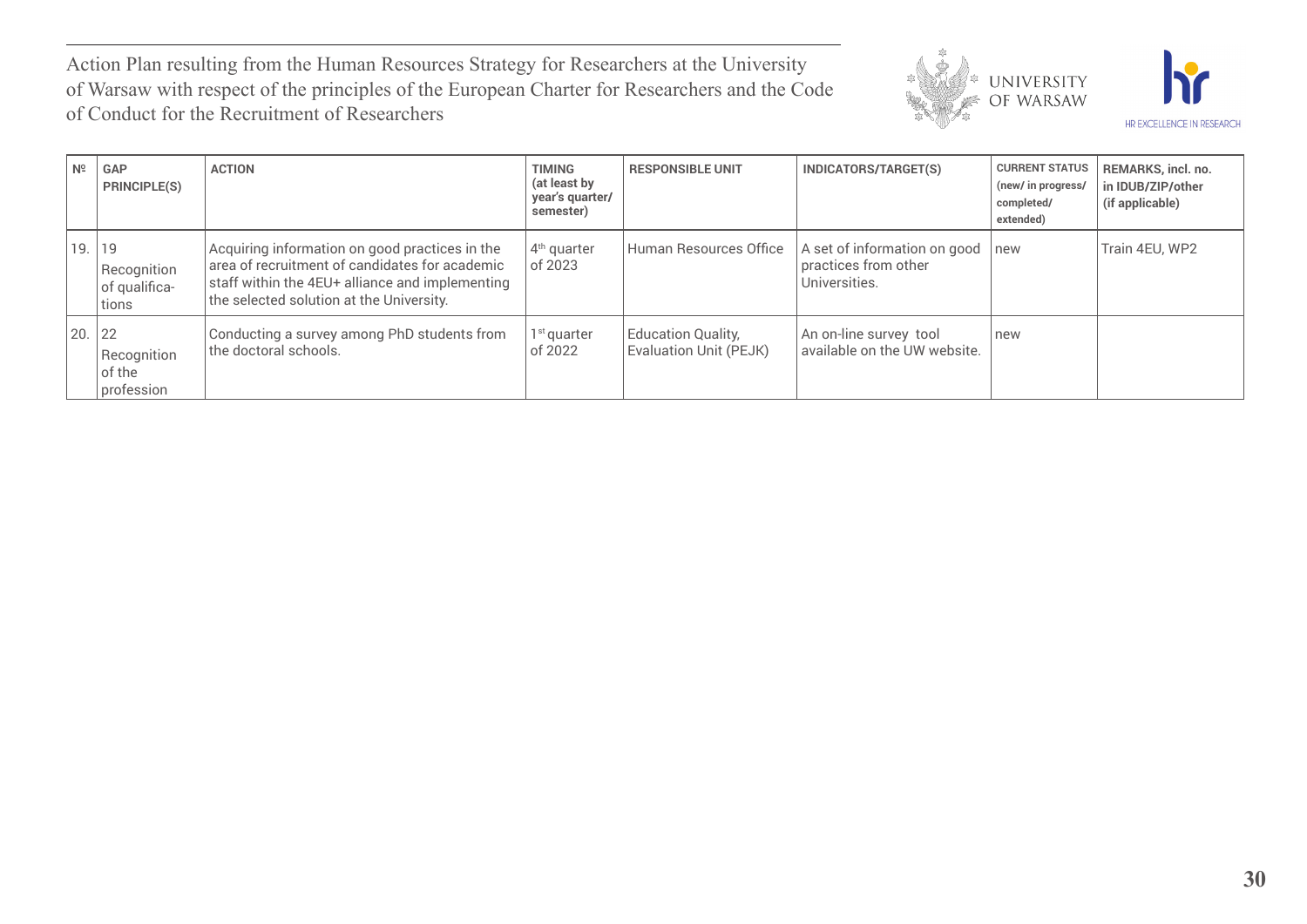

# **WORKING CONDITIONS AND SOCIAL SECURITY**

| N <sup>o</sup> | <b>GAP</b><br><b>PRINCIPLE(S)</b> | <b>ACTION</b>                                                             | <b>TIMING</b><br>(at least by<br>year's quarter/<br>semester) | <b>RESPONSIBLE UNIT</b>                                                                                                                                  | INDICATORS/TARGET(S)                                                                                                                                                                                                                                                                                                                                                                        | <b>CURRENT STATUS</b><br>(new/ in progress/<br>completed/<br>extended) | REMARKS, incl. no.<br>in IDUB/ZIP/other<br>(if applicable)                                                                                                                                                                                                                                                                                                                                                                                                                                                                                                                                               |
|----------------|-----------------------------------|---------------------------------------------------------------------------|---------------------------------------------------------------|----------------------------------------------------------------------------------------------------------------------------------------------------------|---------------------------------------------------------------------------------------------------------------------------------------------------------------------------------------------------------------------------------------------------------------------------------------------------------------------------------------------------------------------------------------------|------------------------------------------------------------------------|----------------------------------------------------------------------------------------------------------------------------------------------------------------------------------------------------------------------------------------------------------------------------------------------------------------------------------------------------------------------------------------------------------------------------------------------------------------------------------------------------------------------------------------------------------------------------------------------------------|
| 21.            | 23<br>Research<br>environment     | Bringing the culture of the core facility to the<br>University of Warsaw. | $1st$ quarter<br>of 2024                                      | Centre of New<br>Technologies (CeNT UW)<br>/ Biological and Chemical<br><b>Research Centre (CNBC</b><br>UW) in cooperation with<br>other units concerned | - The List of University's Core   new<br>Facility with the description<br>including: governance<br>structure, size, equipment,<br>staff, user data, access<br>and list of provided services).<br>- Identifying the best<br>practices for strengthened<br>competences and on-the-<br>job development of the<br>research infrastructure<br>and implementing the best<br>practices guidelines. |                                                                        | <b>INFRASTART</b> (the<br>internal policies<br>of the participating<br>units: Biological and<br><b>Chemical Research</b><br>Centre (CNBC),<br>Center for Preclin-<br>ical Research and<br>Technology (CePT),<br>Interdisciplinary Cen-<br>tre for Mathematical<br>and Computer Mod-<br>elling (ICM), Faculty<br>of Physics, Faculty<br>of Geology)<br>Excellence Initiative -<br>Research, action 1.4.1<br>Strengthening the<br>core-facility poten-<br>tial on the Ochota<br>Campus, action I.4.2<br>Fund for the Renova-<br>tion and Development<br>of Research Infra-<br>structure.<br>Train4EU, WP 3 |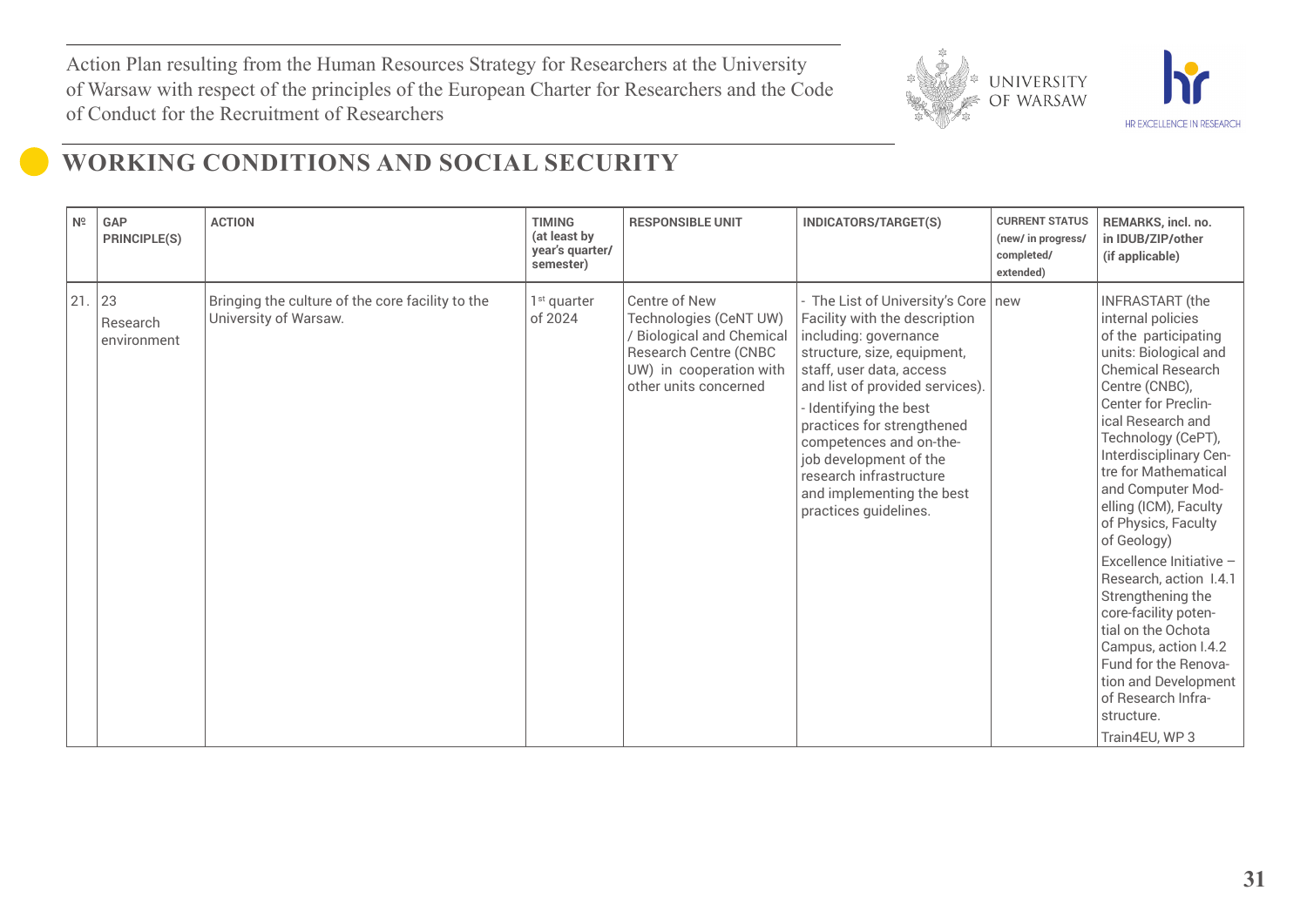



| N <sup>o</sup> | <b>GAP</b><br>PRINCIPLE(S)                                                | <b>ACTION</b>                                                                                                                                                                                                                                                                                                                                                                          | <b>TIMING</b><br>(at least by<br>year's quarter/<br>semester)                                                           | <b>RESPONSIBLE UNIT</b>                                                                                                                                                                                                                                                   | INDICATORS/TARGET(S)                                                                                                                                                                                                                                                                                                                                          | <b>CURRENT STATUS</b><br>(new/ in progress/<br>completed/<br>extended) | REMARKS, incl. no.<br>in IDUB/ZIP/other<br>(if applicable)                                                                                                                                                                                                         |
|----------------|---------------------------------------------------------------------------|----------------------------------------------------------------------------------------------------------------------------------------------------------------------------------------------------------------------------------------------------------------------------------------------------------------------------------------------------------------------------------------|-------------------------------------------------------------------------------------------------------------------------|---------------------------------------------------------------------------------------------------------------------------------------------------------------------------------------------------------------------------------------------------------------------------|---------------------------------------------------------------------------------------------------------------------------------------------------------------------------------------------------------------------------------------------------------------------------------------------------------------------------------------------------------------|------------------------------------------------------------------------|--------------------------------------------------------------------------------------------------------------------------------------------------------------------------------------------------------------------------------------------------------------------|
| 22.            | 24<br>Working<br>conditions<br>(in Internal<br>Review 2018<br>point 13)   | Conduct a survey among the academics<br>regarding the implementation of C&C principles<br>at the UW                                                                                                                                                                                                                                                                                    |                                                                                                                         | <b>Education Quality,</b><br><b>Evaluation Unit (PEJK)</b>                                                                                                                                                                                                                | Report of the research<br>in 2018 published on:<br>http://pejk.uw.edu.pl/<br>wp-content/uploads/<br>sites/289/2019/07/Raport_<br>pracowniczy_2019.pdf<br>A new edition of the research<br>conducted in 2021.                                                                                                                                                  | completed                                                              |                                                                                                                                                                                                                                                                    |
| 23.  24        | Working<br>conditions                                                     | 1. Development of the childcare infrastructure<br>at the University.<br>2. Development and dissemination of the<br>recommendations on work-life balance, i.e.<br>with respect to hours of meetings of scientific<br>councils, teaching councils and faculty councils.<br>3. Diagnosis of the needs of those returning<br>to teaching and research activities after<br>childcare leave. | 1. 4 <sup>th</sup> quarter<br>of 2025<br>2. 4 <sup>th</sup> quarter<br>of 2023<br>3. 4 <sup>th</sup> quarter<br>of 2023 | 1. Equality Unit,<br>in cooperation with<br>relevant councils, offices<br>(Social Support Office)<br>and central authorities<br>2. Equality Unit<br>in cooperation with<br>relevant councils, offices<br>(i. a. HR Office and central<br>authorities)<br>3. Equality Unit | 1. Increase in the number<br>of children of the UW<br>employees, Ph.D. students<br>and students being looked<br>after in the UW childcare<br>facilities.<br>2. Dissemination of the<br>recommendation to the<br>faculties, the UW units and<br>scientific councils.<br>3. Development of the report<br>of the UW parents' needs<br>including recommendations. | new                                                                    | 1. Excellence<br>Initiative - Research<br>University, action<br>IV.5.3 Nursery school<br>and Kindergarten<br>on the Ochota<br>UW Campus and<br>the childcare<br>facilities at the<br><b>Warsaw University</b><br>campus/Central<br>Administration<br><b>Budget</b> |
| 24.            | 26<br>Funding and<br>salaries<br>(in Internal<br>Review 2018<br>point 12) | Implementation of the university-wide solutions<br>in the area of "soft" HR: implementation of the<br>Remuneration System.                                                                                                                                                                                                                                                             |                                                                                                                         | Human Resources Office                                                                                                                                                                                                                                                    | Ordinance announced:<br>https://monitor.uw.edu.<br>pl/Lists/Uchwaly/                                                                                                                                                                                                                                                                                          | completed                                                              |                                                                                                                                                                                                                                                                    |
| 25. 26         | Funding and<br>salaries                                                   | Performing an audit on salaries and income<br>earned by the researchers at the UW.                                                                                                                                                                                                                                                                                                     | 4 <sup>th</sup> quarter<br>of 2023                                                                                      | A team appointed by<br>the Rector, including<br>a representative<br>of Human Resources<br>Office and Bursary Office<br>(Payroll)                                                                                                                                          | A post-audit report with<br>proposals for possible<br>changes in the system<br>of remuneration<br>of researchers.                                                                                                                                                                                                                                             | new                                                                    |                                                                                                                                                                                                                                                                    |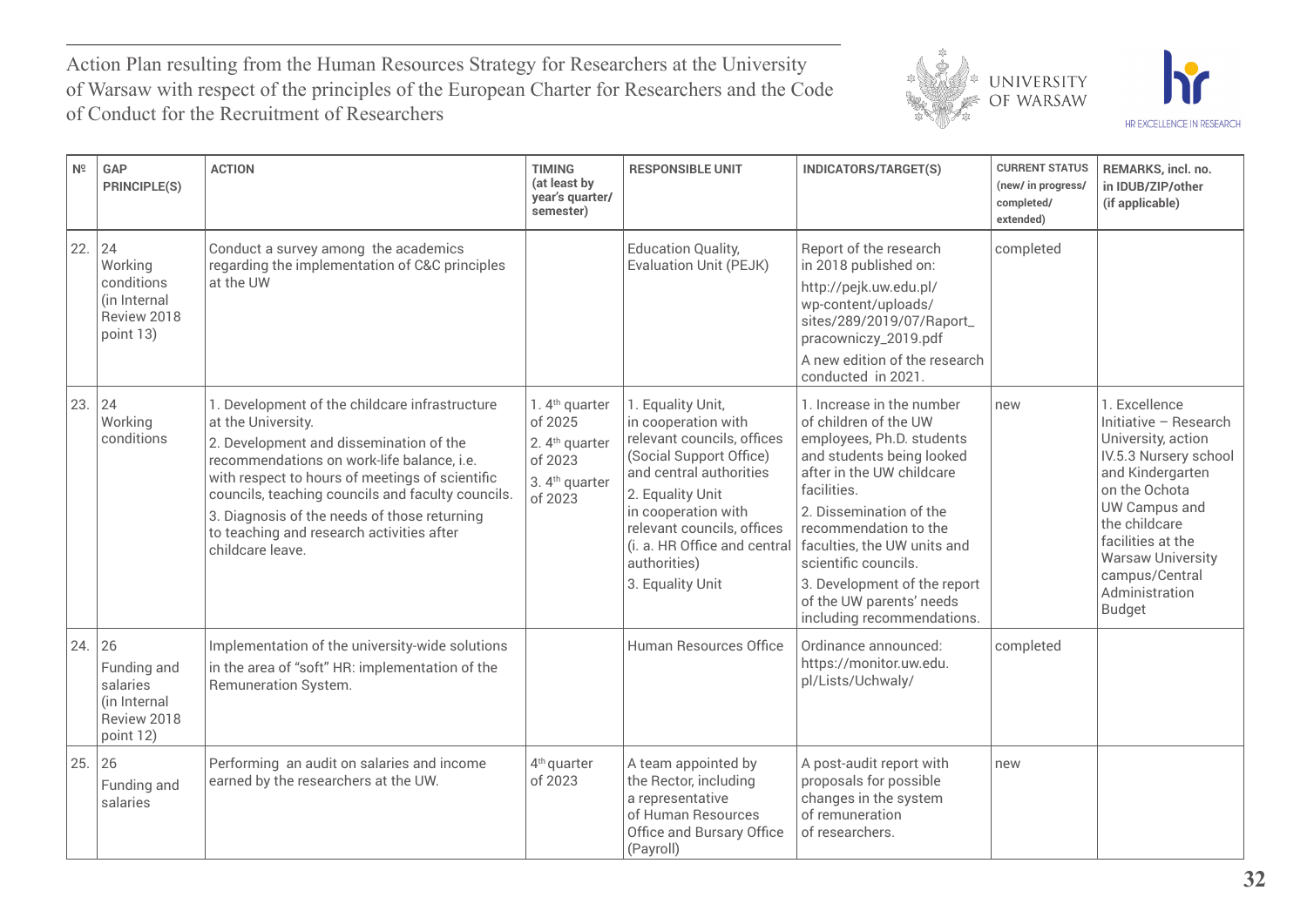



| N <sup>o</sup> | <b>GAP</b><br>PRINCIPLE(S)                                                  | <b>ACTION</b>                                                                                                                                                                                                                                                                                                                                                                                                                                 | <b>TIMING</b><br>(at least by<br>year's quarter/<br>semester)                                                                                                                                                                            | <b>RESPONSIBLE UNIT</b>                                                                                                                                                                        | INDICATORS/TARGET(S)                                                                                                                                                                                                                                                                                       | <b>CURRENT STATUS</b><br>(new/ in progress/<br>completed/<br>extended) | REMARKS, incl. no.<br>in IDUB/ZIP/other<br>(if applicable)                                                                                                     |
|----------------|-----------------------------------------------------------------------------|-----------------------------------------------------------------------------------------------------------------------------------------------------------------------------------------------------------------------------------------------------------------------------------------------------------------------------------------------------------------------------------------------------------------------------------------------|------------------------------------------------------------------------------------------------------------------------------------------------------------------------------------------------------------------------------------------|------------------------------------------------------------------------------------------------------------------------------------------------------------------------------------------------|------------------------------------------------------------------------------------------------------------------------------------------------------------------------------------------------------------------------------------------------------------------------------------------------------------|------------------------------------------------------------------------|----------------------------------------------------------------------------------------------------------------------------------------------------------------|
| 26.            | 26<br>Funding and<br>salaries<br>(in Internal<br>Review 2018<br>point 6.1A) | Research on the gender pay gap at the UW.                                                                                                                                                                                                                                                                                                                                                                                                     | 4 <sup>th</sup> quarter<br>of 2023                                                                                                                                                                                                       | <b>Equality Unit</b><br>in cooperation with the<br>relevant committees.<br>organisational units<br>(i. e. Education Quality<br><b>Evaluation Unit. HR</b><br>Office) and the UW<br>authorities | Reports on the Gender Pay<br>Gap issued every two years.                                                                                                                                                                                                                                                   | extended                                                               |                                                                                                                                                                |
| 27.            | 27<br>Gender balance                                                        | Development of the guidelines on the gender-<br>balanced representation of women and men in:<br>a) recruitment, competition, expert, reviewer<br>and examination teams and committees,<br>b) in projects, scientific and popularisation events<br>held at the UW,<br>c) as chairpersons of decision-making<br>committees.                                                                                                                     | by 4 <sup>th</sup> quarter<br>of 2023                                                                                                                                                                                                    | Equality Unit,<br>in cooperation with<br>relevant committees<br>and HR Office                                                                                                                  | Drafting and publishing<br>the guidelines.                                                                                                                                                                                                                                                                 | new                                                                    |                                                                                                                                                                |
| 28.            | 27                                                                          | 1. Supporting female researchers:<br>Gender balance   a) networking groups for female doctoral<br>candidates,<br>b) popularisation of good practices related to<br>supporting women's careers, applied at the<br>faculties and units,<br>c) doctoral Schools gathering statistical data<br>on starting doctoral dissertation procedures and<br>defence of doctoral dissertation by gender, and<br>submitting these data to the Equality Unit. | 1a) 2021<br>preparations,<br>$2nd$ quarter<br>of 2022<br>launch of the<br>project<br>1b) ongoing,<br>$2nd$ quarter<br>of 2022<br>summary<br>of actions<br>1c) 3rd quarter<br>of 2022<br>summary and<br>presentation<br>on the<br>website | 1a) b) c) Equality Unit                                                                                                                                                                        | 1. Accordingly:<br>a) a project on networking<br>and role-model discussions<br>coordinated by the Equality<br>Unit, free-to-access<br>recruitment,<br>b) periodically published<br>on the website:<br>www.rownowazni.uw.edu.pl<br>c) periodically published on<br>the website:<br>www.rownowazni.uw.edu.pl | new                                                                    | 1a) Excellence<br>Initiative - Research<br>University, action<br>IV.5.1 Programme<br>supporting female<br>researchers at the<br>early stage of their<br>career |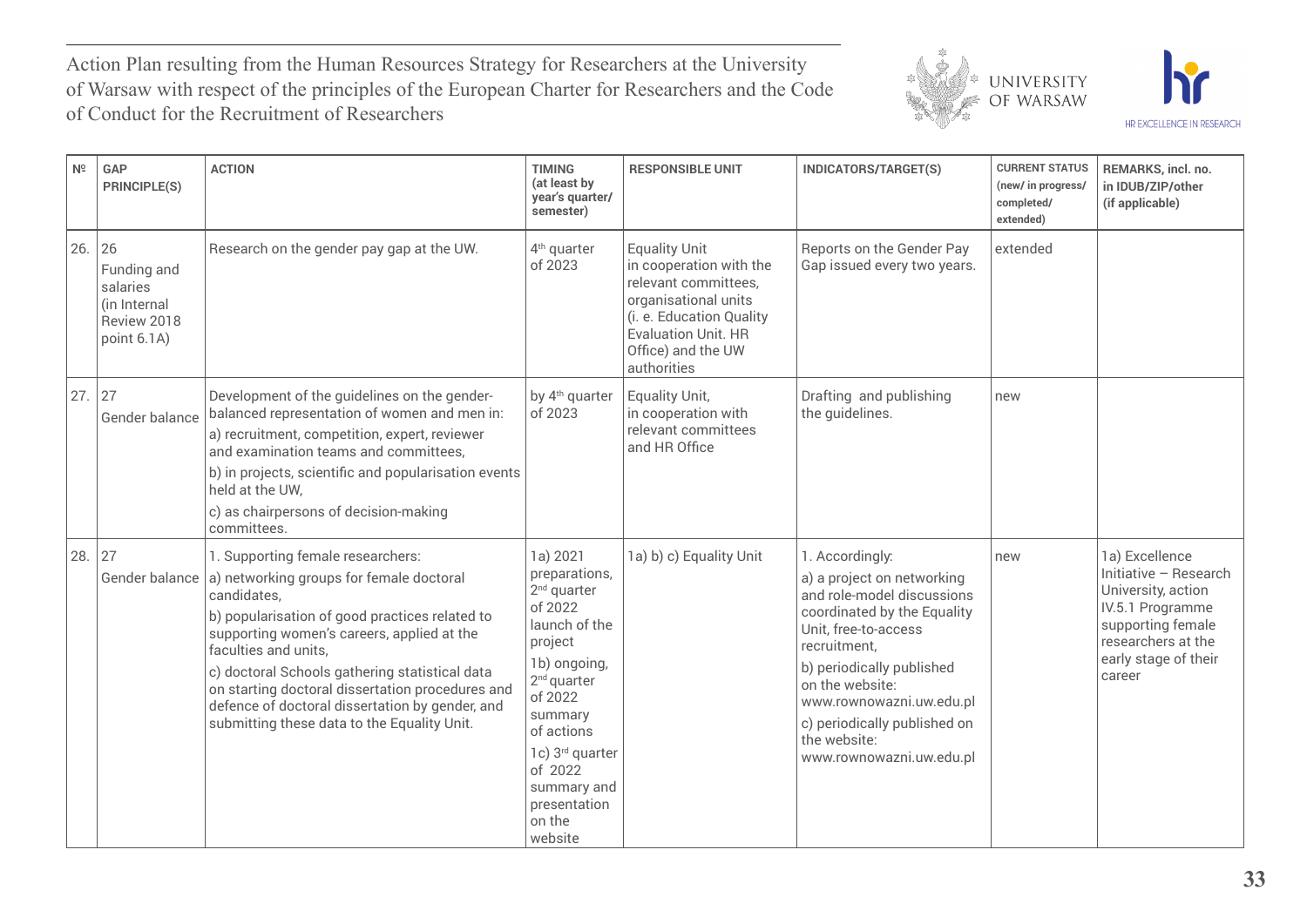



| $N^{\circ}$ | GAP<br>PRINCIPLE(S)  | <b>ACTION</b>                                                                                                                                                                                                                                                                                                                                                                                                                                                                                                                                                                                                                                                                                                                     | <b>TIMING</b><br>(at least by<br>year's quarter/<br>semester) | <b>RESPONSIBLE UNIT</b>                                                                                                                                                                    | INDICATORS/TARGET(S)                                                                                                                                                | <b>CURRENT STATUS</b><br>(new/ in progress/<br>completed/<br>extended) | REMARKS, incl. no.<br>in IDUB/ZIP/other<br>(if applicable) |
|-------------|----------------------|-----------------------------------------------------------------------------------------------------------------------------------------------------------------------------------------------------------------------------------------------------------------------------------------------------------------------------------------------------------------------------------------------------------------------------------------------------------------------------------------------------------------------------------------------------------------------------------------------------------------------------------------------------------------------------------------------------------------------------------|---------------------------------------------------------------|--------------------------------------------------------------------------------------------------------------------------------------------------------------------------------------------|---------------------------------------------------------------------------------------------------------------------------------------------------------------------|------------------------------------------------------------------------|------------------------------------------------------------|
| 29.         | 27                   | Conducting the follow-up research on existing:<br>Gender balance a) barriers and differences in the career<br>development of men and women (including<br>access to goods such as grants, training,<br>laboratories, scholarships, internships, awards<br>$etc.$ ),<br>b) barriers and differences in the access of men<br>and women to decision-making positions<br>(including the study of the phenomena<br>of horizontal and vertical segregation),<br>c) experience of discrimination (including<br>experience of violence and various types<br>of discrimination, e.g. indirect discrimination,<br>harassment, experience of discrimination based<br>on various characteristics, e.g. disability, age,<br>nationality, etc.). | $2nd$ quarter<br>of 2023                                      | Equality Unit,<br>in cooperation with<br>organisational units<br>and the UW authorities                                                                                                    | The follow-up report on the<br>equal treatment and gender<br>balance at the UW.                                                                                     | new                                                                    |                                                            |
| 30.         | 27<br>Gender balance | Preparation of a new edition of GEP.                                                                                                                                                                                                                                                                                                                                                                                                                                                                                                                                                                                                                                                                                              | 4 <sup>th</sup> quarter<br>of 2023                            | Equality Unit,<br>in cooperation with the<br>organisational units and<br>UW authorities                                                                                                    | Adoption and dissemination<br>of a new edition of GEP.                                                                                                              | new                                                                    |                                                            |
| 31.127      | Gender balance       | Integration of the gender dimension in<br>the research and innovation content following the<br>Horizon Europe requirements.                                                                                                                                                                                                                                                                                                                                                                                                                                                                                                                                                                                                       | 4 <sup>th</sup> quarter<br>of 2023                            | Equality Unit,<br>in cooperation with the<br>Office for International<br>Research and Liaison,<br>scientific councils,<br>Office of Research<br>Administration and<br>organisational units | Adoption and<br>dissemination of the<br>guidelines for researchers<br>and innovators with<br>methodological tools for sex<br>gender and intersectional<br>analyses. | new                                                                    |                                                            |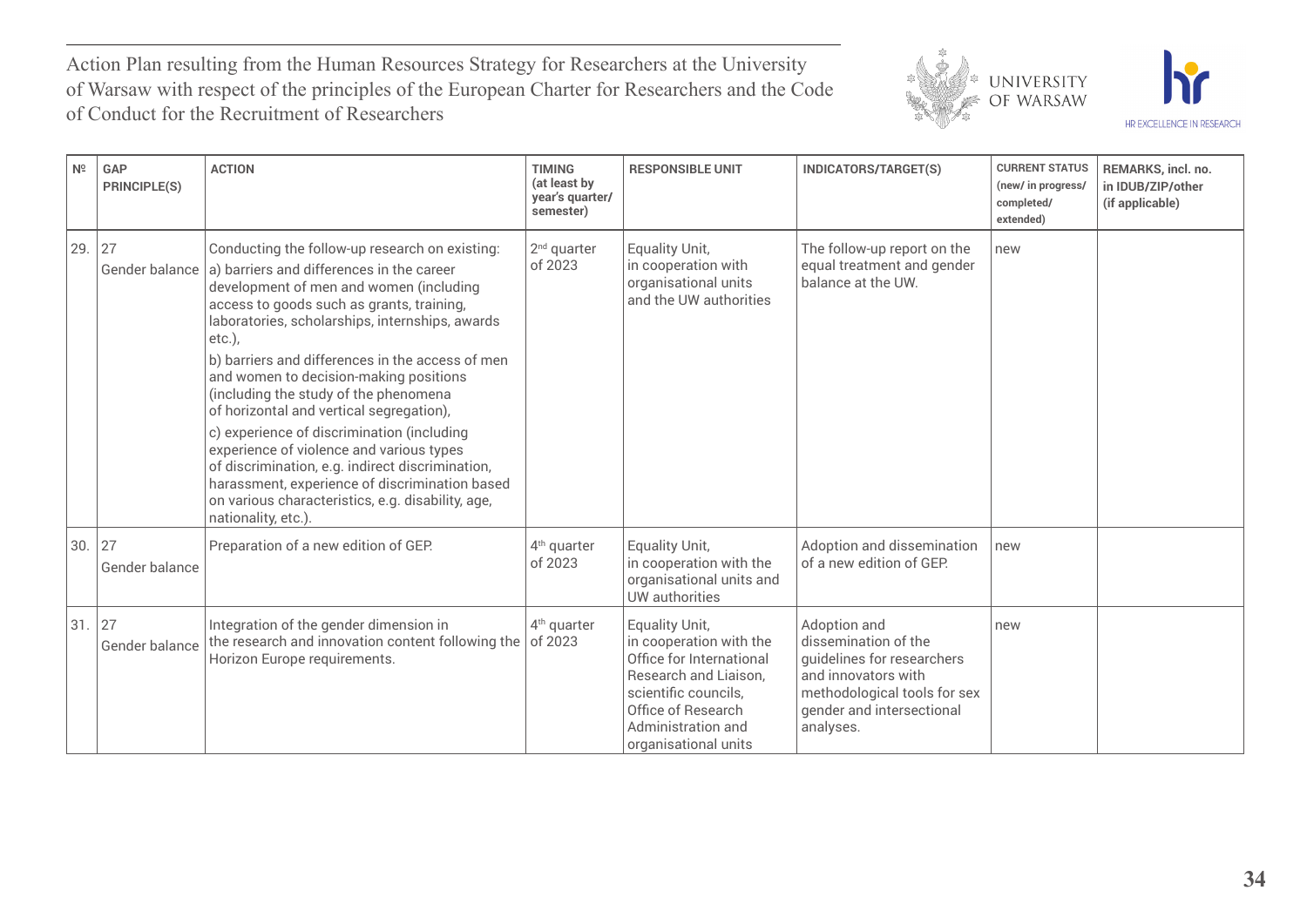



| $N^{\circ}$ | GAP<br>PRINCIPLE(S)                                                         | <b>ACTION</b>                                                                                                                                                                                                                                                                    | <b>TIMING</b><br>(at least by<br>year's quarter/<br>semester)      | <b>RESPONSIBLE UNIT</b>                                                                                                                                             | INDICATORS/TARGET(S)                                                                                                                                                      | <b>CURRENT STATUS</b><br>(new/ in progress/<br>completed/<br>extended) | REMARKS, incl. no.<br>in IDUB/ZIP/other<br>(if applicable)                                                                                                                                                                                                                                                                              |
|-------------|-----------------------------------------------------------------------------|----------------------------------------------------------------------------------------------------------------------------------------------------------------------------------------------------------------------------------------------------------------------------------|--------------------------------------------------------------------|---------------------------------------------------------------------------------------------------------------------------------------------------------------------|---------------------------------------------------------------------------------------------------------------------------------------------------------------------------|------------------------------------------------------------------------|-----------------------------------------------------------------------------------------------------------------------------------------------------------------------------------------------------------------------------------------------------------------------------------------------------------------------------------------|
| 32.         | 29<br>Value<br>of mobility                                                  | 1. Introduction of a university-wide programme,<br>preceded by a pilot for foreign researchers,<br>to familiarise new staff with the university.<br>2. Support system for international employees<br>who need additional assistance in matters not<br>related to the University. | 1. 3rd quarter<br>of 2024<br>2. 1 <sup>st</sup> quarter<br>of 2023 | Welcome Point,<br>in cooperation with:<br>1. the organisational<br>unit responsible<br>for recruitment<br>2. the Volunteer Centre<br>of the University<br>of Warsaw | 1. Introduction of the pilot<br>programme and on-line<br>quidelines for newcomers.<br>2. Establishing the group<br>of 10 volunteers available<br>on specific requests). . | new                                                                    | Partially within<br>Excellence Initiative -<br><b>Research University</b><br>- Action II.2.3 Support<br>for the relocation<br>process of employees<br>from abroad by<br>introducing solutions<br>facilitating the<br>involvement of new<br>foreign employees<br>to work at the UW<br>and the preparation<br>for their stay<br>in Poland |
| 33.         | 29<br>Value<br>of mobility (in<br><b>Internal Review</b><br>2018 point 5.3) | Continuation of the work on the specification<br>for the electronic outgoing mobility application.                                                                                                                                                                               |                                                                    | <b>International Relations</b><br>Office                                                                                                                            |                                                                                                                                                                           | not completed                                                          | Change of priorities                                                                                                                                                                                                                                                                                                                    |
| 34.         | 29<br>Value<br>of mobility<br>(in Internal<br>Review 2018<br>point 5.4)     | Implementation of the Internet Guest Registration $3rd$ quarter<br>system.                                                                                                                                                                                                       | of 2023                                                            | <b>Welcome Point</b>                                                                                                                                                | A basic system implemented<br>and participants from<br>more than half of the<br>organisational units trained<br>(excluding the university-<br>wide administration).       | extended                                                               | Excellence Initiative -<br>Research University,<br>action II.2.4 Support<br>for the relocation<br>process of the<br>employees from<br>abroad by preparing<br>the University<br>of Warsaw academic<br>community and<br>administrative<br>infrastructure<br>for hosting<br>employees from<br>abroad                                       |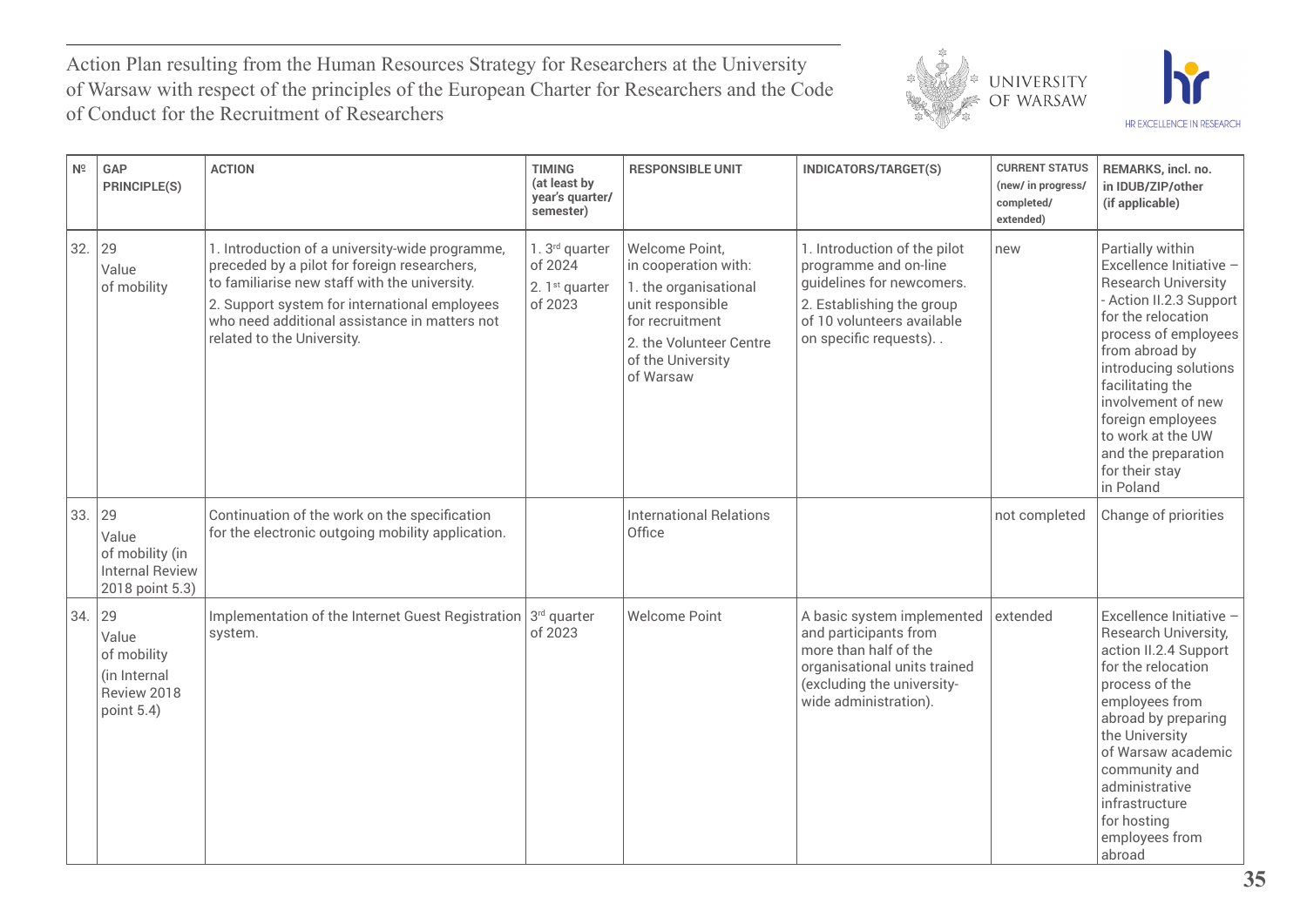



| N <sup>o</sup> | GAP<br>PRINCIPLE(S)                                                     | <b>ACTION</b>                                                                                                                         | <b>TIMING</b><br>(at least by<br>year's quarter/<br>semester) | <b>RESPONSIBLE UNIT</b>                  | INDICATORS/TARGET(S)                                                                                                                                                                                                                                                                                                                                                                                                                                                              | <b>CURRENT STATUS</b><br>(new/ in progress/<br>completed/<br>extended) | REMARKS, incl. no.<br>in IDUB/ZIP/other<br>(if applicable)                                                                                           |
|----------------|-------------------------------------------------------------------------|---------------------------------------------------------------------------------------------------------------------------------------|---------------------------------------------------------------|------------------------------------------|-----------------------------------------------------------------------------------------------------------------------------------------------------------------------------------------------------------------------------------------------------------------------------------------------------------------------------------------------------------------------------------------------------------------------------------------------------------------------------------|------------------------------------------------------------------------|------------------------------------------------------------------------------------------------------------------------------------------------------|
| 35.            | 29<br>Value<br>of mobility<br>(in Internal<br>Review 2018<br>point 5.5) | Implementation of the application for<br>the registration of international networks<br>and associations, in which the UW is a member. |                                                               | <b>International Relations</b><br>Office | Application developed and<br>implemented, made available<br>on the office website<br>(a different registration<br>form was used due to some<br>technical issues).                                                                                                                                                                                                                                                                                                                 | completed                                                              |                                                                                                                                                      |
| 36.            | 29<br>Value<br>of mobility<br>(in Internal<br>Review 2018<br>point 5.6) | Strengthening the cooperation with strategic<br>partners/establishing new strategic<br>partnerships.                                  | $2nd$ quarter<br>of 2026                                      | <b>International Relations</b><br>Office | Analysis of the status quo<br>of the internationalisation<br>at the $UW -$ the report;<br>10 new strategic partners<br>(by 2026);<br>recommendations<br>for the long-term<br>internationalisation policy<br>at the UW.                                                                                                                                                                                                                                                            | extended                                                               | I Excellence Initiative<br>- Research University<br>Action II.1.2<br>Establishing and<br>strengthening the<br>cooperation with<br>strategic partners |
| 37             | 29<br>Value<br>of mobility<br>(in Internal<br>Review 2018<br>point 5.7) | Continuation of the training on problem solving<br>in an intercultural environment.                                                   |                                                               | <b>International Relations</b><br>Office | In 2019 Erasmus+<br><b>Staff Training Week</b><br>for 29 people from 20<br>countries, combined with<br>workshops on intercultural<br>communication and<br>dealing with conflict<br>situations in a multicultural<br>environment. In 2020 and<br>2021 online meetings with<br>the representatives<br>of the partner universities<br>and mobility coordinators<br>at the UW, presenting<br>the rules of cooperation<br>within the international<br>academic exchange<br>programmes. | completed                                                              |                                                                                                                                                      |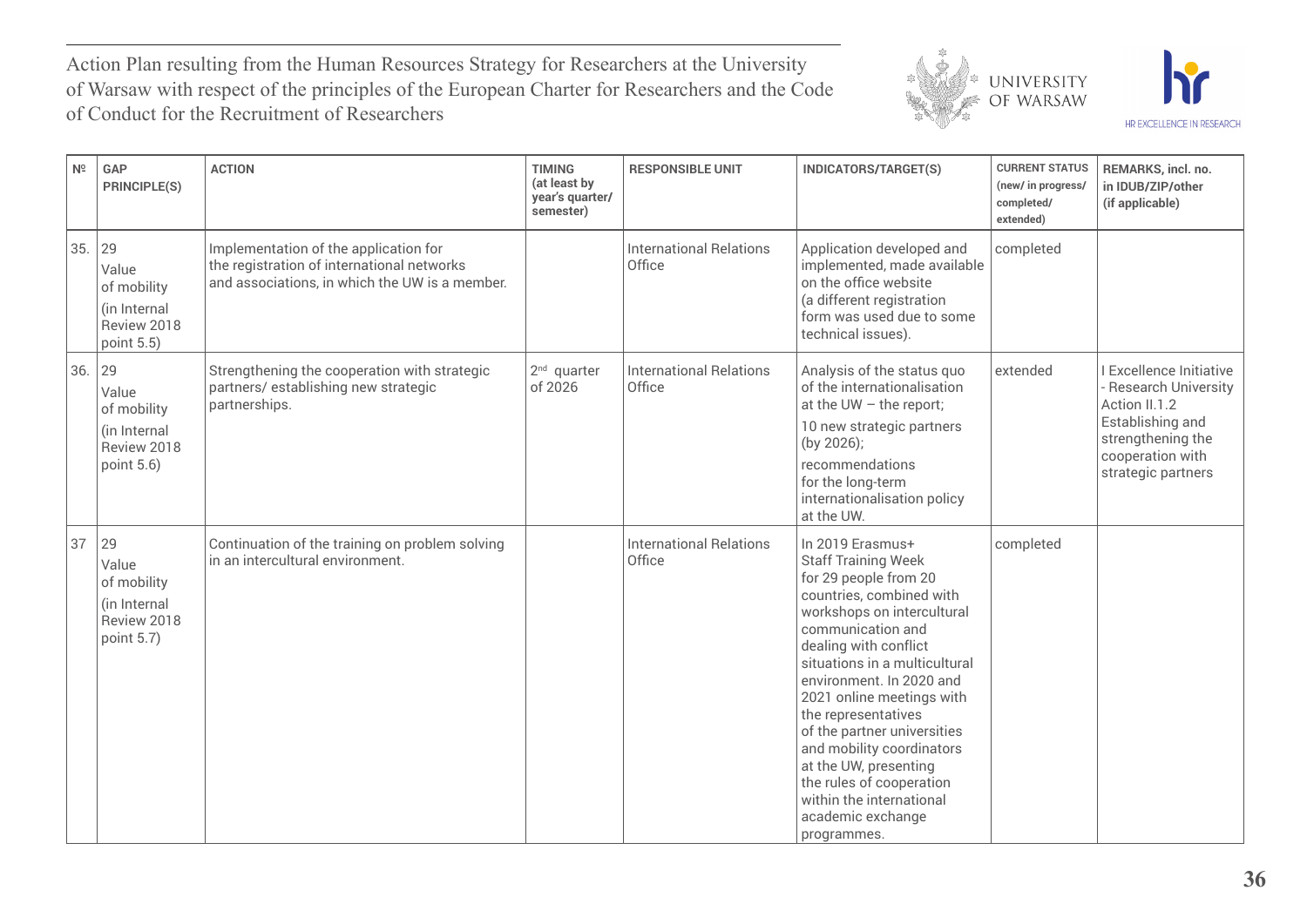



| $N^{\circ}$ | GAP<br>PRINCIPLE(S)                          | <b>ACTION</b>                                                                                                                                           | <b>TIMING</b><br>(at least by<br>year's quarter/<br>semester) | <b>RESPONSIBLE UNIT</b>                                 | INDICATORS/TARGET(S)                                                                                                                                                                                                                                                                                                                                                                                                          | <b>CURRENT STATUS</b><br>(new/ in progress/<br>completed/<br>extended) | REMARKS, incl. no.<br>in IDUB/ZIP/other<br>(if applicable)                                                                                                                                |
|-------------|----------------------------------------------|---------------------------------------------------------------------------------------------------------------------------------------------------------|---------------------------------------------------------------|---------------------------------------------------------|-------------------------------------------------------------------------------------------------------------------------------------------------------------------------------------------------------------------------------------------------------------------------------------------------------------------------------------------------------------------------------------------------------------------------------|------------------------------------------------------------------------|-------------------------------------------------------------------------------------------------------------------------------------------------------------------------------------------|
|             |                                              |                                                                                                                                                         |                                                               |                                                         | Training on working with<br>multicultural student groups<br>for the academic staff<br>(4 trainings and 39 people<br>trained in 2020-2021).<br>Intensive foreign language<br>training (primarily English)<br>for the administrative staff<br>has been conducted since<br>2015, approximately 330<br>people attending per year.<br>In 2021, English language<br>courses for the academic<br>staff (about 50 people<br>trained). |                                                                        |                                                                                                                                                                                           |
| 38.         | 30<br>Access to<br>career advice             | Introducing individual counselling for<br>the academics.                                                                                                | 4 <sup>th</sup> quarter<br>2022                               | Office for International<br><b>Research and Liaison</b> | 10 academics receiving<br>individual counselling by<br>the end of 2022.                                                                                                                                                                                                                                                                                                                                                       | new                                                                    | Excellence Initiative -<br>Research University,<br>action IV.1.3. "From<br>the Diamond Grant<br>to the ERC grant"-<br>creating individual<br>plans for the research<br>career development |
| 39.         | 31<br>Intellectual<br><b>Property Rights</b> | Updating the Regulations for the Management<br>of Intellectual Property at the University<br>of Warsaw, including the accompanying<br>model agreements. | $1st$ quarter<br>of 2023                                      | <b>University Technology</b><br><b>Transfer Centre</b>  | Submit a draft of a new<br>Resolution for consideration<br>by the UW Senate.                                                                                                                                                                                                                                                                                                                                                  | new                                                                    |                                                                                                                                                                                           |
| 40.         | 33<br>Teaching                               | Summary of the Young Educators Programme.                                                                                                               | 3rd quarter<br>2022                                           | Human Resources Office                                  | Recommendations<br>for a university-wide program<br>for beginning didactics.                                                                                                                                                                                                                                                                                                                                                  | new                                                                    |                                                                                                                                                                                           |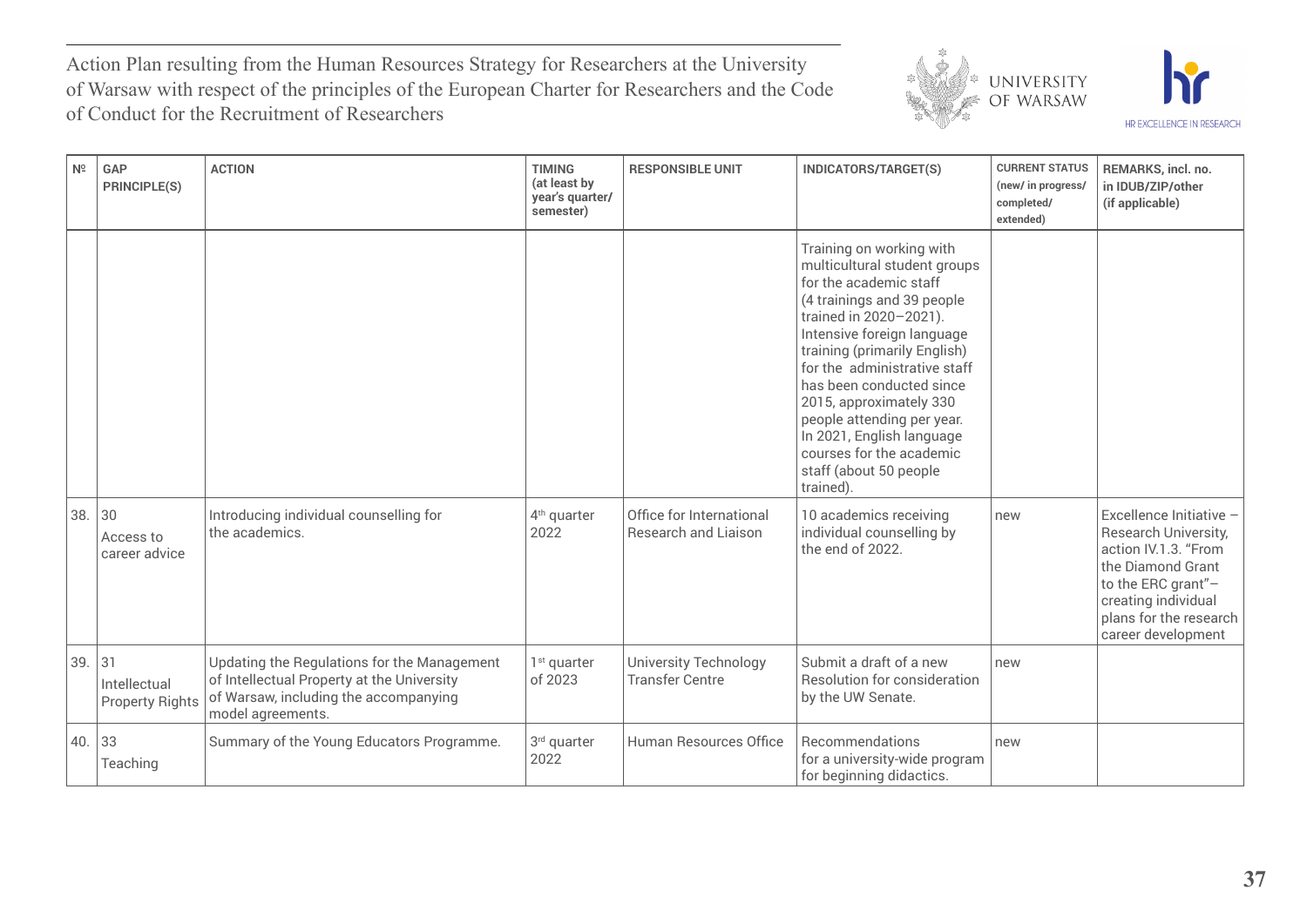

# **TRAINING**

| N <sup>o</sup> | GAP<br>PRINCIPLE(S)                                                                                                                                          | <b>ACTION</b>                                                                                                                                                                                                                                                            | <b>TIMING</b><br>(at least by<br>year's quarter/<br>semester) | <b>RESPONSIBLE UNIT</b>                                     | INDICATORS/TARGET(S)                                                                                                                                                                                      | <b>CURRENT STATUS</b><br>(new/ in progress/<br>completed/<br>extended) | <b>REMARKS, incl. no.</b><br>in IDUB/ZIP/other<br>(if applicable)                                                                  |
|----------------|--------------------------------------------------------------------------------------------------------------------------------------------------------------|--------------------------------------------------------------------------------------------------------------------------------------------------------------------------------------------------------------------------------------------------------------------------|---------------------------------------------------------------|-------------------------------------------------------------|-----------------------------------------------------------------------------------------------------------------------------------------------------------------------------------------------------------|------------------------------------------------------------------------|------------------------------------------------------------------------------------------------------------------------------------|
| 41.            | 36<br><b>Relation with</b><br>supervisors                                                                                                                    | Organisation of a pilot programme for talented<br>early career researchers (from the University and<br>partner universities) to join research teams.                                                                                                                     | $2nd$ quarter<br>of 2026                                      | <b>International Relations</b><br>Office                    | Selection of young research-<br>ers in the programme and<br>implementation of intern-<br>ships for approximately 40<br>young researchers per year<br>$(160 \text{ by } 2026)$ - outgoing<br>and incoming. | new                                                                    | Excellence Initiative -<br>Research University,<br>action IV.2.2 Inclusion<br>of talented young<br>scientists in research<br>teams |
| 42.            | 37<br>Supervision<br>and managerial   Programme,<br>duties                                                                                                   | Mentor Program:<br>1. announcing the enrolment to the Mentoring<br>2. appointing a nomination team composed<br>of members of each Priority Research Field,<br>3. recruiting and selecting researchers;<br>4. organising the first mentoring visit within<br>the Project. | $2nd$ quarter<br>of 2026                                      | Office for Research<br>Administration                       | At least 20 visits<br>of the mentors organised.                                                                                                                                                           | new                                                                    | Excellence Initiative -<br>Research University,<br>action 1.1.1/<br>IV.1.1 Mentoring<br>Programme                                  |
| 43.            | 37<br>Supervision<br>and managerial<br>duties                                                                                                                | Programme for young female researchers.                                                                                                                                                                                                                                  | $2nd$ quarter<br>of 2024                                      | Human Resources Office                                      | At least 30 participants<br>in the programme.                                                                                                                                                             | new                                                                    | Excellence Initiative -<br><b>Research University</b><br>Action IV.5.2                                                             |
| 44.            | 28<br>Career devel-<br>opment /38.<br>Continuing Pro-<br>fessional De-<br>velopment/39.<br>Access to re-<br>search training<br>and continuous<br>development | Create a UW employee training search tool<br>that facilitating an easy access to information<br>on all training offered to the employees by the<br>University units.                                                                                                     | $2nd$ quarter<br>of 2023                                      | Digital Competence<br>Centre of the University<br>of Warsaw | At least 75% of training<br>offers are available through<br>the IT tool.                                                                                                                                  | new                                                                    |                                                                                                                                    |